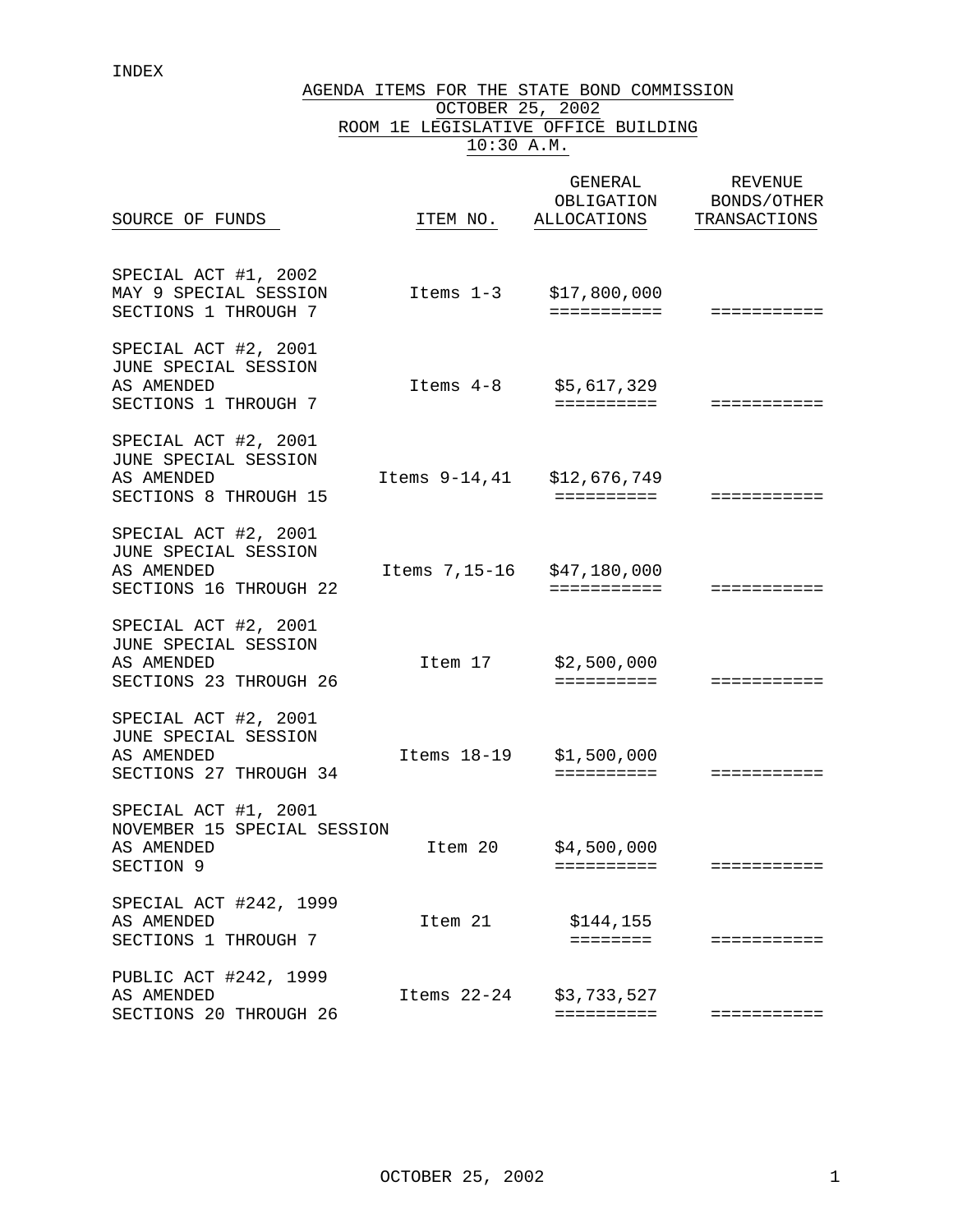#### AGENDA ITEMS FOR THE STATE BOND COMMISSION OCTOBER 25, 2002 ROOM 1E LEGISLATIVE OFFICE BUILDING 10:30 A.M.

| SOURCE OF FUNDS                                                                      | ITEM NO.      | GENERAL<br>OBLIGATION<br>ALLOCATIONS | REVENUE<br>BONDS/OTHER<br>TRANSACTIONS |
|--------------------------------------------------------------------------------------|---------------|--------------------------------------|----------------------------------------|
| PUBLIC ACT #242, 1999<br>AS AMENDED<br>SECTIONS 31 THROUGH 38                        | Items $25-26$ | \$1,947,367<br>==========            | \$191,399<br>========                  |
| SPECIAL ACT #1, 1997<br>JUNE SPECIAL SESSION<br>AS AMENDED<br>SECTIONS 1 THROUGH 7   | Items $27-28$ | \$263,929<br>========                | ===========                            |
| SPECIAL ACT #1, 1997<br>JUNE SPECIAL SESSION<br>AS AMENDED<br>SECTIONS 8 THROUGH 11  | Item 29       | ==========                           | \$670,000<br>$=$ = = = = = = =         |
| SPECIAL ACT #1, 1997<br>JUNE SPECIAL SESSION<br>AS AMENDED<br>SECTIONS 12 THROUGH 19 | Item 30       | =======                              | \$68,244<br><b>EEEEEEE</b>             |
| SPECIAL ACT #1, 1997<br>JUNE SPECIAL SESSION<br>AS AMENDED<br>SECTIONS 20 THROUGH 26 | Item 31       | \$3,000,000<br>==========            | ========                               |
| SPECIAL ACT #1, 1997<br>JUNE SPECIAL SESSION<br>AS AMENDED<br>SECTIONS 27 THROUGH 30 | Items 29,32   | ==========                           | \$553,036<br>========                  |
| SPECIAL ACT #1, 1997<br>JUNE SPECIAL SESSION<br>AS AMENDED<br>SECTIONS 31 THROUGH 38 | Item 33       | ==========                           | \$300,615<br>========                  |
| SPECIAL ACT #20, 1995<br>AS AMENDED<br>SECTIONS 8 THROUGH 11                         | Item 29       | ==========                           | \$168,430<br>========                  |
| SPECIAL ACT #20, 1995<br>AS AMENDED<br>SECTIONS 28 THROUGH 31                        | Item 29       | ==========                           | \$106, 235<br>========                 |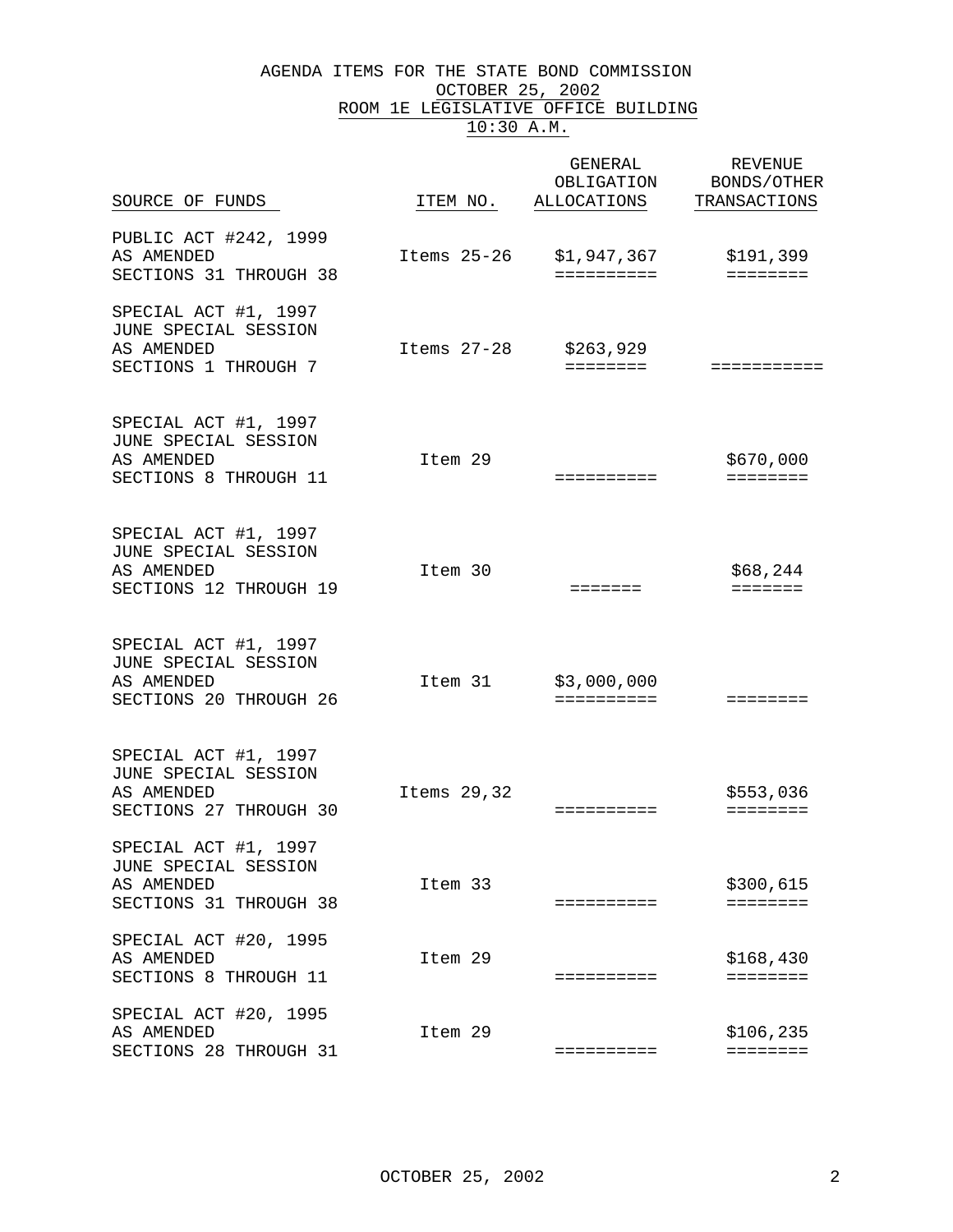#### AGENDA ITEMS FOR THE STATE BOND COMMISSION OCTOBER 25, 2002 ROOM 1E LEGISLATIVE OFFICE BUILDING 10:30 A.M.

| SPECIAL ACT #2, 1993<br>AS AMENDED<br>SECTIONS 8 THROUGH 11   | Item 29 | ========== | \$184,139<br>======== |
|---------------------------------------------------------------|---------|------------|-----------------------|
| SPECIAL ACT #2, 1993<br>AS AMENDED<br>SECTIONS 36 THROUGH 39  | Item 29 | ========== | \$472,846<br>======== |
| SPECIAL ACT #3, 1992<br>AS AMENDED<br>SECTIONS 8 THROUGH 11   | Item 35 |            | \$308,249<br>======== |
| SPECIAL ACT #7, 1991<br>AS AMENDED<br>SECTIONS 8 THROUGH 11   | Item 35 | ========== | \$722,854<br>======== |
| SPECIAL ACT #34, 1990<br>AS AMENDED<br>SECTIONS 8 THROUGH 11  | Item 35 | ========== | \$783,463<br>======== |
| SPECIAL ACT #52, 1989<br>AS AMENDED<br>SECTIONS 8 THROUGH 11  | Item 35 | ========== | \$30,748<br>========  |
| SPECIAL ACT #77, 1987<br>AS AMENDED<br>SECTIONS 22 THROUGH 27 | Item 36 | ========== | \$29,693<br>========  |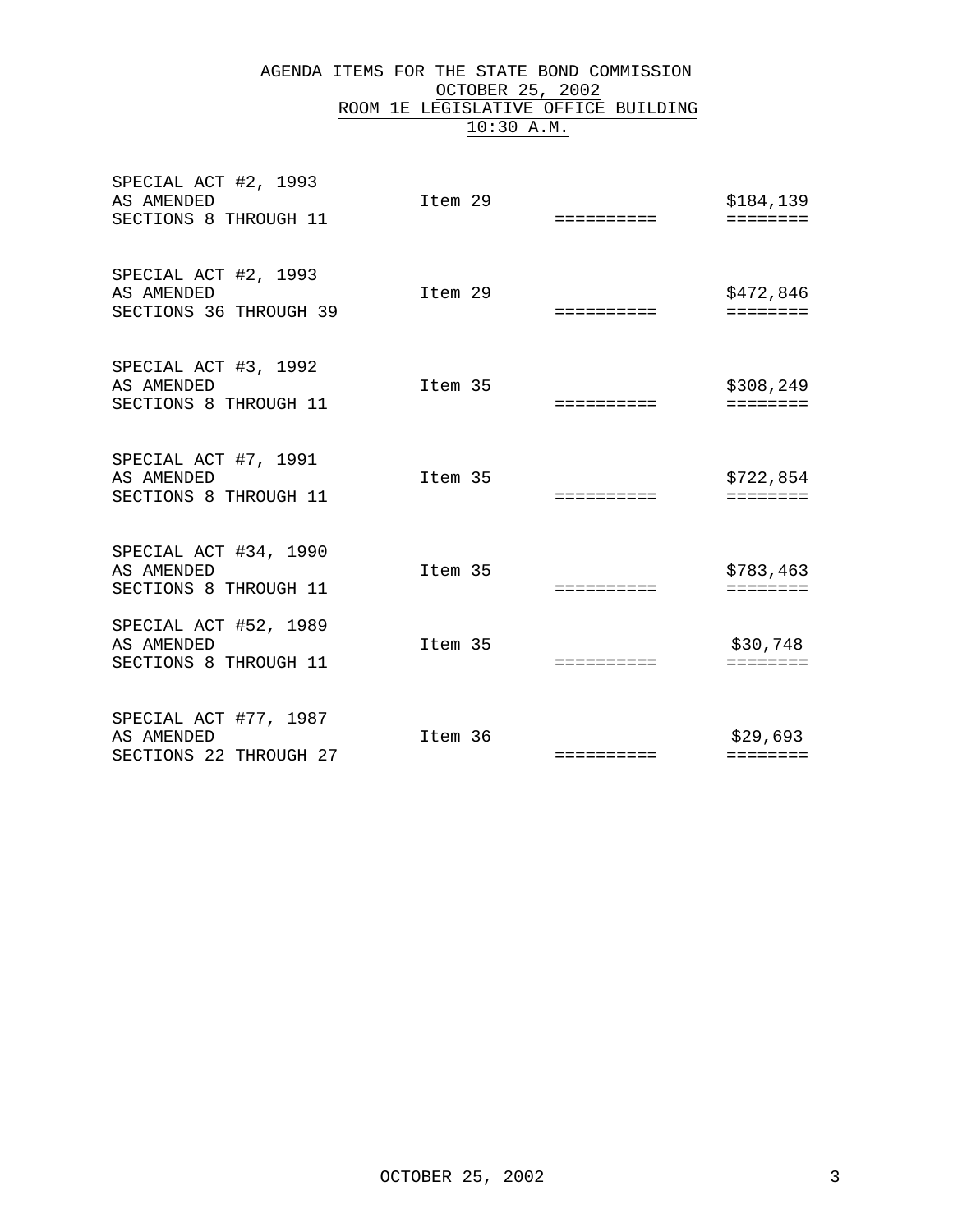#### AGENDA ITEMS FOR THE STATE BOND COMMISSION OCTOBER 25, 2002 ROOM 1E LEGISLATIVE OFFICE BUILDING 10:30 A.M.

| SOURCE OF FUNDS                                                                                | ITEM NO. | GENERAL<br>OBLIGATION<br>ALLOCATIONS | <b>REVENUE</b><br>BONDS/OTHER<br>TRANSACTIONS |
|------------------------------------------------------------------------------------------------|----------|--------------------------------------|-----------------------------------------------|
| SPECIAL ACT #77, 1987<br>AS AMENDED<br>SECTIONS 22 THROUGH 27                                  | Item 36  | ==========                           | \$29,693<br>========                          |
| PUBLIC ACT #7, 2001<br>JUNE SPECIAL SESSION<br>SECTION 19                                      | Item 37  | \$20,000,000<br>===========          |                                               |
| PUBLIC ACT #420, 1986<br>AS AMENDED<br>SECTIONS 1 THROUGH 10                                   | Item 38  | \$8,193,825<br>==========            | \$21,375,558<br>===========                   |
| PUBLIC ACT #270, 1990<br>AS AMENDED<br>SECTION 33                                              | Item 39  | \$2,200,000<br>==========            | \$3,050,000<br>==========                     |
| PUBLIC ACT #232, 1978<br>AS AMENDED<br>SECTIONS 1 THROUGH 11                                   | Item 40  | \$1,487,950<br>==========            | ==========                                    |
| PUBLIC ACT #607, 1979<br>AS AMENDED<br>SECTION 21                                              | Item 42  | \$5,300,000<br>=========             | ==========                                    |
| APPROVAL OF DECLARATION<br>OF OFFICIAL INTENT<br>PURSUANT TO FEDERAL<br>INCOME TAX REGULATIONS | Item 43  |                                      |                                               |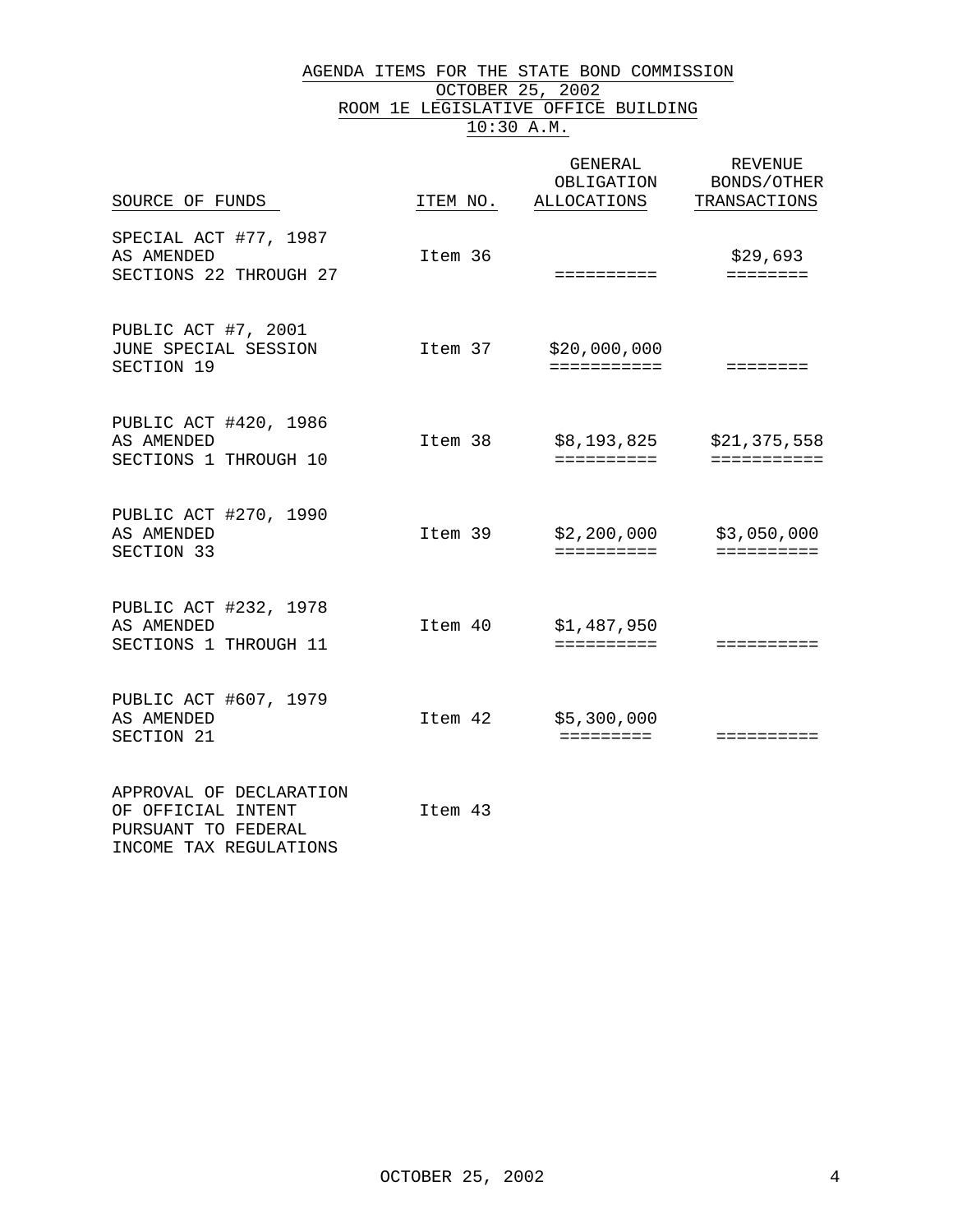AGENDA ITEMS FOR THE STATE BOND COMMISSION OCTOBERT 25, 2002 ROOM 1E LEGISLATIVE OFFICE BUILDING 10:30 A.M.

UNLESS OTHERWISE NOTED, THE SECRETARY OF THE STATE BOND COMMISSION HAS ON FILE THE FOLLOWING MATTERS WITH RESPECT TO EACH REQUEST MADE TO THE STATE BOND COMMISSION FOR TODAY'S MEETING AS DETAILED THROUGH THE ATTACHED AGENDA ITEMS.

- 1. ANY HUMAN SERVICES FACILITY COLOCATION STATEMENT IF SO REQUESTED BY THE SECRETARY OF THE OFFICE OF POLICY AND MANAGEMENT PURSUANT TO CGS §4B-23.
- 2. ANY PROJECT WHICH INVOLVES THE USE OF 25 ACRES OR MORE OF PRIME FARMLAND FOR NONAGRICULTURAL PURPOSES HAS BEEN REVIEWED IN ACCORDANCE WITH THE PROVISIONS OF PUBLIC ACT NO. 83-102 (AN ACT CONCERNING STATE PROJECTS WHICH TAKE PRIME FARMLAND) AND THAT THE COMMISSIONER OF AGRICULTURE HAS FILED A STATEMENT INDICATING THAT EACH SUCH PROJECT PROMOTES AGRICULTURE OR THE GOAL OF AGRICULTURAL LAND PRESERVATION, OR THERE IS NO REASONABLE ALTERNATIVE SITE FOR THE PROJECT, OR THE PROJECT IS NOT APPLICABLE UNDER THE ACT.
- 3. ANY CAPITAL DEVELOPMENT IMPACT STATEMENT REQUIRED TO BE FILED WITH THE SECRETARY OF THE OFFICE OF POLICY AND MANAGEMENT, IF SO REQUIRED BY THE SECRETARY, PURSUANT TO CGS §4B-23.
- 4. ANY ADVISORY STATEMENT REGARDING THE STATE CONSERVATION AND DEVELOPMENT POLICIES PLAN REQUIRED BY CGS §16A-31 FOR EACH ITEM FOR WHICH AN ADVISORY STATEMENT IS REQUIRED BY CGS §16A-31, AND THE ITEM IS EITHER IN CONFORMITY WITH THE PLAN OR NOT ADDRESSED THEREIN.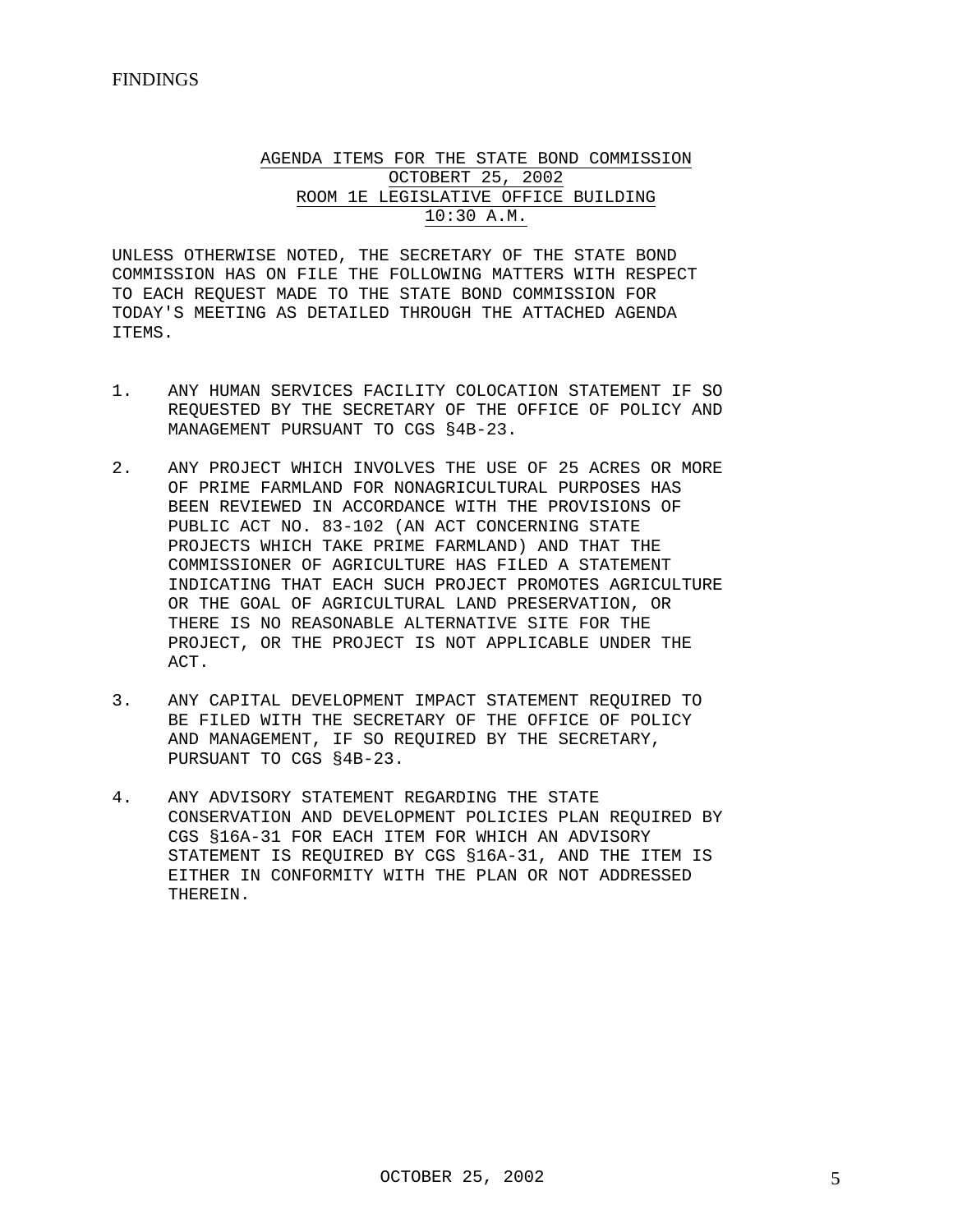# SPECIAL ACT #1, 2002 MAY 9 SPECIAL SESSION SEC. 1-7

### ITEM NO.  $1$

#### STATE COMPTROLLER

### DEVELOPMENT AND IMPLEMENTATION OF A CORE FINANCIAL SYSTEMS PROJECT

| REQUESTED An Allocation and Bond Authorization |                                                                                      |                                         |  |  |
|------------------------------------------------|--------------------------------------------------------------------------------------|-----------------------------------------|--|--|
| $\ddot{\phantom{a}}$                           | (to Agency)                                                                          | \$6,000,000                             |  |  |
| FROM:                                          | Sec. $2(a)$                                                                          | Acct. No. 3011-1202-010                 |  |  |
|                                                | <b>Total Earmarking</b><br><b>Previous Allocations</b><br><b>Balance Unallocated</b> | \$25,000,000<br>$-()$ -<br>\$25,000,000 |  |  |
| <b>REASON FOR REQUEST:</b>                     |                                                                                      |                                         |  |  |

These funds are requested to finance the next phase of the State's core financial and administrative systems project, including the purchase of additional software, hardware and associated maintenance contracts. This will also allow for the continued services of the consulting firm that has been hired to assist with both the software selection and implementation.

Funds are requested as follows:

Total, This Request  $\frac{$6,000,000}{2}$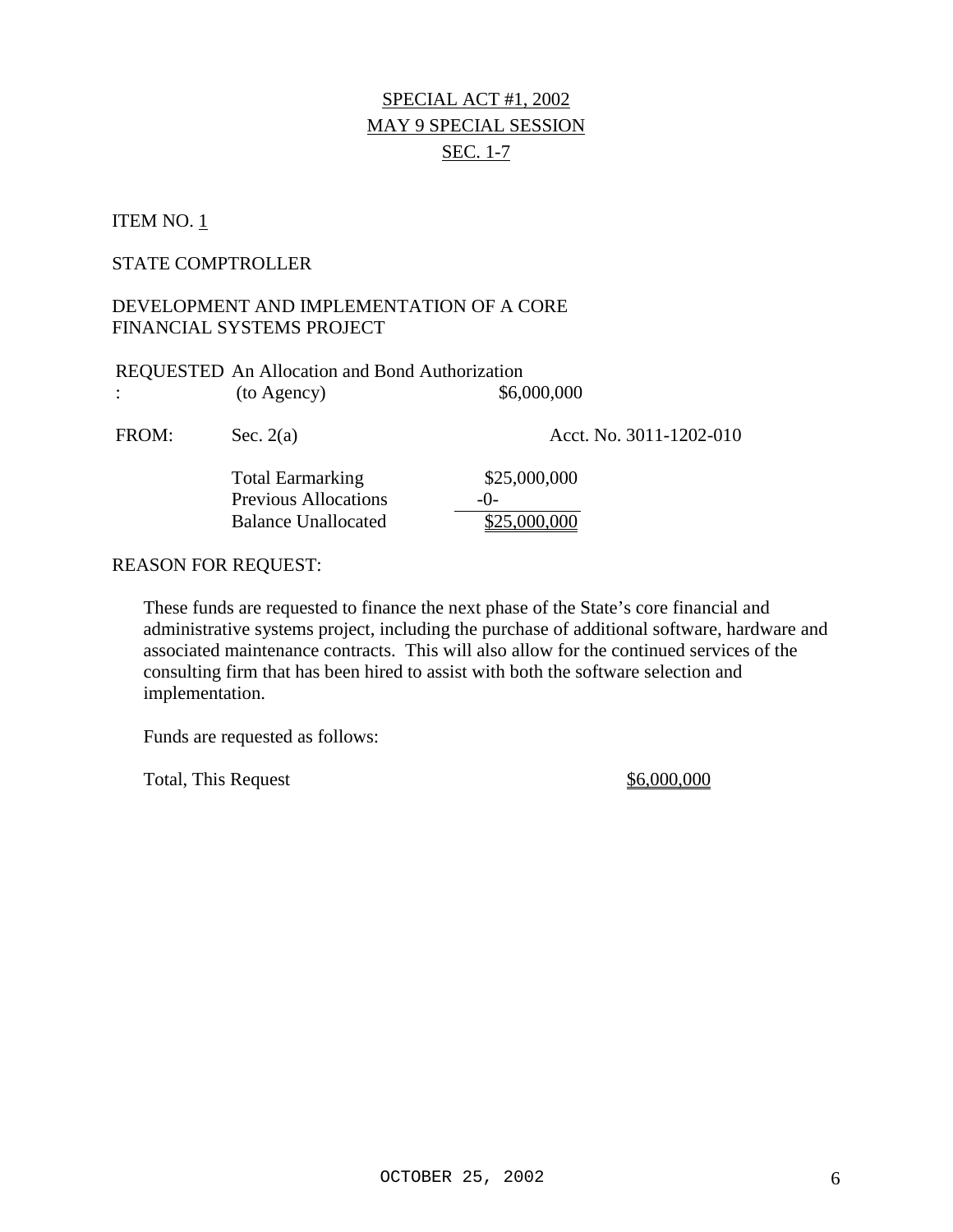# SPECIAL ACT #1, 2002 MAY 9 SPECIAL SESSION SEC.1-7

### ITEM NO. 2

### DEPARTMENT OF INFORMATION TECHNOLOGY

# DEVELOPMENT AND IMPLEMENTATION OF INFORMATION TECHNOLOGY SYSTEMS FOR COMPLIANCE WITH THE HEALTH INSURANCE PROTABILITY AND ACCOUNTABILITY ACT (HIPAA)

| REQUESTED An Allocation and Bond      |  |
|---------------------------------------|--|
| Authorization (to Agency)\$11,000,000 |  |

FROM: Sec. 2(b)(1) Acct. No. 3021-1324-010 Total Earmarking \$20,000,000 Previous Allocations -0-Balance Unallocated \$20,000,000

### REASON FOR REQUEST:

These funds are requested to finance state agency implementation of the costs of compliance with the provisions of Title II of the Health Insurance Portability and Accountability Act of 1996, as implemented through Final Rules promulgated by the U.S. Department of Health and Human Safety. Previous state funding has been used to provide information on HIPAA applicability assessment and implementation planning.

| <b>Total Estimated Cost</b> | \$28,685,000 |
|-----------------------------|--------------|
| Less: Previous Funding      | 3,685,000    |
| <b>Future Funds</b>         | 14,000,000   |
| Total, This Request         | \$11,000,000 |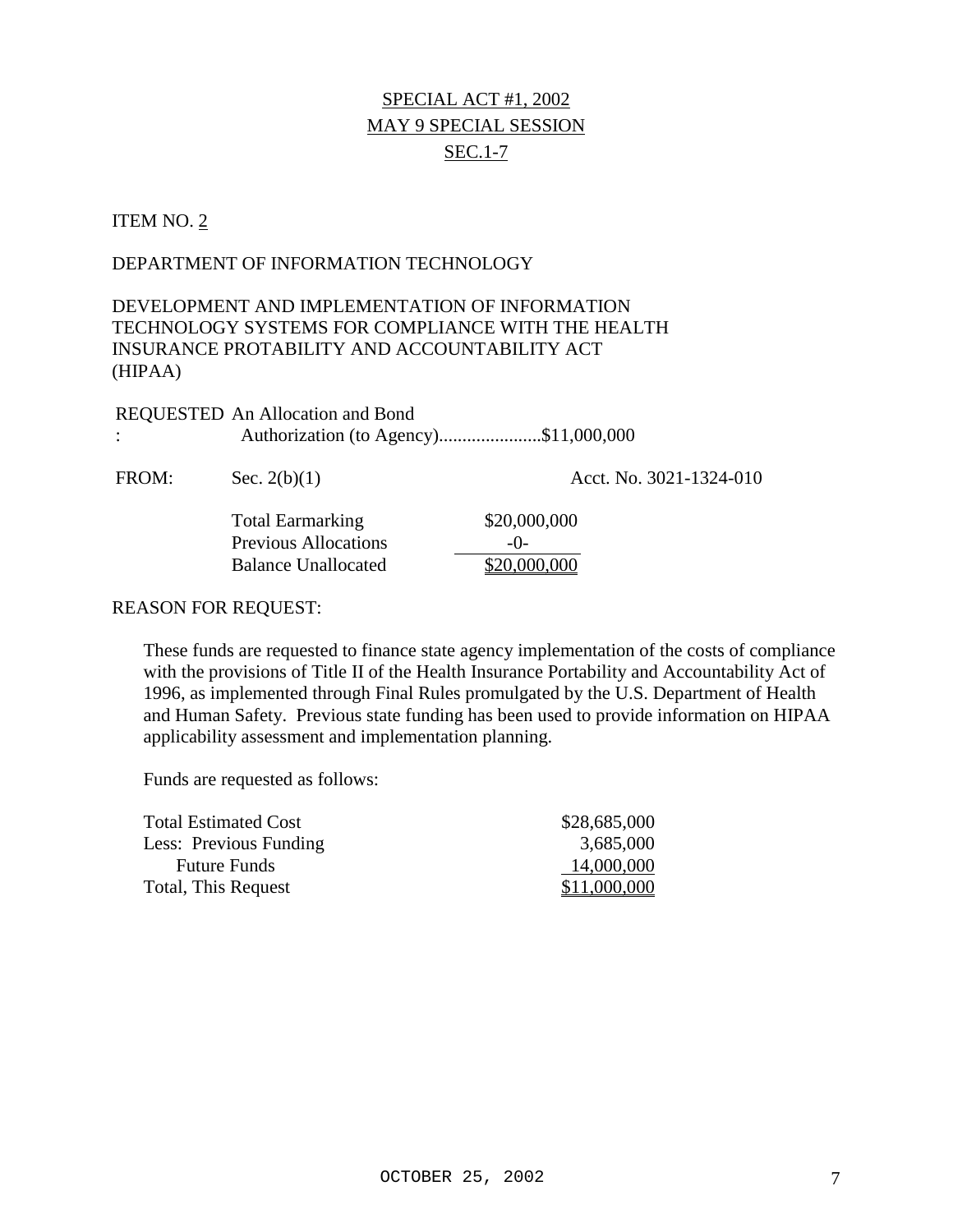# SPECIAL ACT #1, 2002 MAY 9 SPECIAL SESSION SEC. 1-7

### ITEM NO. 3

:

### CONNECTICUT STATE UNIVERSITY SYSTEM

EASTERN CONNECTICUT STATE UNIVERSITY

### DEVELOPMENT OF A NEW SCIENCE BUILDING

REQUESTED An Allocation and Bond Authorization.................\$800,000

FROM: Sec. 2(e)(1)(A) Acct. No. 3021-7805-050

Project: BI-RW-214

| <b>Total Earmarking</b>     | \$80  |
|-----------------------------|-------|
| <b>Previous Allocations</b> | $-()$ |
| <b>Balance Unallocated</b>  | \$80  |

### REASON FOR REQUEST:

These funds are requested to finance supplemental design costs for development of a new science building at Eastern Connecticut State University in Willimantic.

\$800,000

\$800,000

This project consists of a new 173,509 sq. ft. science building to house the Biology, Environmental Earth Science, Physical Science, and Math and Computer Science Departments. Also included is a new greenhouse. This facility will replace outdated space in Goddard Hall, originally constructed in 1966 to house two of the four science departments.

|                            |              | Previous Funding | This Request |
|----------------------------|--------------|------------------|--------------|
| Construction (Est)         | \$43,369,000 |                  |              |
| Contingency                | 4,337,000    |                  |              |
| Architect's Fee            | 3,500,000    | \$1,697,000      | \$800,000    |
| Survey/Borings             | 47,000       | 25,000           |              |
| Telecommunications         | 1,714,000    |                  |              |
| <b>Construction Admin.</b> | 2,168,000    | 566,000          |              |
| Permits                    | 7,000        |                  |              |
| Testing/Inspection         | 150,000      |                  |              |
| <b>Threshold Review</b>    | 90,000       |                  |              |
| <b>Relocation Costs</b>    | 100,000      |                  |              |
| <b>MEP</b> Commissioning   | 100,000      |                  |              |
| Pre-Design Study           | 100,000      | 100,000          |              |
| Equipment                  | 4,143,000    |                  |              |
| Environmental              | 64,000       | 64,000           |              |
| Art                        | 311,000      | 25,000           |              |
|                            |              |                  |              |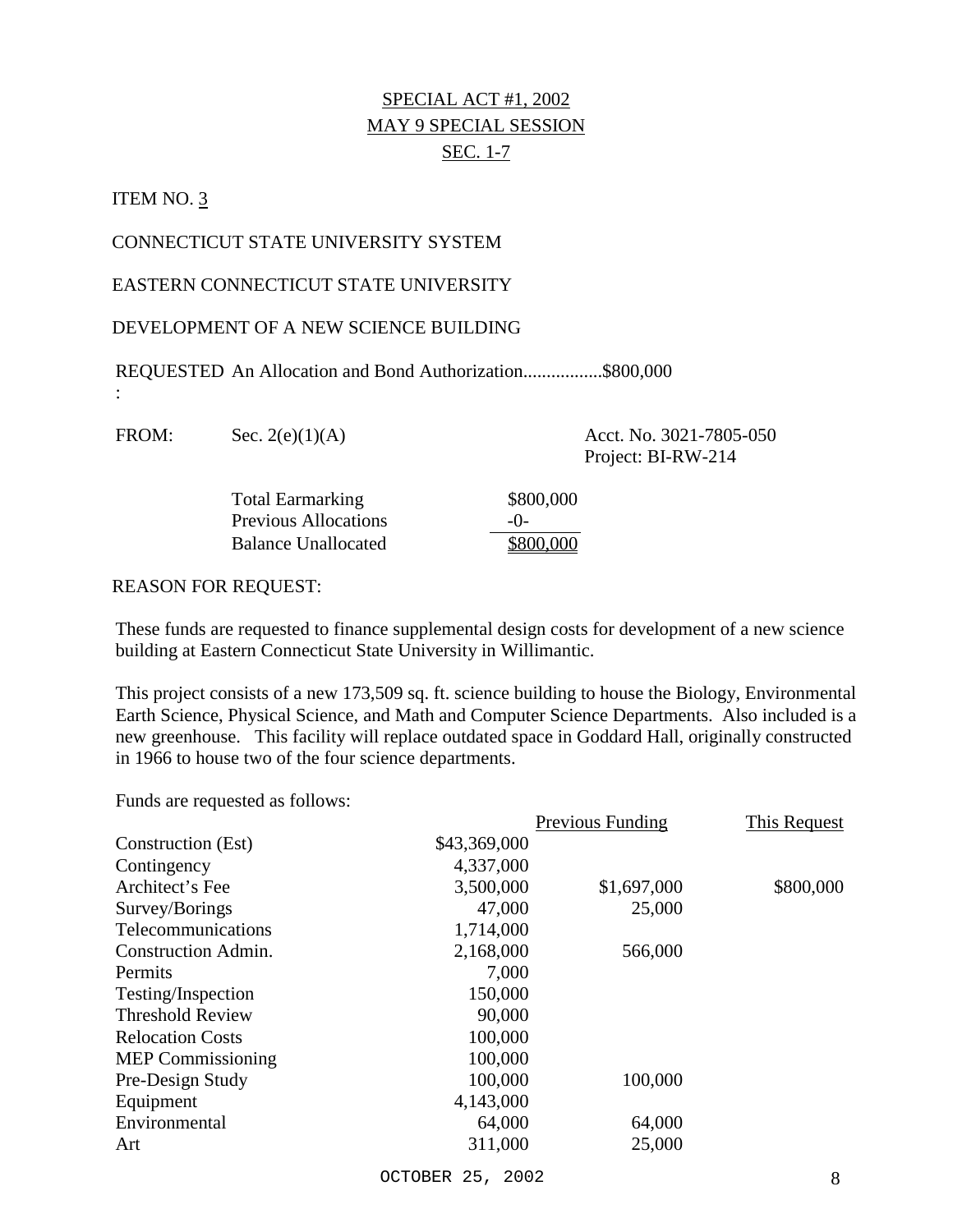DPW Fee 2000 1,540,000 723,000 DPW Fee  $\frac{1,540,000}{\$61,740,000}$   $\frac{723,000}{\$3,200,000}$   $\frac{\$800,000}{\$800,000}$ 

| 1,540,000    |  |
|--------------|--|
| \$61,740,000 |  |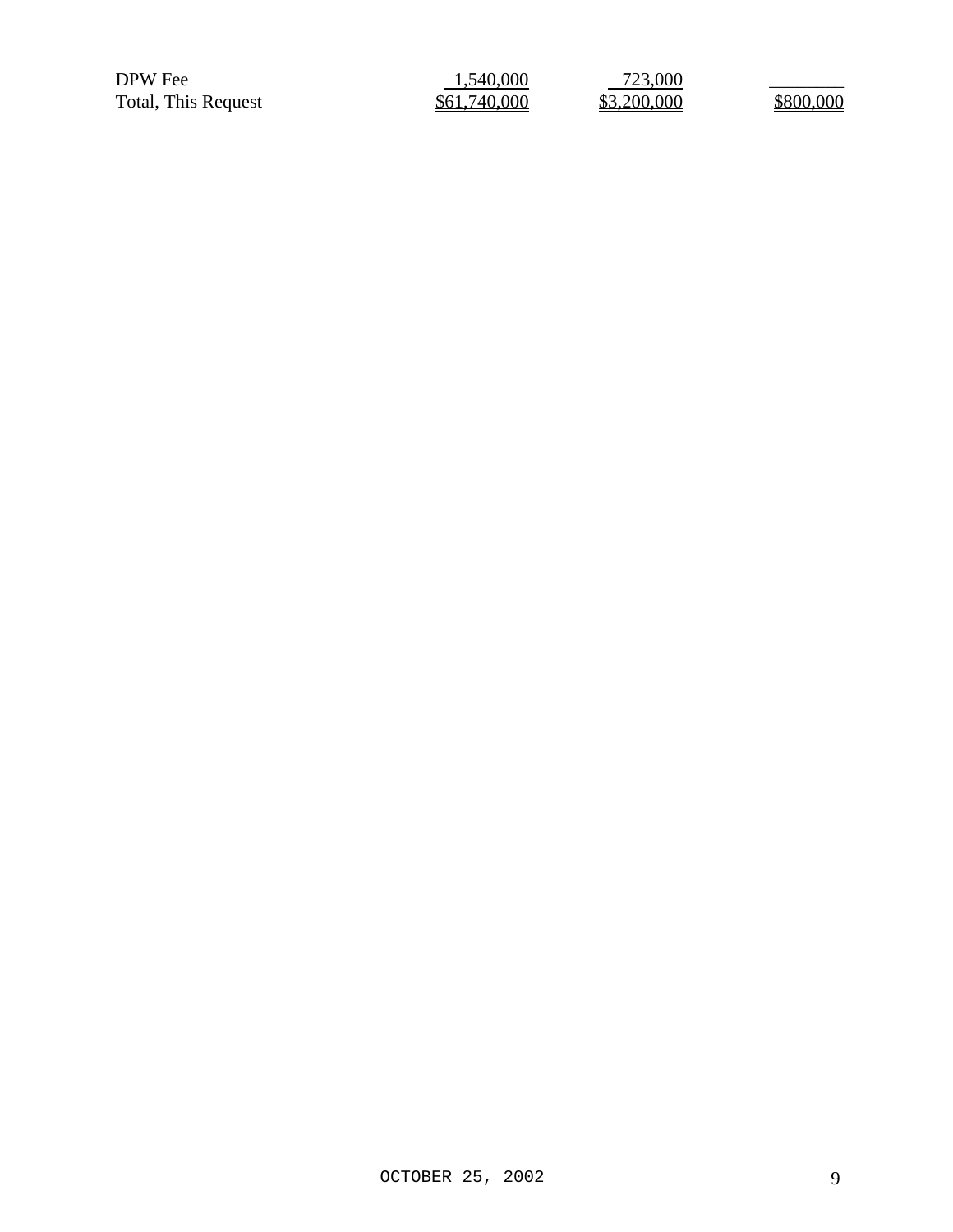# Financing:

| S.A. 02-1, Sec. $2(e)(1)(A)$ , This Request       | \$ 800,000  |
|---------------------------------------------------|-------------|
| P.A. 99-242, Sec. $2(1)(3)(A)$ , Previous Funding | 3,100,000   |
| P.A. 98-9, Sec. $2(e)(3)(B)$ , Previous Funding   | 100,000     |
| Total                                             | \$4,000,000 |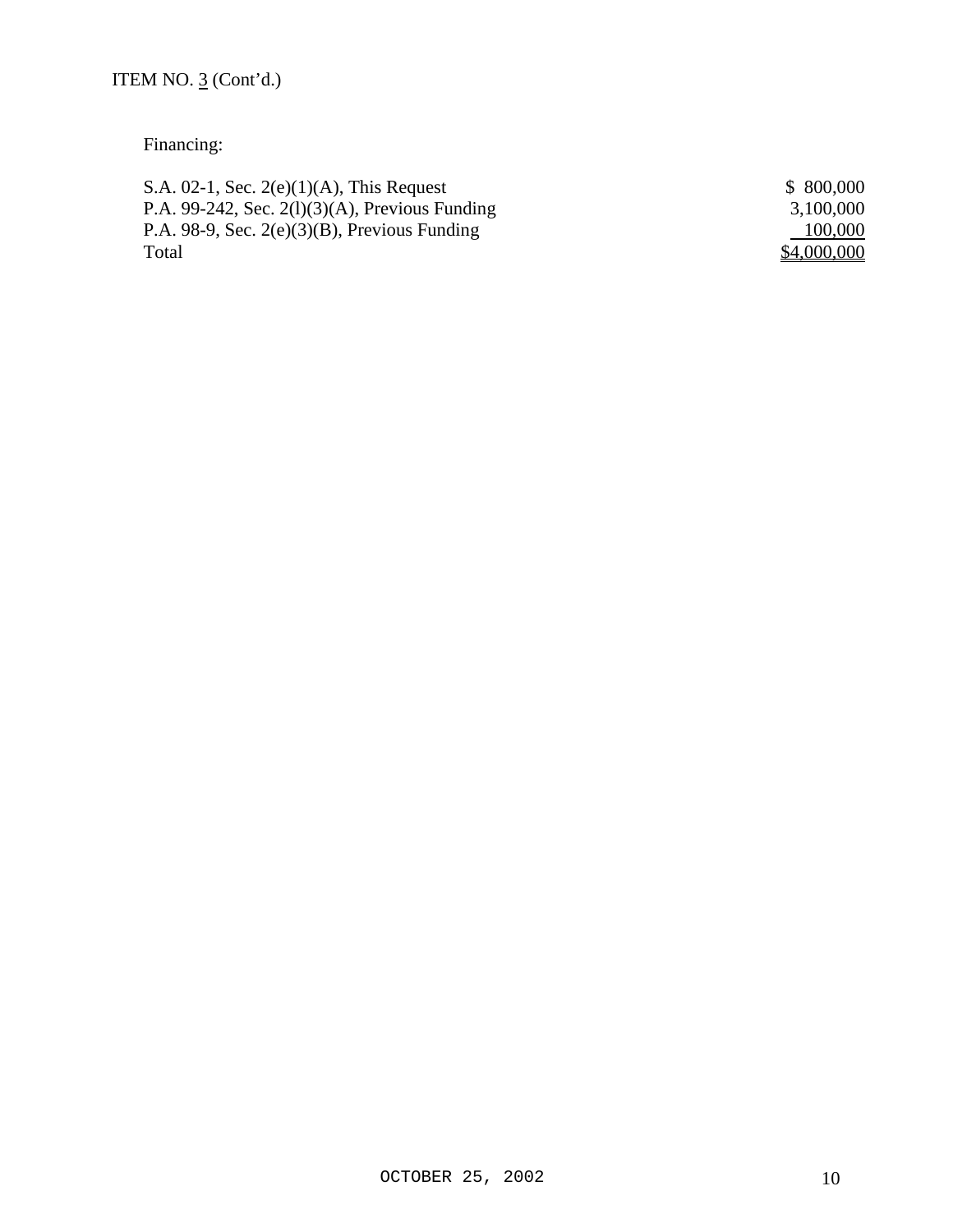### ITEM NO. 4

:

### DEPARTMENT OF EDUCATION

ALTERATIONS AND IMPROVEMENTS TO BUILDINGS AND GROUNDS, INCLUDING NEW AND REPLACEMENT EQUIPMENT, TOOLS AND SUPPLIES NECESSARY TO IMPLEMENT UPDATED CURRICULA, VEHICLES AND TECHNOLOGY UPGRADES AT ALL REGIONAL VOCATIONAL-TECHNICAL SCHOOLS PROVIDED NOT MORE THAN \$3,200,000 OF SAID AMOUNT SHALL BE USED FOR THE RENOVATIONS AND IMPROVEMENTS TO THE A.I. PRINCE/CTC BUILDING

REQUESTED An Allocation and Bond Authorization...............\$1,761,328

FROM: Sec. 2(h)(1) Acct. No. 3011-7001-010

Project No. BI-RT-1000

| <b>Total Earmarking</b>     | \$18,200,000 |
|-----------------------------|--------------|
| <b>Previous Allocations</b> | 9,373,694    |
| Balance Unallocated         | \$8,826,306  |

#### REASON FOR REQUEST:

These funds are requested, along with those under Item 23, to finance various alterations and improvements at Regional Vocational-Technical Schools as detailed below.

| Project/Location                                   | <b>Estimated Costs</b> |
|----------------------------------------------------|------------------------|
| Emergency/Minor Capital Projects–All Schools       | \$1,000,000            |
| Design Roof Replacement–Tech. Ed. Center, Bristol  | 64,000                 |
| Roof Replacement-Platt, Milford                    | 451,000                |
| Design Roof Replacement-Oliver Wolcott, Torrington | 156,000                |
| Design Roof Replacement–Emmett O'Brien, Ansonia    | 52,980                 |
| ADA Improvements– Eli Whitney, Hamden              | 66,375                 |
| Total                                              | \$1,790,355            |
| Financing:                                         |                        |
| S.A. $01-2$ , Sec. $2(h)(1)$ , This Request        | \$1,761,328            |
| P.A. 99-242, Sec. 21(h), Item No. 23               | 29,027                 |
| Total                                              | ,790,355               |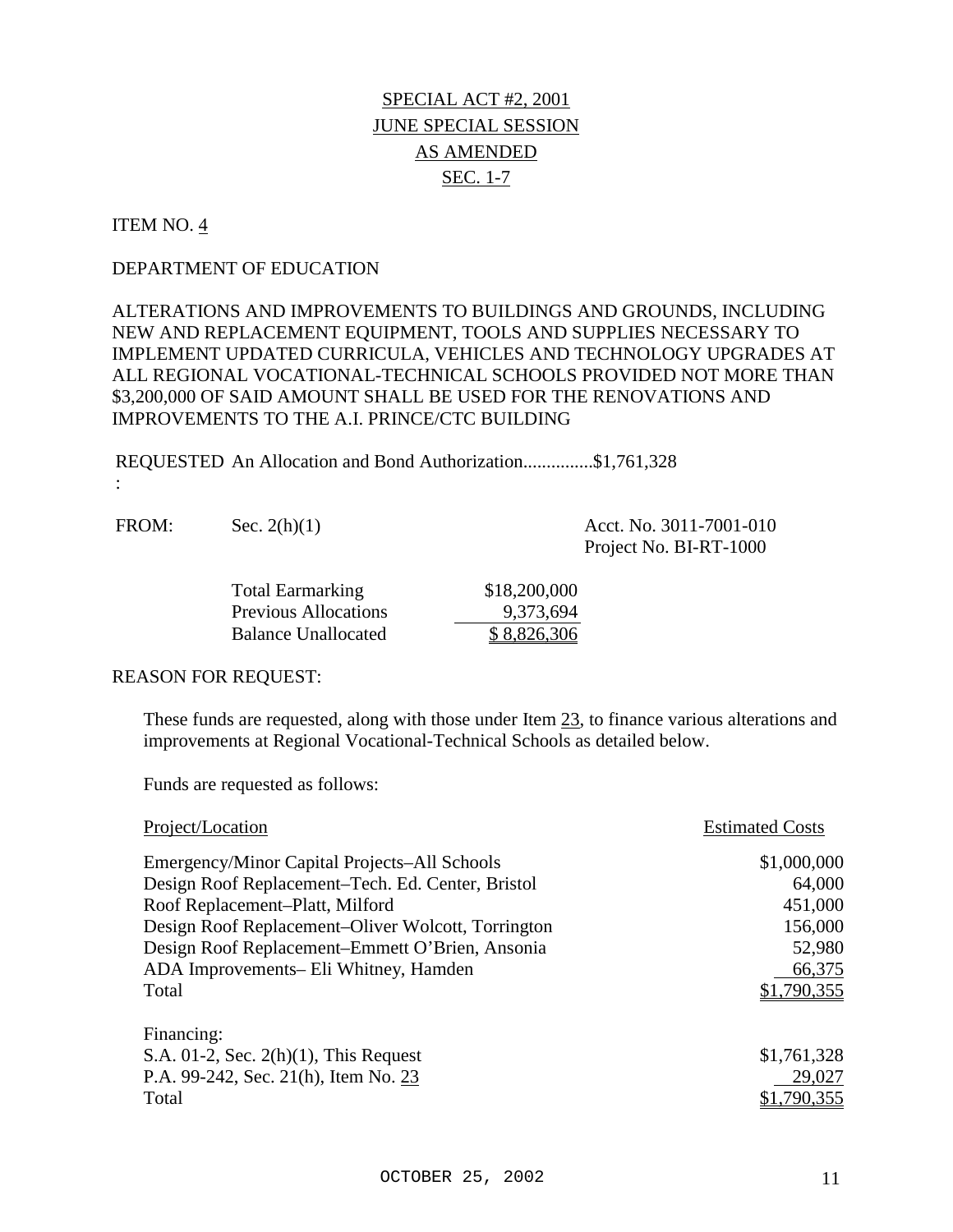# ITEM NO. 5

:

# COMMUNITY-TECHNICAL COLLEGE SYSTEM

# ALL COMMUNITY-TECHNICAL COLLEGES

# ALTERATIONS, RENOVATIONS AND IMPROVEMENTS TO FACILITIES INCLUDING FIRE, SAFETY, ENERGY CONSERVATION AND CODE COMPLIANCE

REQUESTED An Allocation and Bond Authorization.................\$670,000

FROM: Sec. 2(i)(1)(B) Acct. No. 3011-7701-020

| <b>Total Earmarking</b>     | \$8,700,000 |
|-----------------------------|-------------|
| <b>Previous Allocations</b> | 6,640,860   |
| Balance Unallocated         | \$2,059,140 |

### REASON FOR REQUEST:

These funds are requested to finance various alterations and improvements at Community-Technical College campuses as detailed below.

| Project/Location                               | <b>Estimated Costs</b> |
|------------------------------------------------|------------------------|
| Design Parking Garage Repairs–Naugatuck Valley | \$80,000               |
| Design Additional Parking Lot-Quinebaug Valley | 40,000                 |
| Emergency/Minor Capital Projects "as needed"   | 550,000                |
| Total, This Request                            | \$670,000              |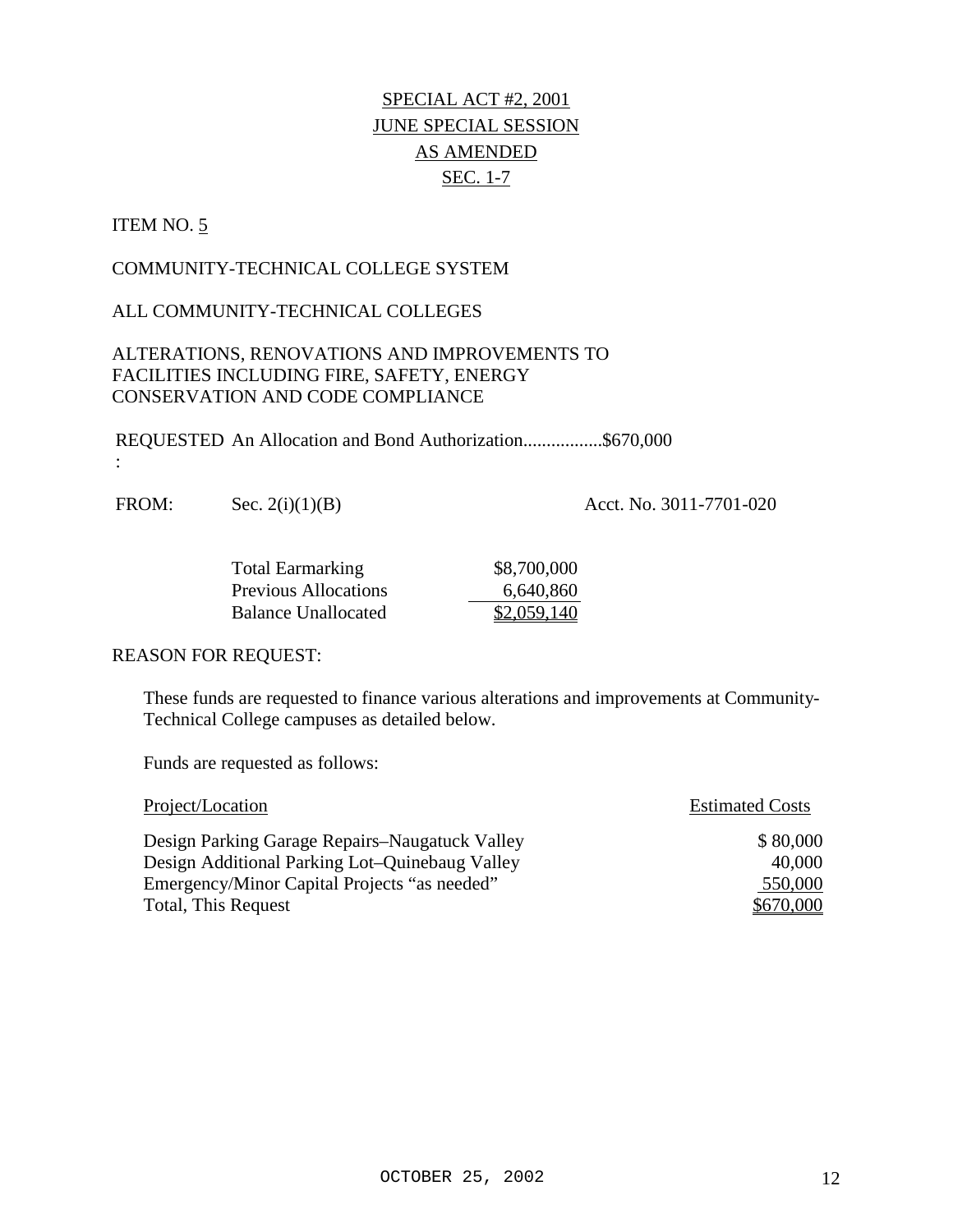### ITEM NO. 6

:

# CONNECTICUT STATE UNIVERSITY SYSTEM

### ALL UNIVERSITIES

### LAND AND PROPERTY ACQUISITION

REQUESTED An Allocation and Bond Authorization...............\$2,055,000

FROM: Sec. 2(j)(1)(C) Acct. No. 3011-7801-030

Total Earmarking \$4,000,000 Previous Allocations -0- Balance Unallocated  $\overline{\text{84,000,000}}$ 

#### REASON FOR REQUEST:

These funds are requested to finance the purchase of property for Western Connecticut State University in Danbury in accordance with the master plan and S.A. 01-6 as detailed below.

| Owner:                      | City of Danbury                                                               |             |             |             |
|-----------------------------|-------------------------------------------------------------------------------|-------------|-------------|-------------|
| Location:                   | Roberts Avenue Elementary School, Danbury                                     |             |             |             |
| Description:                | 6+ acres including the elementary school building, as defined<br>in S.A. 01-6 |             |             |             |
| Appraisals:                 | Vincent Guardiano                                                             | \$3,350,000 | 2/5/02      |             |
|                             | Biondi & Rosengrant                                                           | \$3,200,000 | 11/10/01    |             |
| <b>Purchase Price</b>       |                                                                               |             | \$3,200,000 |             |
| <b>Administrative Costs</b> |                                                                               |             | 100,000     |             |
| Total                       |                                                                               |             | \$3,300,000 |             |
|                             | Less University Funds (Paid 5 Years After Closing)                            |             |             |             |
|                             |                                                                               |             | \$1,245,000 |             |
| Total, This Request         |                                                                               |             |             | \$2,055,000 |

The release of these funds will be controlled through the allotment process subject to approval of the State Properties Review Board.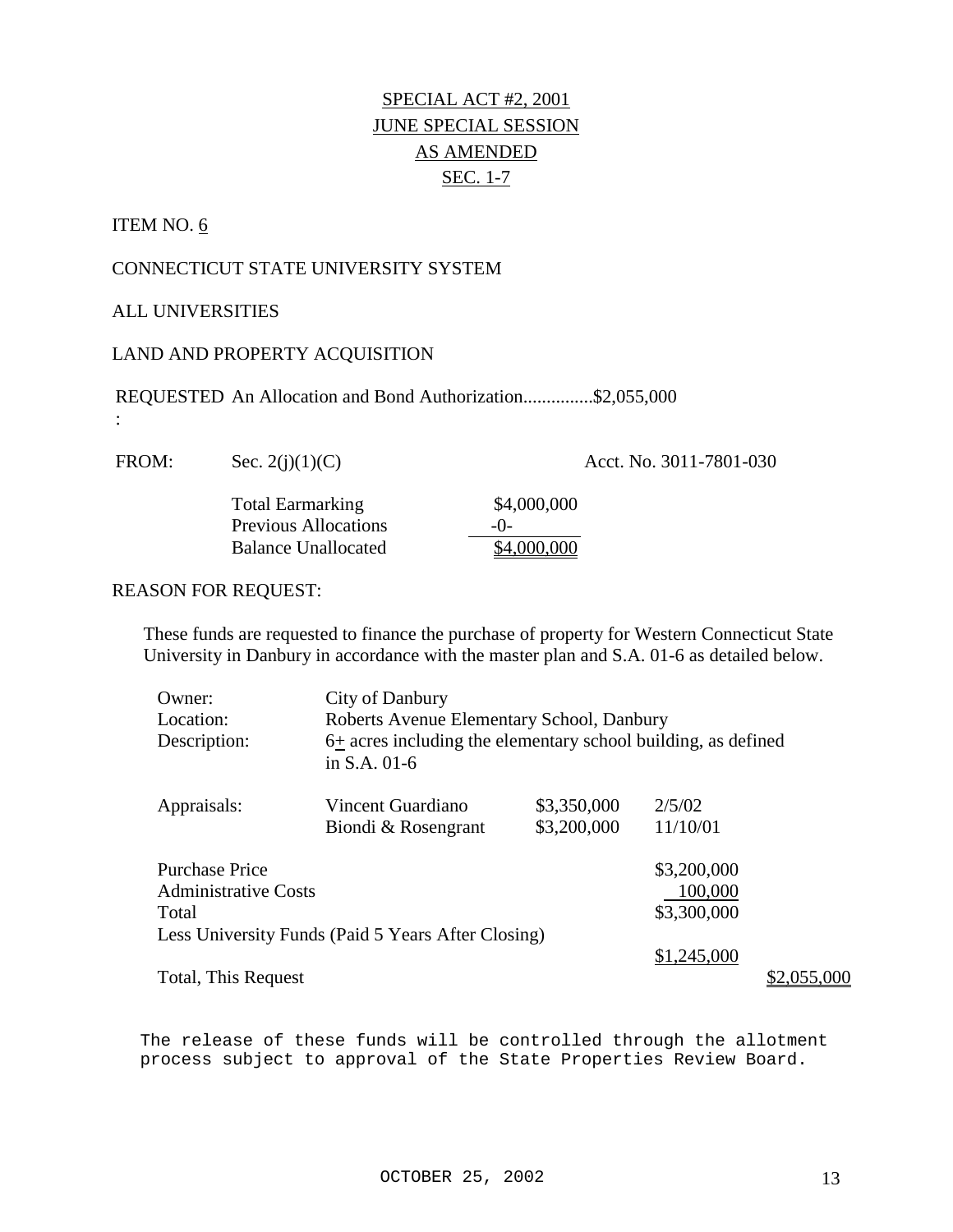# ITEM NO. 7

:

:

CONNECTICUT STATE UNIVERSITY SYSTEM

WESTERN CONNECTICUT STATE UNIVERSITY

DEVELOPMENT OF A NEW SCIENCE BUILDING

REQUESTED An Allocation and Bond Authorization...............\$1,009,251

FROM: Sec. 2(j)(4)(B) Acct. No. 3011-7803-050 Project: BI-RD-208 Total Earmarking \$1,271,000 Previous Allocations 261,749 Balance Unallocated \$1,009,251 REQUESTED An Allocation and Bond Authorization..............\$40,455,000

FROM: Sec. 17(g)(4)(A) Acct. No. 3021-7803-030

Project: BI-RD-208

Total Earmarking \$40,455,000 Previous Allocations -0-Balance Unallocated \$40,455,000

### REASON FOR REQUEST:

These funds are requested to award a construction contract based on bids received on October 22, 2002 for construction of a new science building for the Midtown Campus at Western Connecticut State University in Danbury.

This project consists of a new 120,747 sq. ft. facility to house the Chemistry, Physics, Astronomy, Meteorology departments and the Weather Station. This facility will replace outdated facilities in Higgins Hall, originally constructed in 1949, with additions dating to the 1960's and 1970's.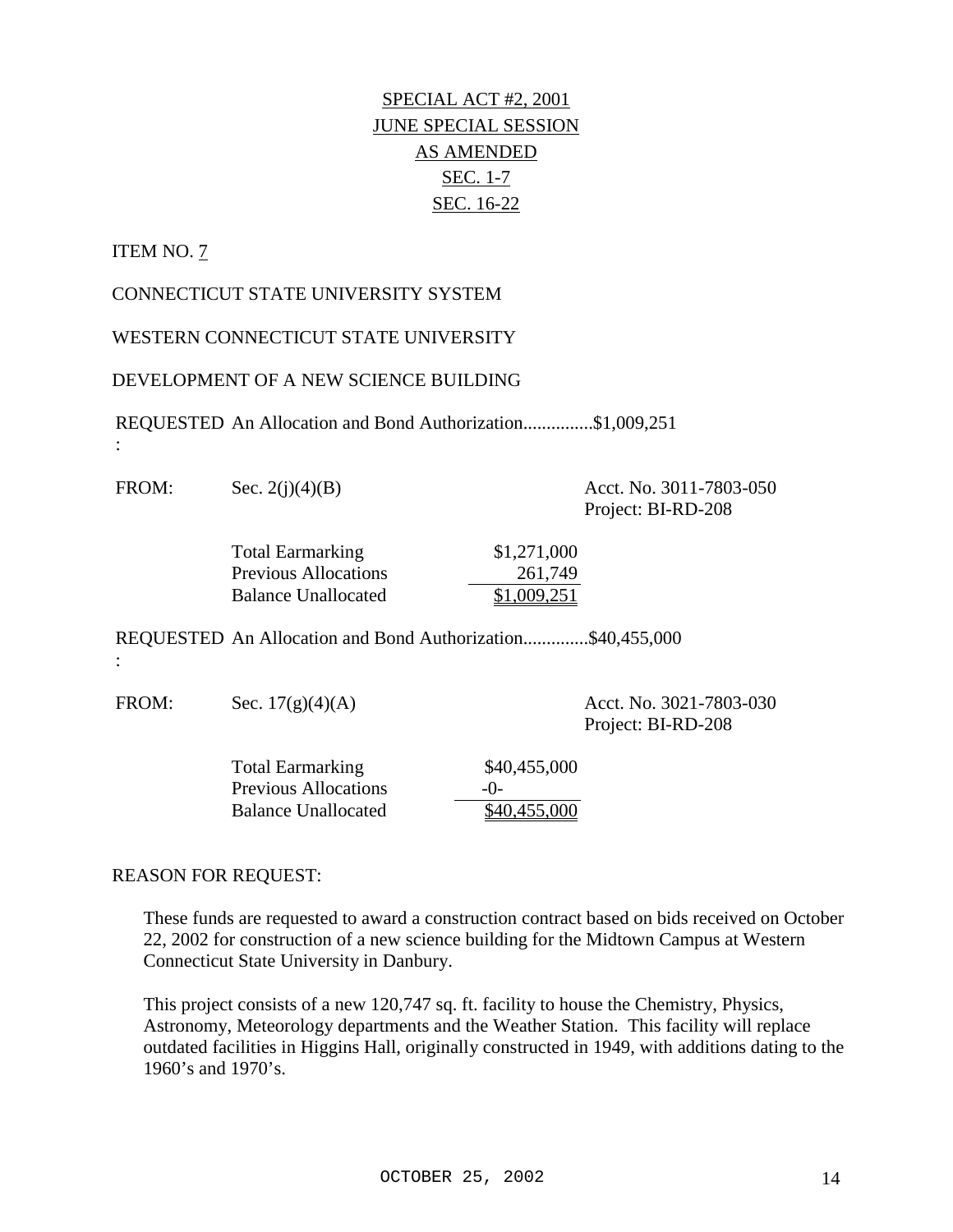| $\frac{1}{2}$ and $\frac{1}{2}$ requested as follows: |              |                  |                     |
|-------------------------------------------------------|--------------|------------------|---------------------|
|                                                       |              | Previous Funding | This Request        |
| Construction (Bid)                                    | \$31,615,000 |                  | \$31,615,000        |
| Contingency                                           | 3,161,500    |                  | 3,161,500           |
| Architect's Fee                                       | 2,934,500    | \$2,312,069      | 622,431             |
| Survey/Borings                                        | 50,000       | 50,000           |                     |
| Telecommunications                                    | 1,265,000    |                  | 1,265,000           |
| <b>Construction Admin.</b>                            | 1,762,780    | 280,280          | 1,482,500           |
| Permits                                               | 5,000        |                  | 5,000               |
| Testing/Inspection                                    | 198,000      |                  | 198,000             |
| Relocation                                            | 150,000      |                  | 150,000             |
| <b>MEP</b> Commissioning                              | 320,000      |                  | 320,000             |
| Equipment                                             | 4,779,500    |                  | 1,279,500           |
| <b>Threshold Review</b>                               | 90,000       | 90,000           |                     |
| Art                                                   | 304,000      | 30,400           | 273,600             |
| DPW Fee                                               | 1,459,720    | 368,000          | 1,091,720           |
| Total, This Request                                   | \$48,095,000 | \$3,130,749      | <u>\$41,464,251</u> |
| Financing:                                            |              |                  |                     |
| S.A. 01-2, Sec. 2(j)(4)(B), This Request $$1,009,251$ |              |                  |                     |
| Previous Funding 261,749                              |              |                  | \$1,271,000         |
| $S \wedge 01.2$ $S_{00}$ $17(a)(4)(A)$ This Dequast   |              |                  | $AO$ $455$ $OO$     |

| S.A. 01-2, Sec. $17(g)(4)(A)$ , This Request      | 40,455,000   |
|---------------------------------------------------|--------------|
| P.A. 99-242, Sec. $2(1)(5)(A)$ , Previous Funding | 1,466,000    |
| S.A. 97-1, Sec. $2(m)(3)(A)$ , Previous Funding   | 1,403,000    |
| <b>Future Funds Required</b>                      | 3,500,000    |
| Total                                             | \$48,095,000 |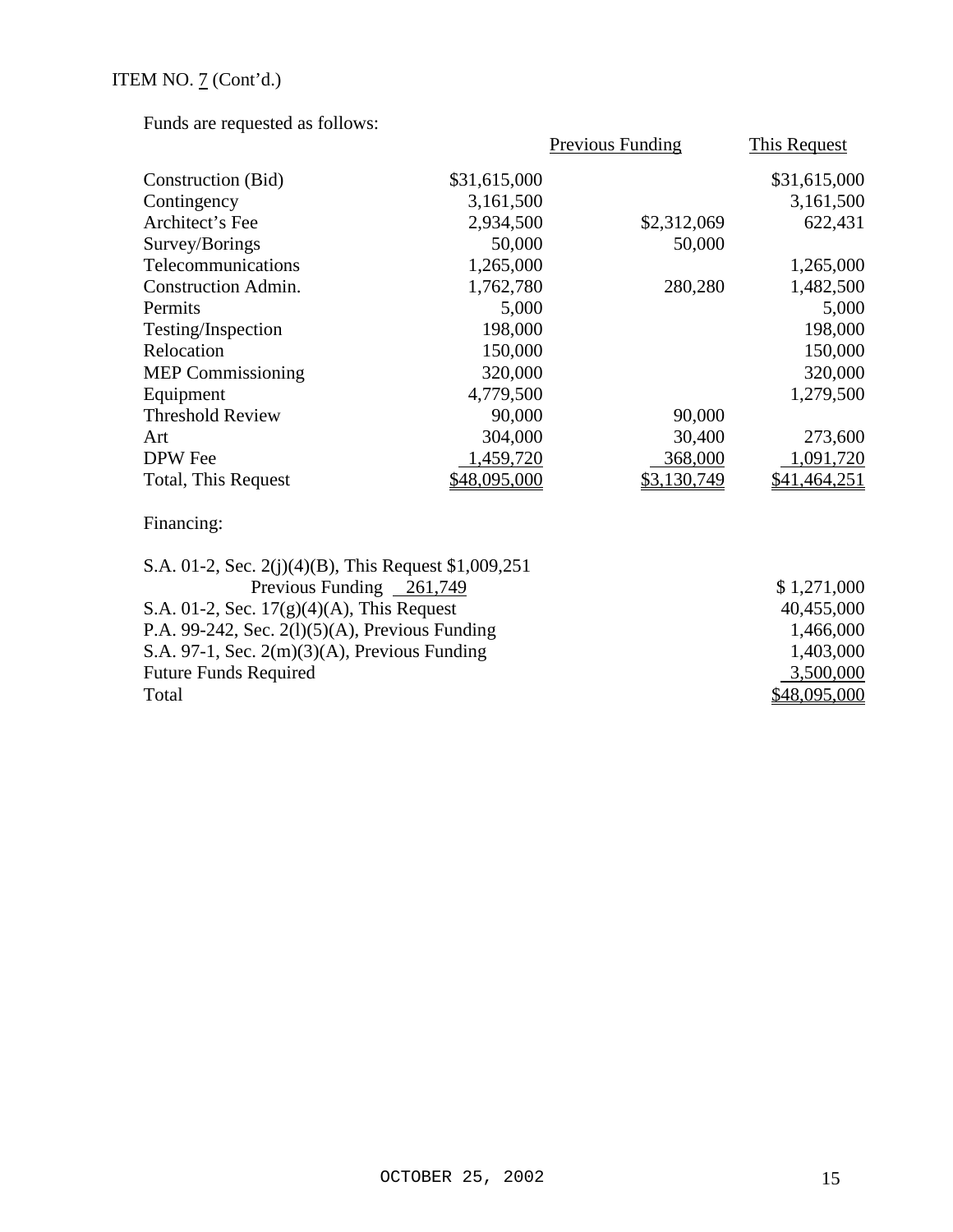# ITEM NO. 8

:

# CONNECTICUT STATE UNIVERSITY SYSTEM

### EASTERN CONNECTICUT STATE UNIVERSITY

### ALTERATIONS, RENOVATIONS AND IMPROVEMENTS TO FACILITIES, INCLUDING FIRE, SAFETY, ENERGY CONSERVATION AND CODE COMPLIANCE IMPROVEMENTS

REQUESTED An Allocation and Bond Authorization.................\$121,750

FROM: Sec. 2(j)(5)(A) Acct. No. 3011-7805-040

| <b>Total Earmarking</b>     | \$1,364,000 |
|-----------------------------|-------------|
| <b>Previous Allocations</b> | 1,097,000   |
| Balance Unallocated         | \$ 267,000  |

### REASON FOR REQUEST:

These funds are requested to finance the design for replacement of the existing high temperature hot water expansion tanks in the North Heating Plant and the relocation of site utilities between the Sports Center and Student Center to accommodate projects under the master plan.

|                         |             | This Request |
|-------------------------|-------------|--------------|
| Construction (Est)      | \$1,513,000 |              |
| Contingency             | 151,250     |              |
| Engineer's Fee          | 121,750     | \$121,750    |
| Testing and Inspections | 15,000      |              |
| Total                   | ,801,000    | \$121,750    |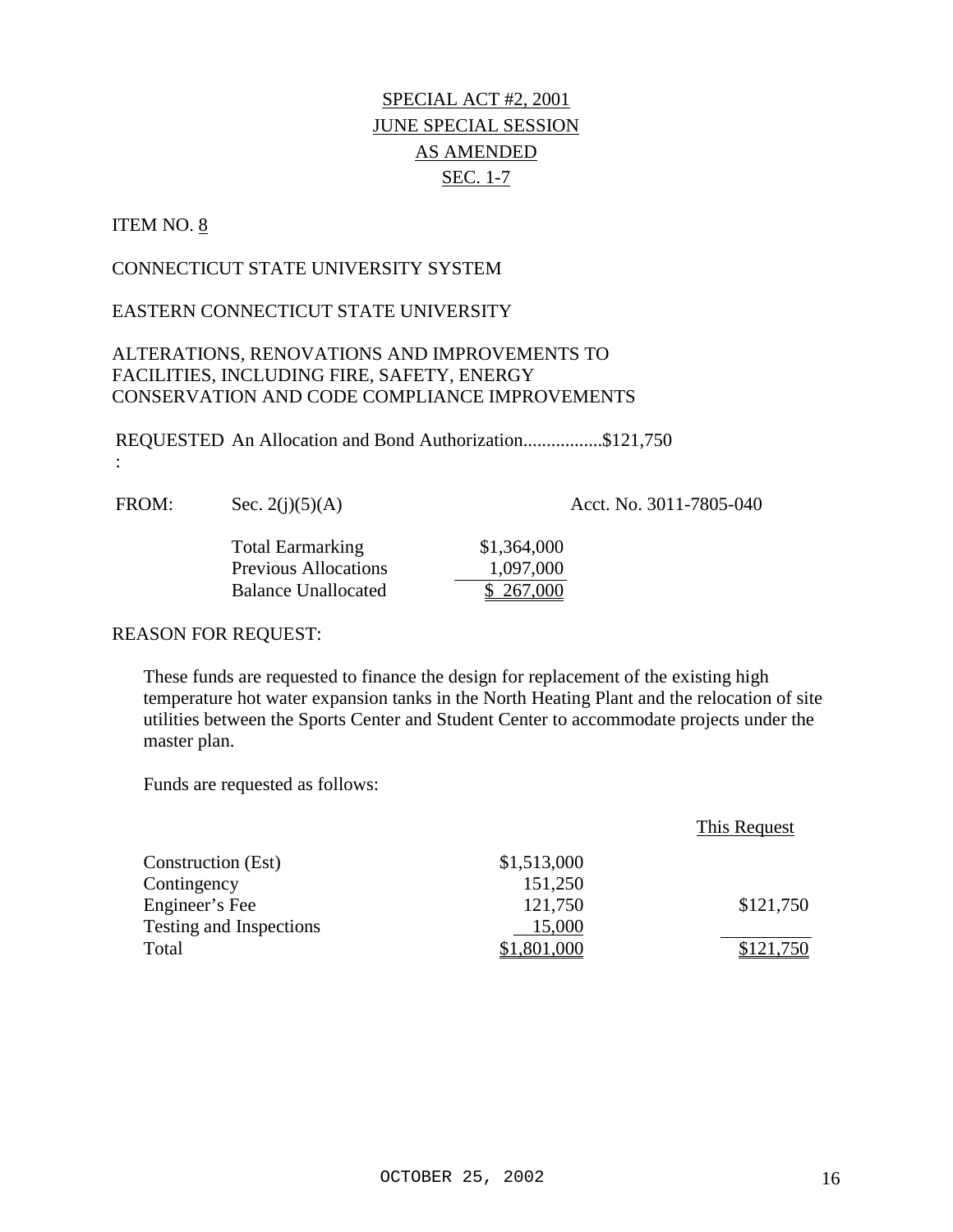### ITEM NO.  $9$

### DEPARTMENT OF ENVIRONMENTAL PROTECTION

GRANTS-IN-AID OR LOANS TO MUNICIPALITIES FOR ACQUISITION OF LAND, FOR PUBLIC PARKS, RECREATIONAL AND WATER QUALITY IMPROVEMENTS, WATER MAINS, AND WATER POLLUTION CONTROL FACILITIES, INCLUDING SEWER PROJECTS, PROVIDED (A) NOT MORE THAN \$5,000,000 OF SAID AMOUNT SHALL BE USED TO ABATE POLLUTION FROM COMBINED SEWER AND STORMWATER RUNOFF OVERFLOWS TO THE CONNECTICUT RIVER, (B) NOT MORE THAN \$2,000,000 OF SAID AMOUNT SHALL BE USED FOR ENVIRONMENTAL REMEDIATION AT A SCHOOL IN SOUTHINGTON, INCLUDING ANY EXPENSES INCURRED AFTER JULY 1, 2000, (C) NOT MORE THAN \$1,500,000 OF SAID AMOUNT SHALL BE USED FOR ENVIRONMENTAL REMEDIATION AT A SCHOOL IN HAMDEN, INCLUDING ANY EXPENSES INCURRED AFTER JULY 1,2000, (D) NOT MORE THAN \$500,000 OF SAID AMOUNT SHALL BE USED TO PROVIDE POTABLE WATER FOR A SCHOOL IN VERNON, AND (E) NOT MORE THAN \$750,000 OF SAID AMOUNT SHALL BE USED FOR ASBESTOS CLEAN-UP AND REMOVAL IN SCHOOLS LOCATED IN BROOKFIELD INCLUDING ANY EXPENSES INCURRED AFTER JULY 1, 2002

#### **VARIOUS**

| REQUESTED An Allocation and Bond     |
|--------------------------------------|
| Authorization (to Agency)\$1,820,000 |

FROM: Sec. 9(b)(1) Acct. No. 1873-3100-171 Total Earmarking \$17,000,000 Previous Allocations 5,586,284 Balance Unallocated \$11,413,716

#### REASON FOR REQUEST:

These funds are requested to provide grants-in-aid to municipalities for various projects as detailed below.

This Request

I. Town of Wolcott: These funds are requested to provide a grant-in-aid to the Town of Wolcott to assist in the costs associated with a pump station and tank for the extension of public water into the Clinton Hill area of Wolcott.

Funds are requested as follows:

State Grant, This Request  $$500,000$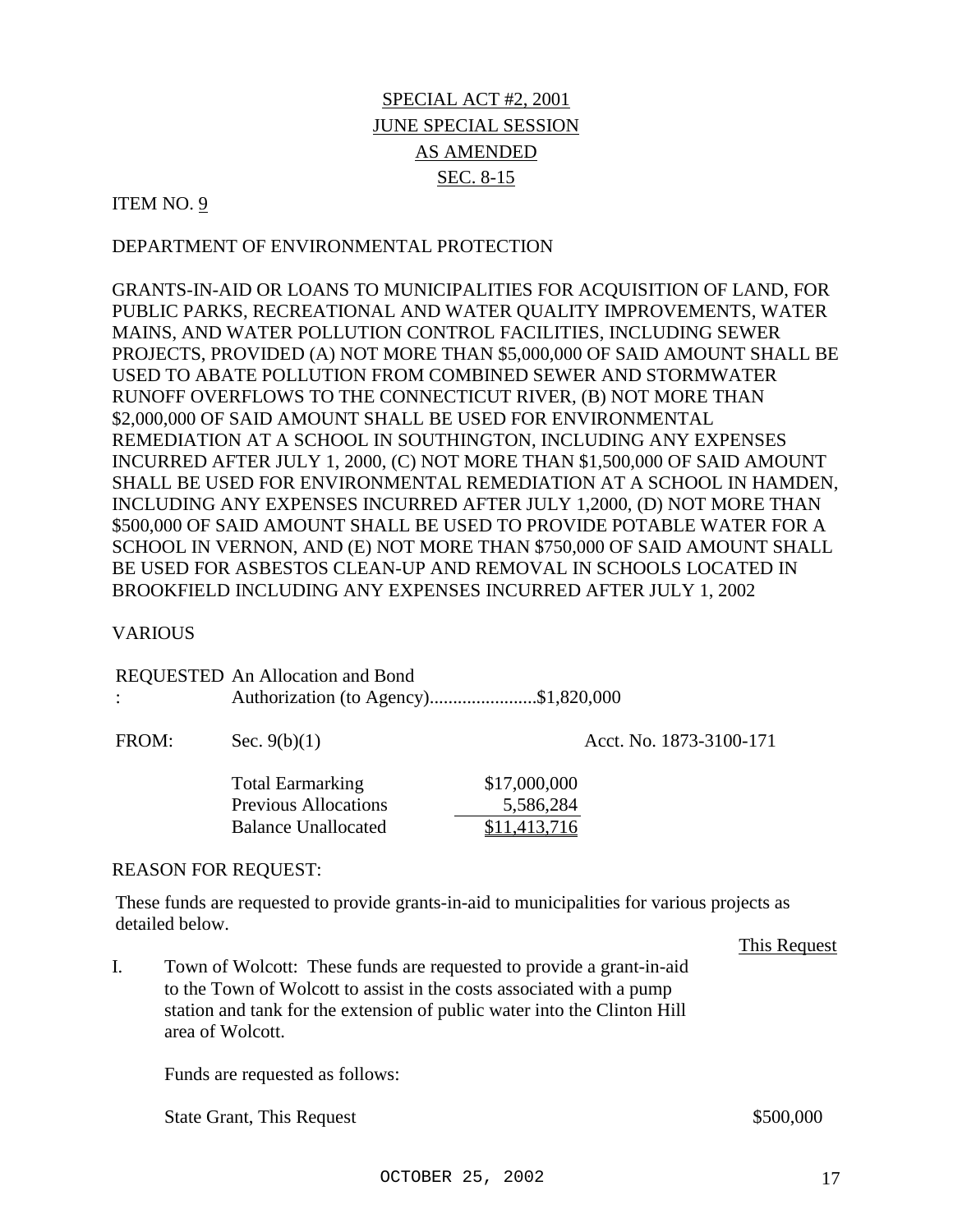II. Town of Orange: These funds are requested to provide a grant-in-aid to the Town of Orange to purchase and install an accessible playscape at Race Brook Elementary School.

Funds are requested as follows:

| <b>Total Project Cost</b>        | \$80,000 |        |
|----------------------------------|----------|--------|
| Less: Local Funding              | 35,000   |        |
| <b>State Grant, This Request</b> |          | 45,000 |

III. Town of Plainfield: These funds are requested to provide a grant-inaid to the Town of Plainfield for repairs to the indoor town pool located within the Town Hall. The repairs will include the installation of a filtration system for surface water.

Funds are requested as follows:

| <b>Total Project Cost</b>        | \$50,000 |  |
|----------------------------------|----------|--|
| Less: Local Funding              | 25,000   |  |
| <b>State Grant, This Request</b> | 25,000   |  |

IV. Regional Refuse Disposal District One: These funds are requested to provide a grant-in-aid to the Regional Refuse Disposal District One, on behalf of the towns of Barkhamsted, New Hartford, Winchester and Colebrook, to reimburse costs associated with implementing the selected remedy for the Barkhamsted-New Hartford Landfill Federal Superfund Site.

Such costs may include, but not be limited to, installation of monitoring wells, institutional controls, public education, long-term monitoring, five-year review and any past, interim or future response costs incurred by EPA as part of the Superfund process.

Funds are requested as follows:

State Grant, This Request 1,000,000 and 1,000,000 and 1,000,000 and 1,000,000 and 1,000,000 and 1,000,000 and 1,000,000 and 1,000,000 and 1,000,000 and 1,000,000 and 1,000,000 and 1,000,000 and 1,000,000 and 1,000,000 and

V. Town of Haddam: These funds are requested to provide a grant-in-aid to the Town of Haddam for various recreation and park improvements, including upgrades to Brickyard Park, the Jail Hill Road recreation area, Field Park and improvements at the state-owned reservoir

Funds are requested as follows:

State Grant, This Request 250,000 Total Grants-in-aid, This Request  $$1,820,000$ 

This Request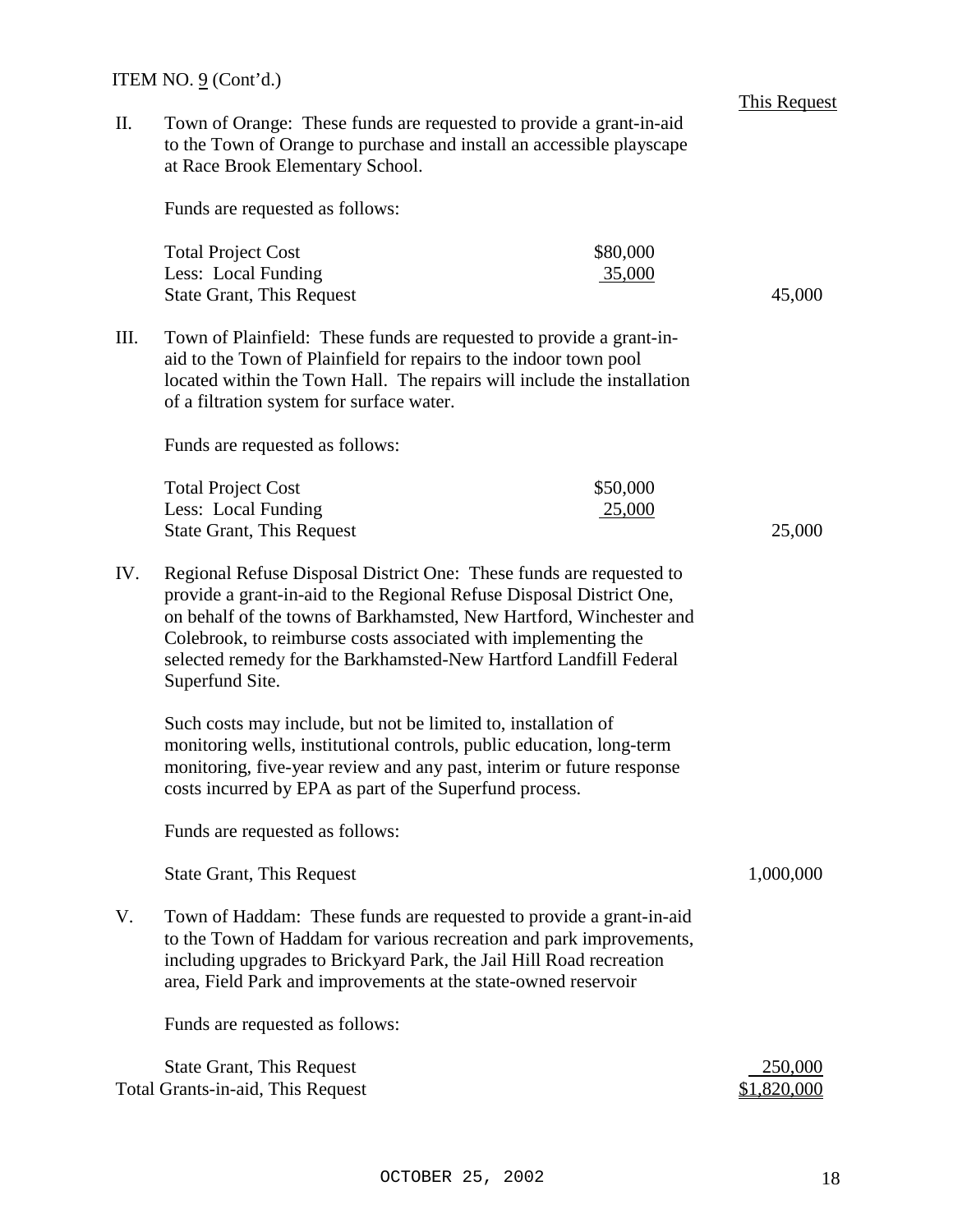### ITEM NO. 10

### DEPARTMENT OF ECONOMIC AND COMMUNITY DEVELOPMENT

# GRANT-IN-AID TO THE NAUGATUCK VALLEY DEVELOPMENT CORPORATION FOR DEVELOPMENT OR IMPROVEMENTS TO A FACILITY FOR USE BY THE WATERBURY ADULT EDUCATION CENTER TECHNICAL TRAINING PROGRAM

| <b>REQUESTED</b> An Allocation and Bond Authorization |             |
|-------------------------------------------------------|-------------|
| (to Agency)                                           | \$1,950,000 |
|                                                       |             |

| FROM: | Sec. $9(d)(6)$ | Acct. No. 1873 3500 079  |
|-------|----------------|--------------------------|
|       |                | Project No. 2002 151 001 |

| <b>Total Earmarking</b>     | \$2,000,000 |
|-----------------------------|-------------|
| <b>Previous Allocations</b> | 50,000      |
| <b>Balance Unallocated</b>  | \$1,950,000 |

#### REASON FOR REQUEST:

These funds are requested to provide a grant-in-aid to the Naugatuck Valley Development Corporation for the costs associated with the development of a training center for use by the Waterbury Adult Education Center Technical Training Program.

This project consists of the acquisition of a building as detailed below and renovations. The Center will provide training in such areas as eyelet screw machines, toolmaking, computers and other high tech areas. Students will be primarily low income adults.

| Owner:       | Dominic Temporale                              |
|--------------|------------------------------------------------|
| Location:    | 66 Mattatuck Heights, Waterbury                |
| Description: | $27,253$ sq. ft. building on 2.15 acres        |
| Appraisals:  | Walter J. Kloss-\$1,350,000 (5/7/02)           |
|              | Nocera, Dillon and Diorio-\$1,250,000 (5/7/02) |

| <b>Acquisition Price</b>         | \$1,350,000 |
|----------------------------------|-------------|
| Construction                     | 500,000     |
| <b>Related Costs</b>             | 150,000     |
| Total                            | \$2,000,000 |
| Less: Previous Funding           | 50,000      |
| <b>State Grant, This Request</b> | \$1,950,000 |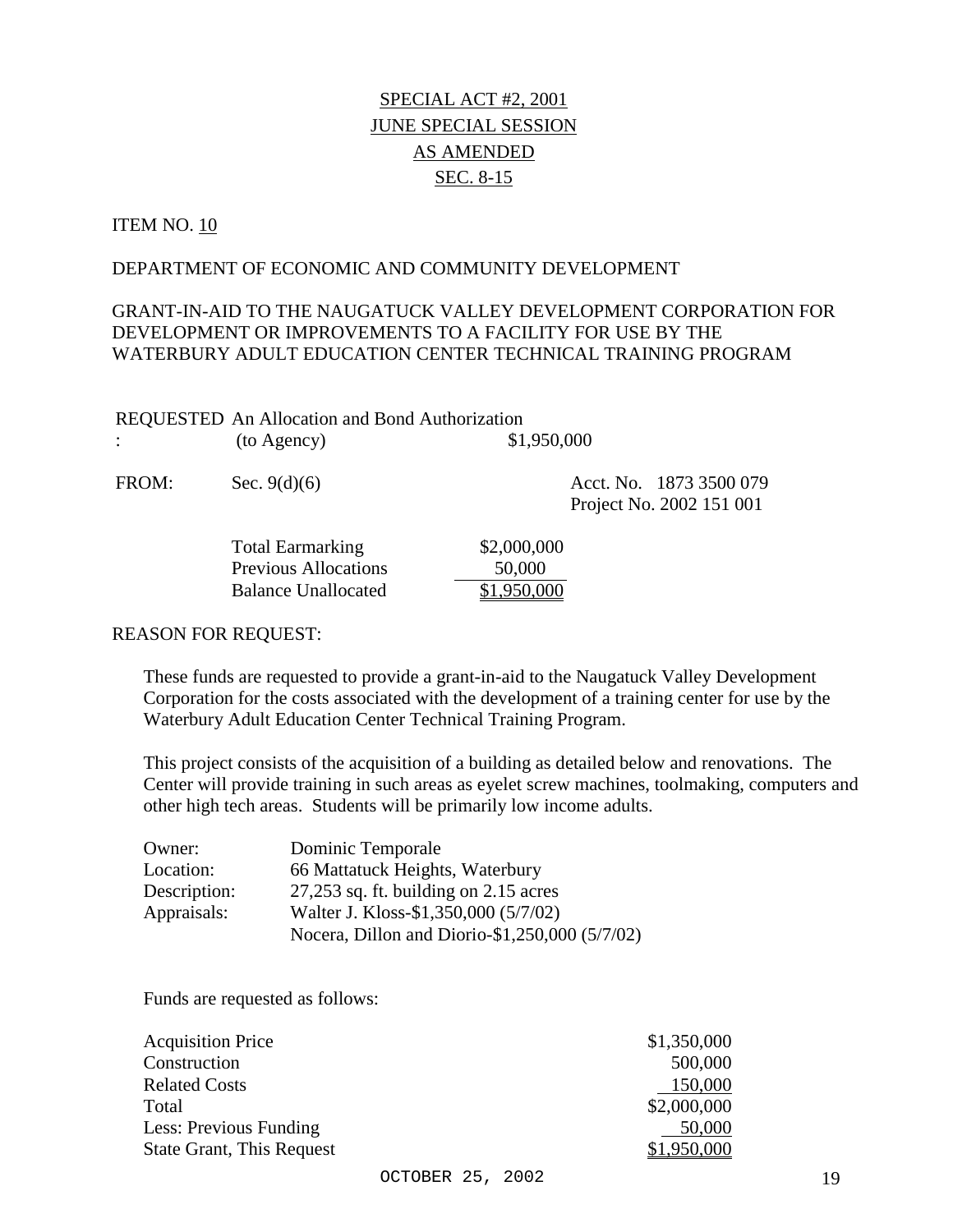# **ITEM NO. 11**

### DEPARTMENT OF MENTAL HEALTH AND ADDICTION SERVICES

# GRANTS-IN-AID TO PRIVATE, NONPROFIT ORGANIZATIONS FOR ALTERATIONS AND IMPROVEMENTS TO VARIOUS FACILITIES

| <b>REQUESTED</b> An Allocation and Bond Authorization |             |
|-------------------------------------------------------|-------------|
| (to Agency)                                           | \$1,865,252 |

FROM: Sec. 9(g) Acct. No. 1873 4402 053 Project No.

| <b>Total Earmarking</b>     |  |
|-----------------------------|--|
| <b>Previous Allocations</b> |  |
| <b>Balance Unallocated</b>  |  |

#### REASON FOR REQUEST:

These funds are requested to provide grants-in-aid to 14 private non-profit organizations at 19 locations for new or expanded community residential or outpatient alcohol or drug abuse treatment facilities, including downpayment assistance as detailed on the following page. Also included are funds on an "as needed basis" by non-profit agencies for emergency repair projects not to exceed \$50,000.

 $$4,000,000$ 751,824  $$3,248,176$ 

In accordance with Section 15 of S.A. 01-2, "...any grant-in-aid...which is made to any entity which is not a political subdivision of the state, the contract entered into pursuant to section 10 of this act shall provide that if the premises for which such grant-in-aid was made ceases, within ten years of the date of such grant, to be used as a facility for which such grant was made, an amount equal to the amount of such grant, minus ten per cent for each full year which has elapsed since the date of such grant, shall be repaid to the state and that a lien shall be placed on such land in favor of the state to ensure that such amount will be repaid in the event of such change in use, except that if the premises for which such grant-in-aid was made are owned by the State, a municipality or a housing authority, no lien need be placed."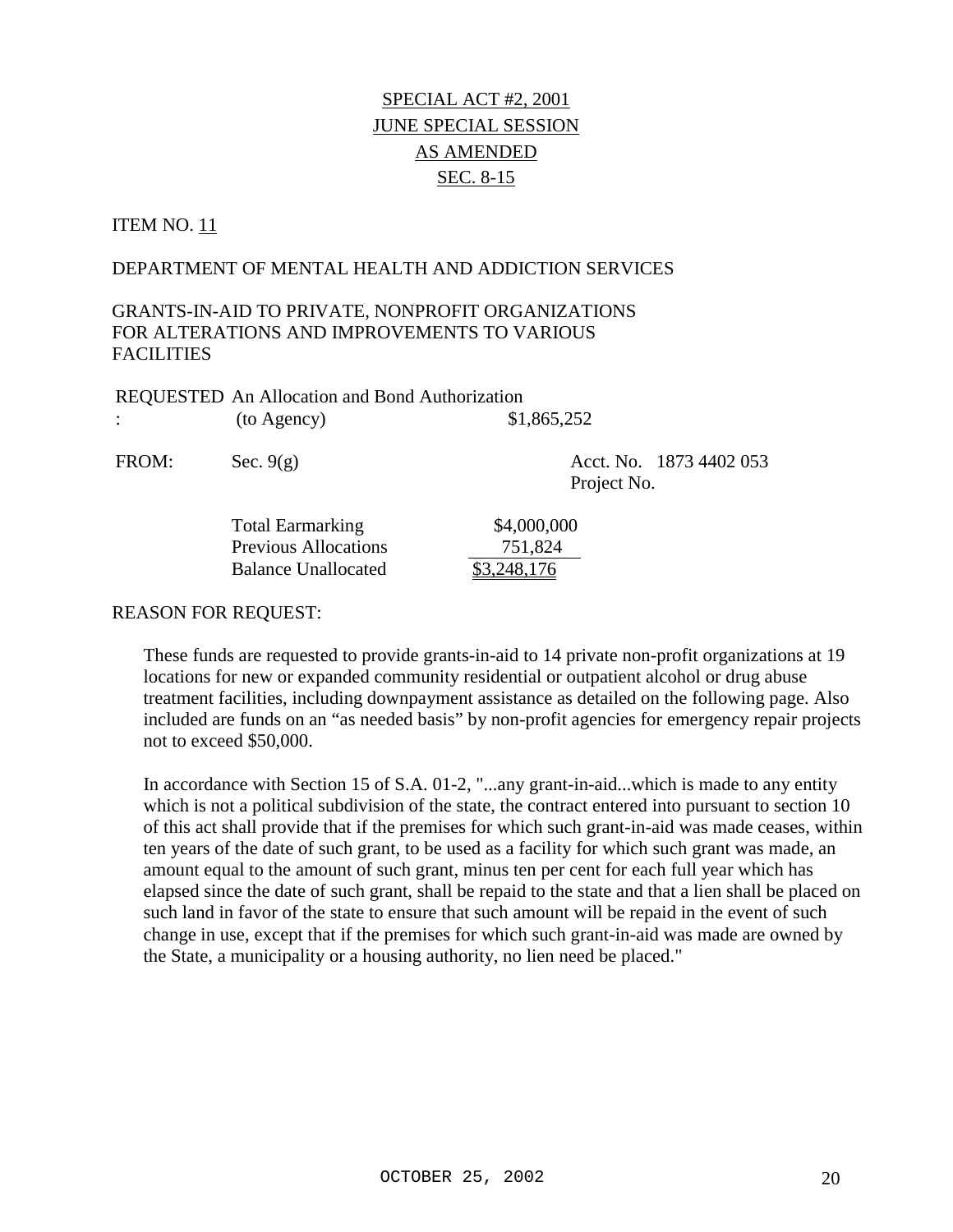# ITEM NO.  $11$  (Cont'd.)

| Facility                                            | Municipality               | Project                                                                                         | This<br><b>Request</b> |
|-----------------------------------------------------|----------------------------|-------------------------------------------------------------------------------------------------|------------------------|
| Chemical Abuse Services Agency, New Haven<br>Inc.   |                            | New parking lot and<br>excavation of underground<br>oil tank                                    | \$30,918               |
| ALSO-Cornerstone, Inc.                              | New Haven                  | Client activity space, record<br>storage and asbestos<br>removal                                | 43,968                 |
| <b>Bridges</b>                                      | Milford                    | New roof                                                                                        | 29,780                 |
| <b>Fellowship Place</b>                             | New Haven                  | Remodel kitchen and new<br>alarm system                                                         | 116,600                |
| Gilead Community Services, Inc.                     | Middletown                 | Downpayment Assistance                                                                          | 52,500                 |
| Gilead Community Services, Inc.                     | Middletown                 | Renovations to new<br>building                                                                  | 20,399                 |
| Marrakech, Inc.                                     | New Haven                  | Energy and accessibility<br>improvements, laundry and<br>rest rooms, and general<br>renovations | 321,500                |
| Community Prevention &<br><b>Addiction Services</b> | Danielson                  | Bathroom renovation                                                                             | 13,885                 |
| <b>ADRC</b>                                         | Glastonbury                | Wiring, smoke detector<br>installation                                                          | 193,725                |
| <b>Community Mental Health</b><br>Affiliates, Inc.  | New Britain                | Elevator and code<br>improvements                                                               | 137,156                |
| <b>Wheeler Clinic</b>                               | Plainville                 | ADA improvements                                                                                | 13,500                 |
| Central Naugatuck Valley Help,<br>Inc.              | Waterbury                  | Kitchen renovation, porch<br>addition and bedroom<br>renovation                                 | 48,559                 |
| McCall Foundation, Inc.                             | 58B High St.<br>Torrington | Kitchen replacement and<br>dishwasher                                                           | 13,000                 |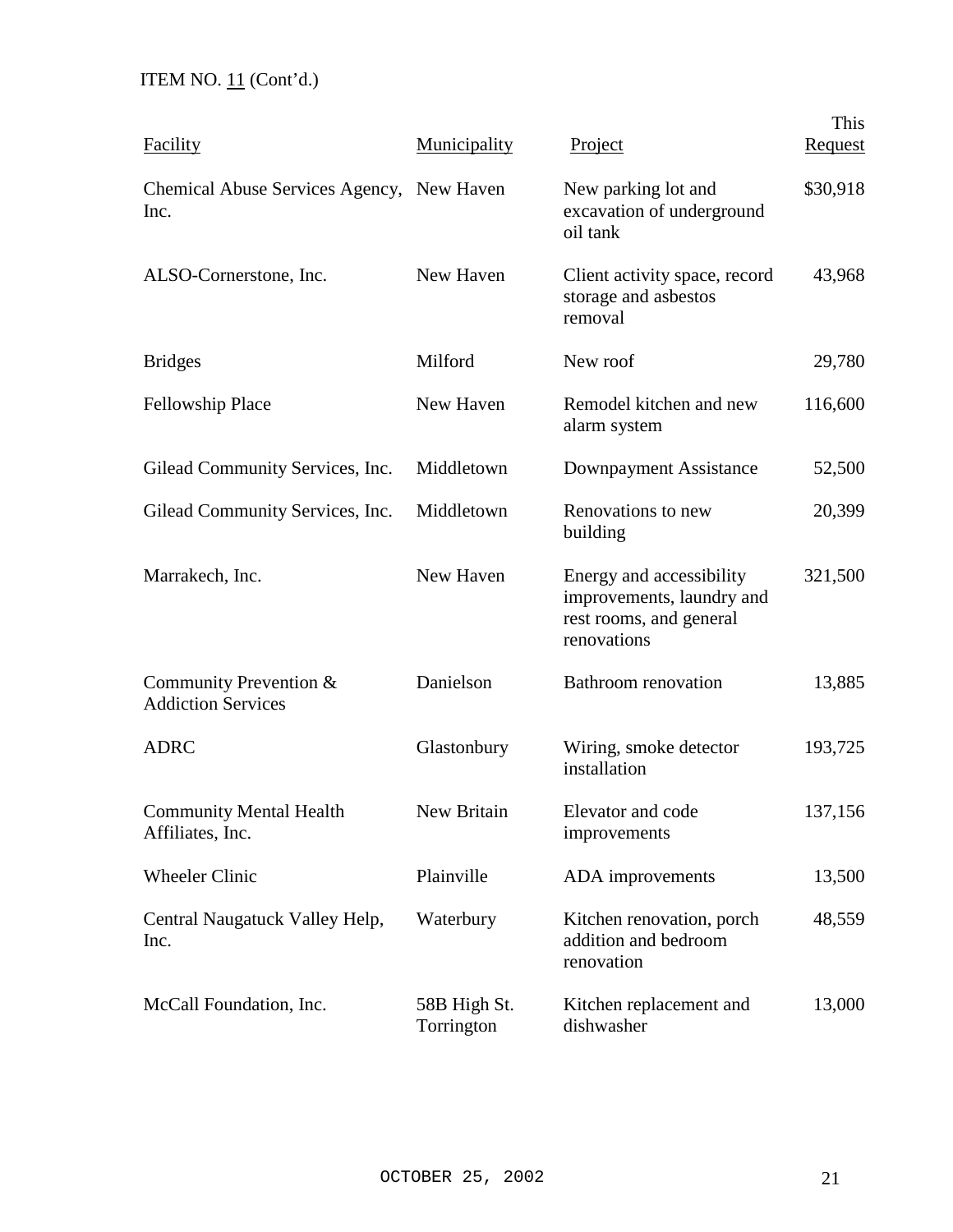| McCall Foundation, Inc.                 | 127 Migeon Ave<br>Torrington | Bathroom renovation,<br>sprinklers and air<br>conditioning                    | 78,000             |
|-----------------------------------------|------------------------------|-------------------------------------------------------------------------------|--------------------|
| Midwestern Ct. Council on<br>Alcoholism | Danbury                      | New roof, sprinklers,<br>HVAC design, patio<br>refurbishment and<br>carpeting | 231,067            |
| Midwestern Ct. Council on<br>Alcoholism | Sharon                       | Dormitory expansion                                                           | 295,000            |
| Morris Foundation, Inc.                 | 26 No.Elm St.<br>Waterbury   | New roof, kitchen<br>renovation and driveway<br>and parking paving            | 104,000            |
| Morris Foundation, Inc.                 | 79 Beacon St.<br>Waterbury   | New roof and kitchen<br>renovation                                            | 101,745            |
| Morris Foundation, Inc.                 | 142 Griggs St<br>Waterbury   | New roof                                                                      | <u>19,950</u>      |
| Total                                   |                              |                                                                               | <u>\$1,865,252</u> |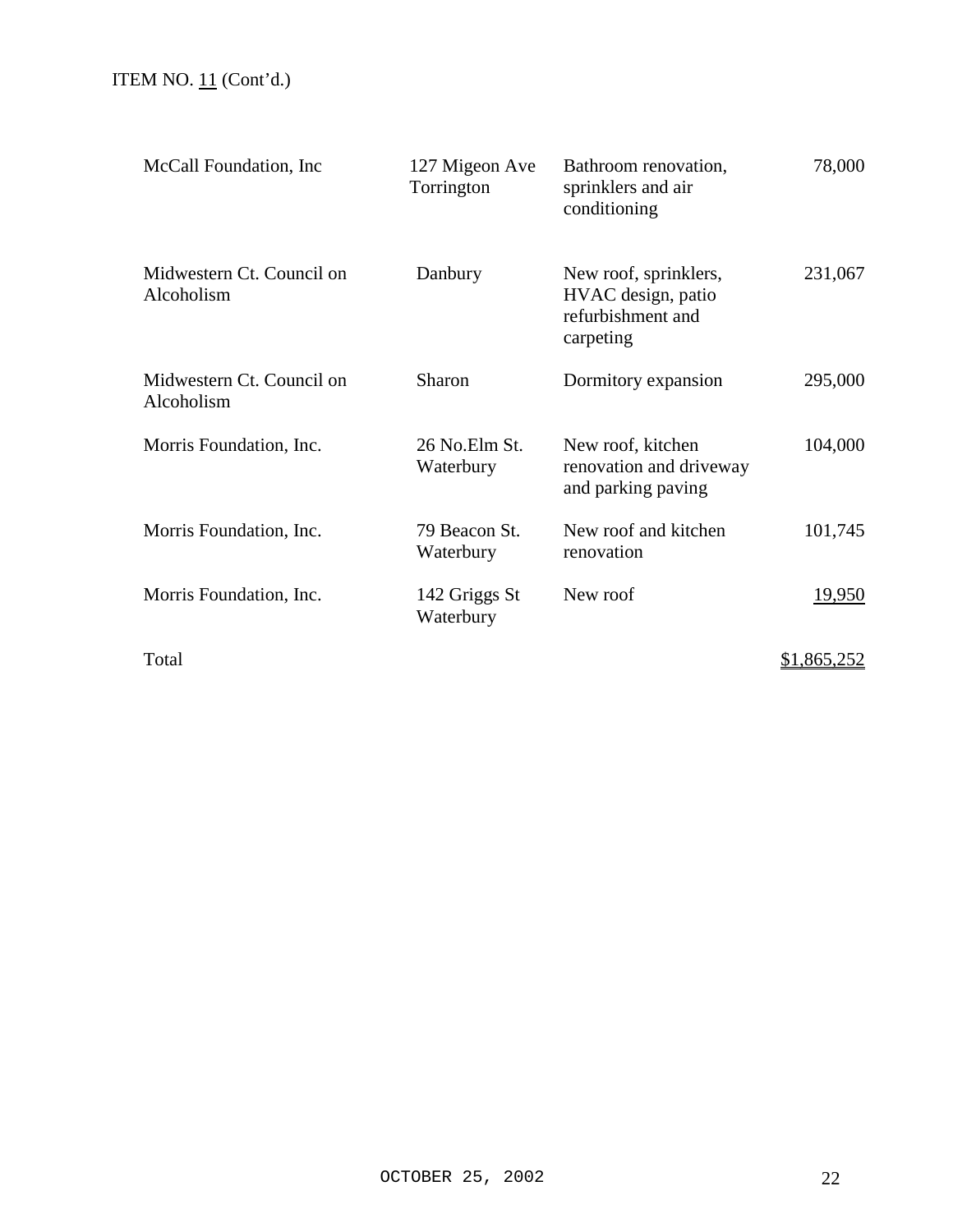### ITEM NO. 12

### DEPARTMENT OF MENTAL HEALTH AND ADDICTION SERVICES

# GRANTS-IN-AID TO PRIVATE, NONPROFIT ORGANIZATIONS FOR ALTERATIONS AND IMPROVEMENTS TO VARIOUS FACILITIES

|              | REQUESTED An Allocation and Bond Authorization |             |                         |
|--------------|------------------------------------------------|-------------|-------------------------|
| $\therefore$ | (to Agency)                                    | \$191,497   |                         |
| FROM:        | Sec. $9(g)$                                    |             | Acct. No. 1873 4402 053 |
|              | <b>Total Earmarking</b>                        | \$4,000,000 |                         |
|              | <b>Previous Allocations</b>                    | 751,824     |                         |
|              | <b>Balance Unallocated</b>                     |             |                         |

#### REASON FOR REQUEST:

These funds are requested, along with those under Item 36, to provide a grant-in-aid to United Community and Family Services, a  $501(c)(3)$  nonprofit organization, for the costs associated with the renovation of a portion of a building in Norwich for use as a gambling treatment program.

This project consists of the interior demolition, construction of a separate entrance and development of a waiting room and counseling rooms. The program services approximately 6,000 clients annually.

Funds are requested as follows:

| <b>Total Project Cost</b>         | \$221,190 |
|-----------------------------------|-----------|
| Less: SA 87-77, Sec. $23(a)(1)$ , |           |
| Item $36$                         | 29,693    |
| <b>State Grant, This Request</b>  | \$191,497 |

In accordance with Section 15 of S.A. 01-2, "...any grant-in-aid...which is made to any entity which is not a political subdivision of the state, the contract entered into pursuant to section 9 of this act shall provide that if the premises for which such grant-in-aid was made ceases, within ten years of the date of such grant, to be used as a facility for which such grant was made, an amount equal to the amount of such grant, minus ten per cent for each full year which has elapsed since the date of such grant, shall be repaid to the state and that a lien shall be placed on such land in favor of the state to ensure that such amount will be repaid in the event of such change in use, except that if the premises for which such grant-in-aid was made are owned by the State, a municipality or a housing authority, no lien need be placed."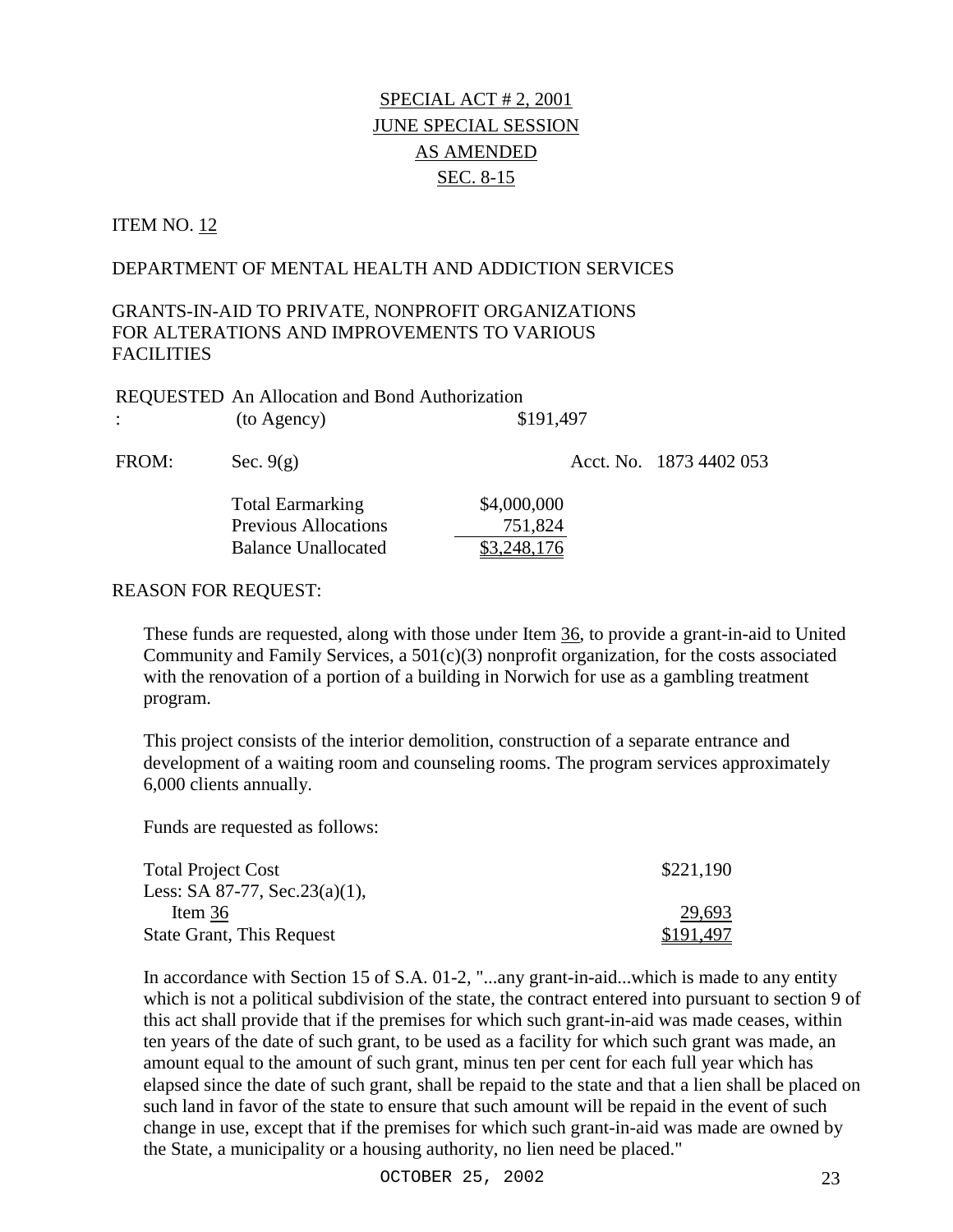### ITEM NO. 13

### DEPARTMENT OF SOCIAL SERVICES

# GRANTS-IN-AID FOR NEIGHBORHOOD FACILITIES, CHILD CARE PROJECTS, ELDERLY CENTERS, SHELTER FACILITIES FOR VICTIMS OF DOMESTIC VIOLENCE, EMERGENCY SHELTERS AND RELATED FACILITIES FOR THE HOMELESS, MULTI-PURPOSE HUMAN RESOURCE CENTERS AND FOOD DISTRIBUTION FACILITIES

| <b>REQUESTED</b> An Allocation and Bond Authorization |             |           |
|-------------------------------------------------------|-------------|-----------|
|                                                       | (to Agency) | \$350,000 |

| FROM: | Sec. $9(h)$ | Acct. No. 1873 6100 154  |
|-------|-------------|--------------------------|
|       |             | Project No. 6100 01 0125 |

| <b>Total Earmarking</b>     | \$3,500,000 |
|-----------------------------|-------------|
| <b>Previous Allocations</b> | 860,000     |
| Balance Unallocated         | \$2,640,000 |

#### REASON FOR REQUEST:

These funds are requested to provide a grant-in-aid to the Central Connecticut Coast YMCA, Inc., a 501(c)(3) nonprofit organization to assist in the costs associated with renovations to the Kolbe Education Center in Bridgeport for use as child care center.

This project consists of sitework, HVAC, electrical, plumbing and mechanical improvements, asbestos removal, playground upgrades and classroom space. The facility will accommodate 108 day care students and 100 after school children.

| <b>Total Project Cost</b>        | \$1,113,351 |
|----------------------------------|-------------|
| Less: YMCA Funds                 | 363,351     |
| <b>Bank Financing</b>            | 400,000     |
| <b>State Grant, This Request</b> | \$ 350,000  |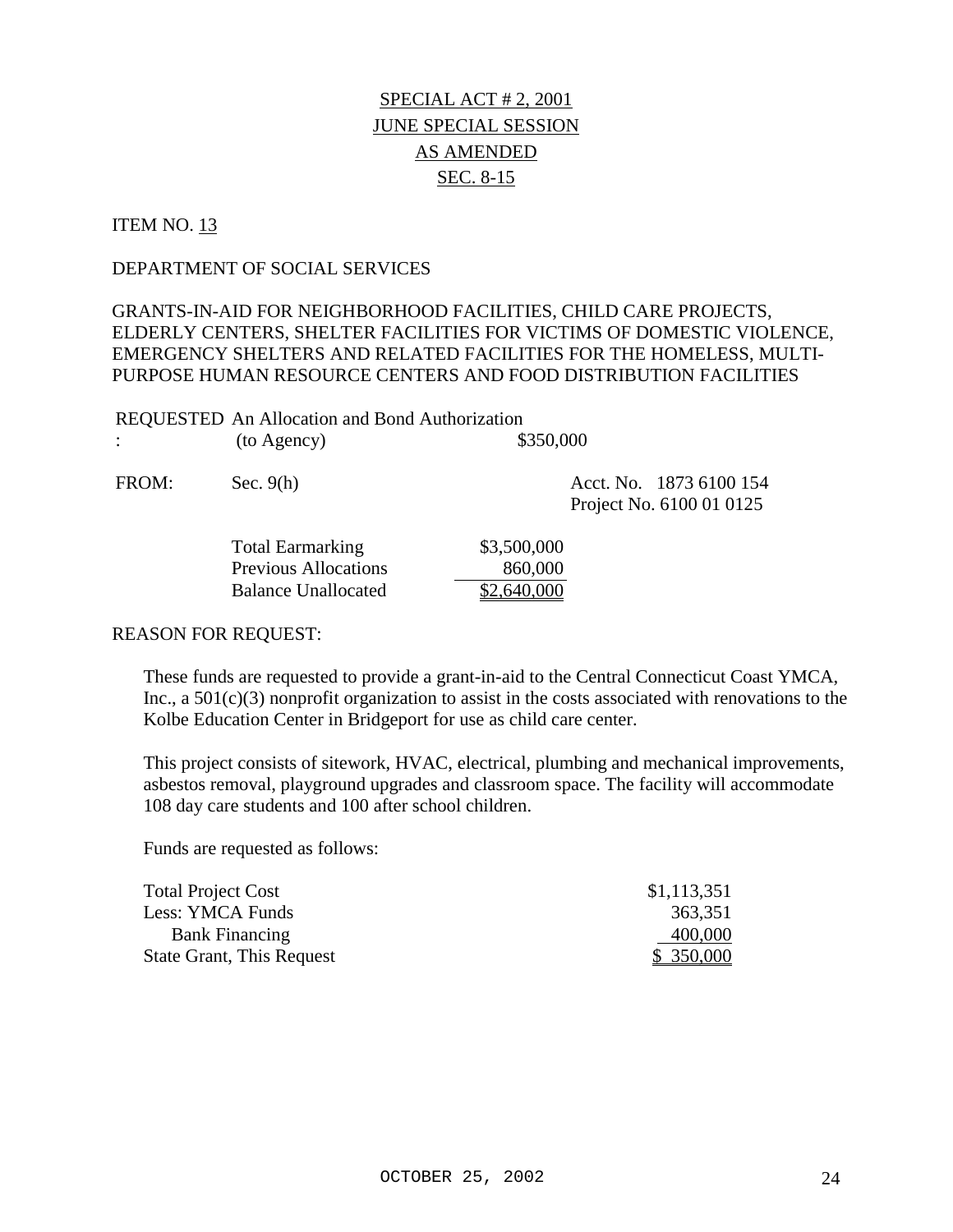In accordance with Section 15 of S.A. 01-2, "... any grant-in-aid ... which is made to any entity which is not a political subdivision of the state, the contract entered into pursuant to section 9 of this act shall provide that if the premises for which such grant-in-aid was made ceases, within ten years of the date of such grant, to be used as a facility for which such grant was made, an amount equal to the amount of such grant, minus ten per cent for each full year which has elapsed since the date of such grant, shall be repaid to the state and that a lien shall be placed on such land in favor of the state to ensure that such amount will be repaid in the event of such change in use, except that if the premises for which such grant-in-aid was made are owned by the state, a municipality or a housing authority, no lien shall be placed."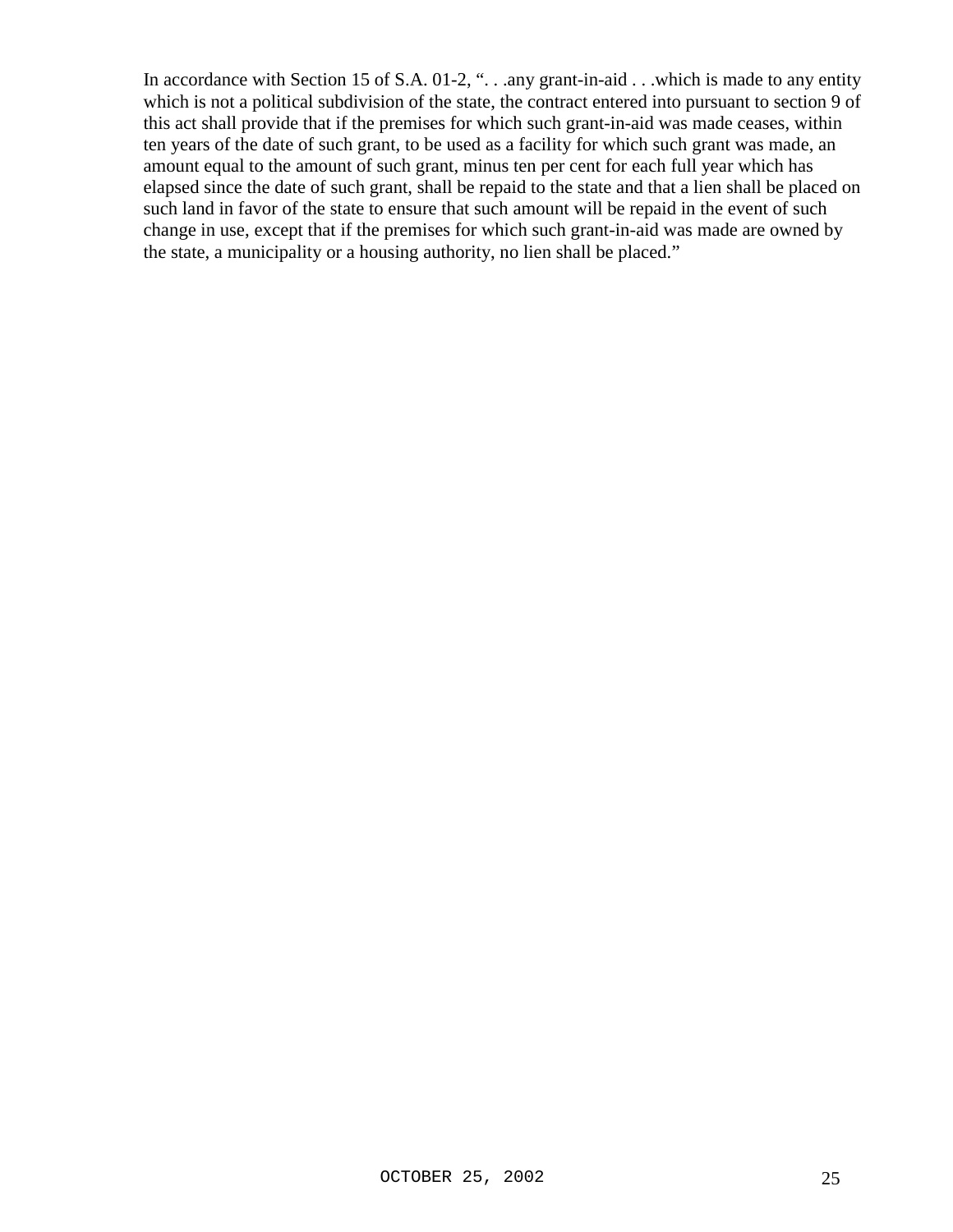### ITEM NO. 14

### STATE LIBRARY

# GRANTS-IN-AID FOR PUBLIC LIBRARIES FOR CONSTRUCTION, RENOVATIONS, EXPANSIONS, ENERGY CONSERVATION AND HANDICAPPED ACCESSIBILITY

| <b>REQUESTED</b> An Allocation and Bond Authorization |             |
|-------------------------------------------------------|-------------|
| (to Agency)                                           | \$2,500,000 |

FROM: Sec. 9(j)(1) Acct. No. 1873 7104 052 Project No.

| <b>Total Earmarking</b>     | \$2,500,000 |
|-----------------------------|-------------|
| <b>Previous Allocations</b> | $-()$       |
| Balance Unallocated         | \$2,500,000 |

#### REASON FOR REQUEST:

These funds are requested to provide grants-in-aid to five public libraries to assist in construction costs related to public libraries, including energy conservation projects, in accordance with criteria established by the State Library Board.

| Funds are requested as follows: |                        |                    |
|---------------------------------|------------------------|--------------------|
| Municipality                    | <b>Estimated Total</b> | <b>State Grant</b> |
|                                 | Cost                   |                    |
| <b>Bethel</b>                   | \$6,370,000            | \$500,000          |
| Hartford                        | \$23,000,000           | 500,000            |
| Norwalk                         | \$1,628,640            | 500,000            |
| Monroe                          | \$6,939,300            | 500,000            |
| New Haven                       | \$4,726,500            | 500,000            |
| Total, This Request             |                        | \$2,500,000        |

In accordance with Section 11-24c of the Connecticut General Statutes, the State Library Board "shall make construction grants to public libraries established pursuant to this chapter. The Board shall (1) establish criteria for the purpose of developing a priority listing of all construction projects and (2) grant an amount equal to one-third of the total construction costs not to exceed five hundred thousand dollars for each approved project within the limits of the available appropriation for such projects..."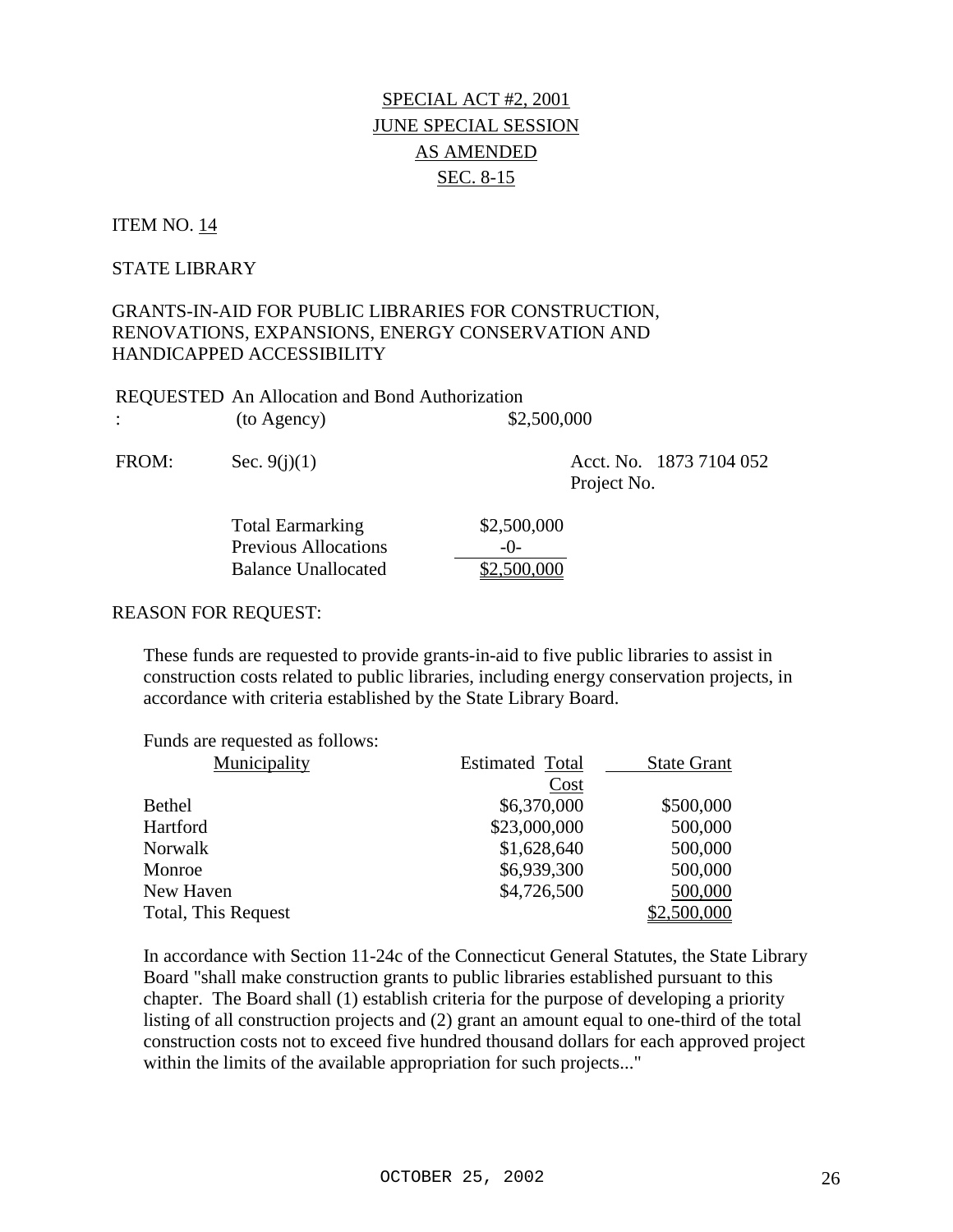In accordance with Section 15 of P.A. 01-2, "...any grant-in-aid...which is made to any entity which is not a political subdivision of the state, the contract entered into pursuant to section 9 of this act shall provide that if the premises for which such grant-in-aid was made ceases, within ten years of the date of such grant, to be used as a facility for which such grant was made, an amount equal to the amount of such grant, minus ten per cent for each full year which has elapsed since the date of such grant, shall be repaid to the state and that a lien shall be placed on such land in favor of the state to ensure that such amount will be repaid in the event of such change in use, provided if the premises for which such grant-in-aid was made are owned by the State, a municipality or a housing authority, no lien need be placed."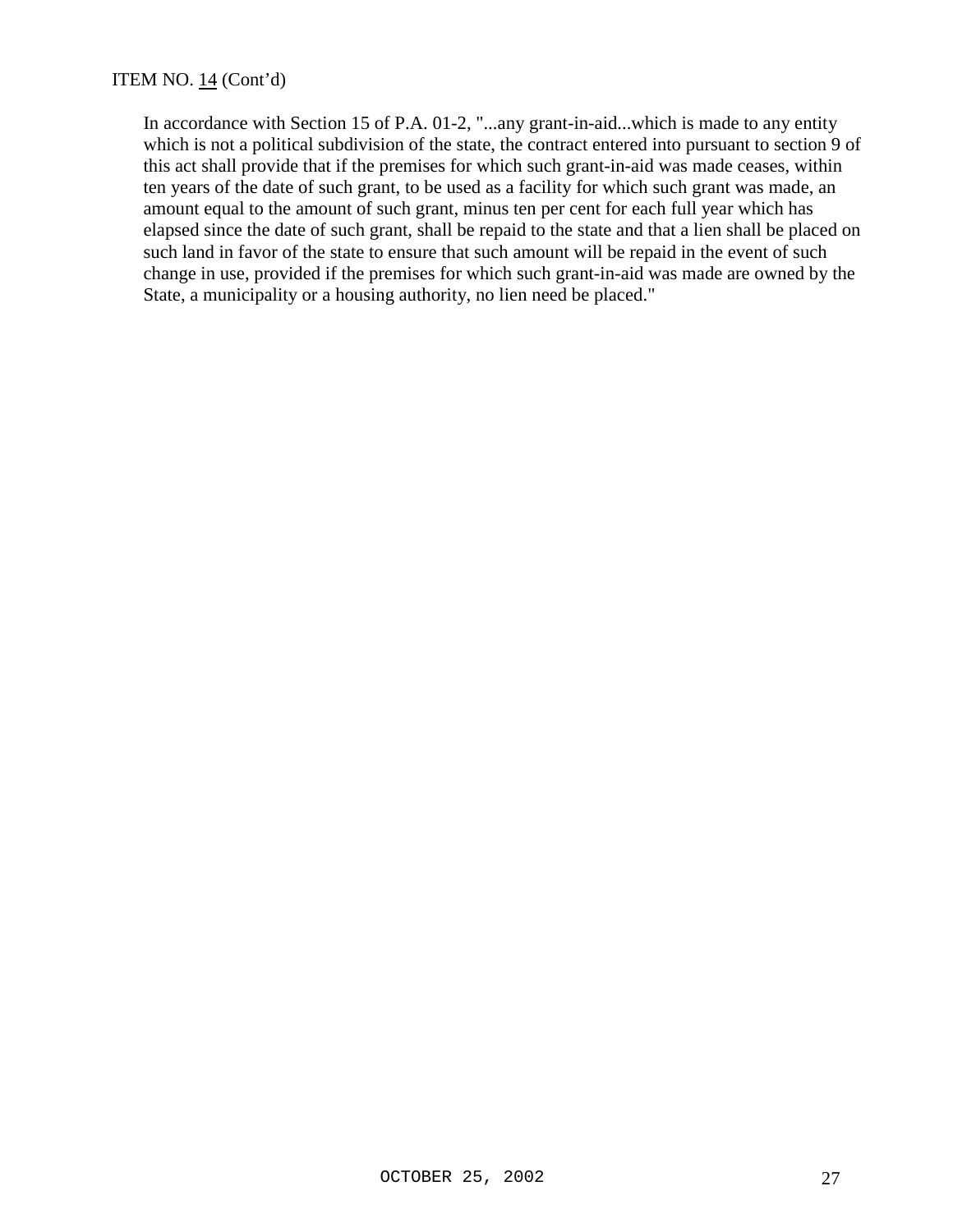### ITEM NO. 15

### DEPARTMENT OF EDUCATION

# ALTERATIONS AND IMPROVEMENTS TO BUILDINGS AND GROUNDS, INCLUDING NEW AND REPLACEMENT EQUIPMENT, TOOLS AND SUPPLIES NECESSARY TO UPDATE CURRICULA, VEHICLES, AND TECHNOLOGY UPGRADES AT ALL REGIONAL VOCATIONAL-TECHNICAL SCHOOLS

| <b>REQUESTED</b> An Allocation and Bond Authorization |             |
|-------------------------------------------------------|-------------|
| (to Agency)                                           | \$6,000,000 |

FROM: Sec. 17(e)(1) Acct. No. 3021 7001 010 Total Earmarking \$10,000,000 Previous Allocations -0-Balance Unallocated \$10,000,000

### REASON FOR REQUEST:

These funds are requested to finance the purchase and installation of vocational equipment and vehicles and for technology improvements at the vocational-technical schools.

| Trade Equipment                | \$4,000,000 |
|--------------------------------|-------------|
| <b>Technology Improvements</b> | 2,000,000   |
| Total, This Request            | \$6,000,000 |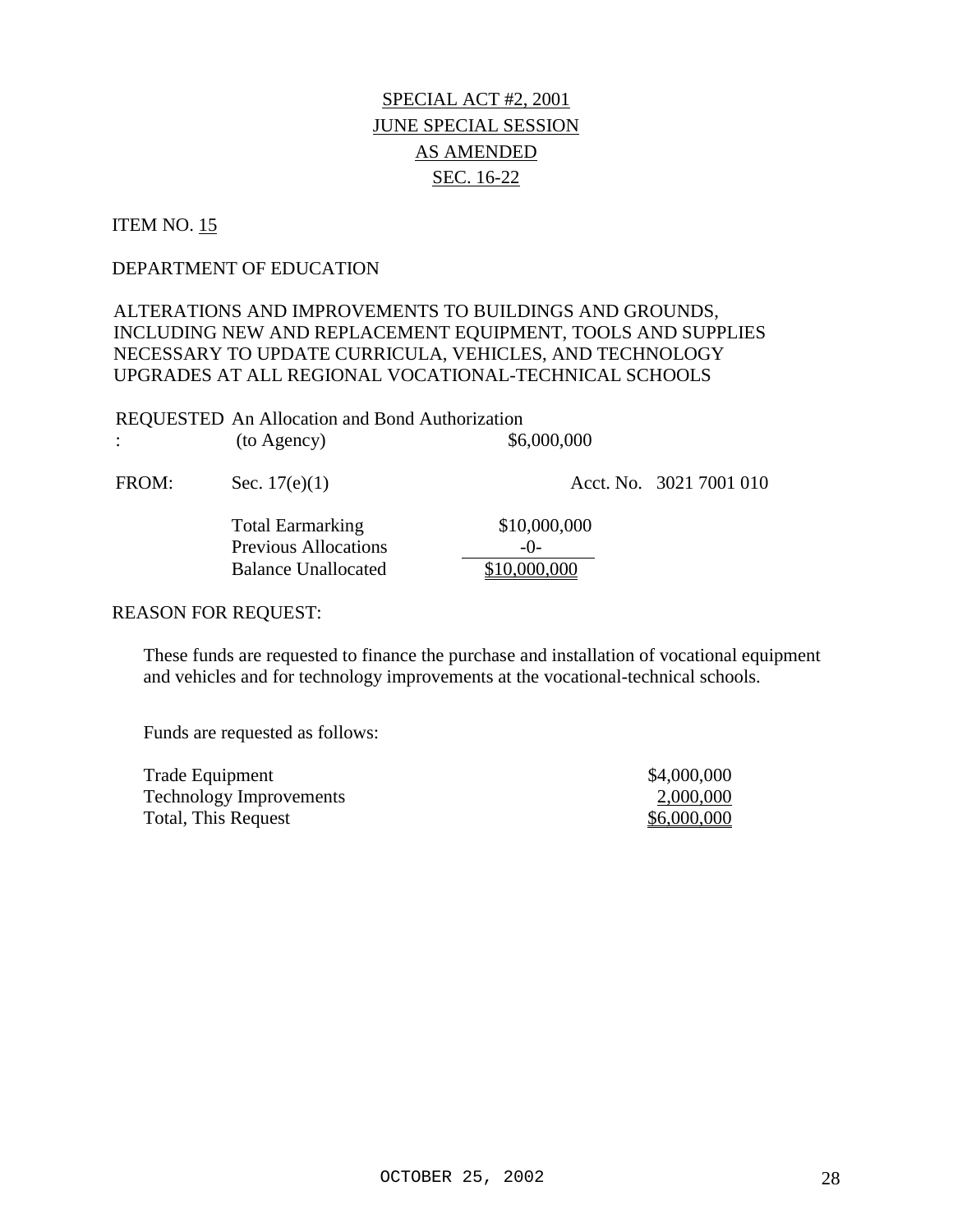# ITEM NO. 16

:

## COMMUNITY-TECHNICAL COLLEGE SYSTEM

### QUINEBAUG VALLEY COMMUNITY-TECHNICAL COLLEGE

### FACILITY DEVELOPMENT INCLUDING PARKING

REQUESTED An Allocation and Bond Authorization.................\$725,000

FROM: Sec. 17(f)(3) Acct. No. 3021-7712-040 Project: BI-CTC-403

| <b>Total Earmarking</b>     | \$725,000 |
|-----------------------------|-----------|
| <b>Previous Allocations</b> | $-()$     |
| <b>Balance Unallocated</b>  | \$725,000 |

### REASON FOR REQUEST:

These funds are requested to finance the design of additions and renovations to Quinebaug Valley Community College in Danielson, in accordance with the master plan completed in 2002.

|                     |             | This Request |
|---------------------|-------------|--------------|
| Construction (Est)  | \$7,135,726 |              |
| Contingency         | 713,572     |              |
| Architect's Fee     | 600,558     | \$457,844    |
| Survey/Borings      | 25,000      | 25,000       |
| Telecommunications  | 356,786     |              |
| Construction Admin. | 356,786     | 89,195       |
| Testing/Inspection  | 125,000     |              |
| Art                 | 71,357      | 17,839       |
| DPW Fee             | 214,073     | 135,122      |
| Total               | \$9,598,858 | \$725,000    |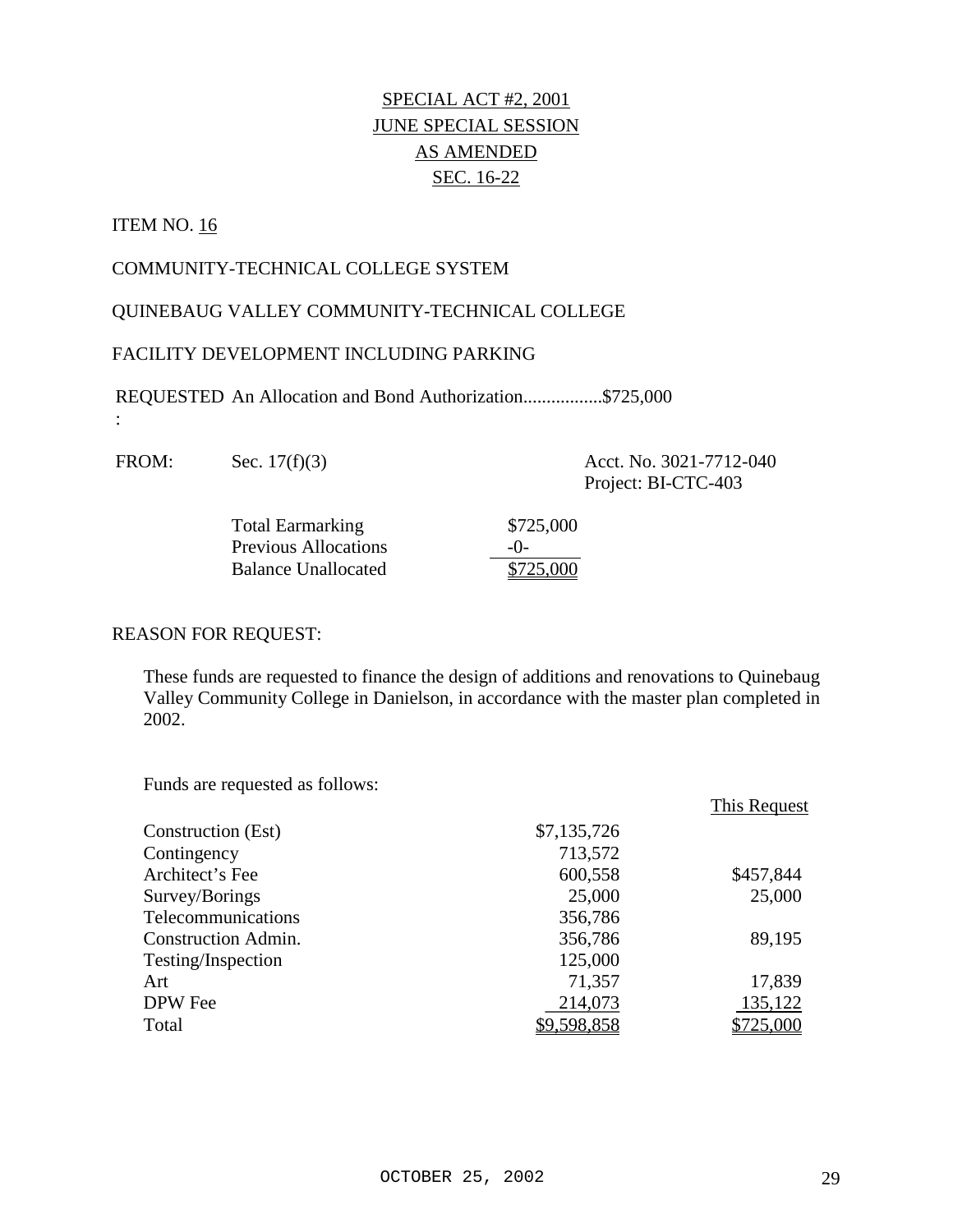# SPECIAL ACT #2, 2001 AS AMENDED SEC. 23-26

### **ITEM NO. 17**

### DEPARTMENT OF ECONOMIC AND COMMUNITY DEVELOPMENT

### FOR VARIOUS HOUSING PROJECTS AND PROGRAMS AS AUTHORIZED UNDER SECTION 24 OF SPECIAL ACT 01-2

| REQUESTED An Allocation and Bond     |  |
|--------------------------------------|--|
| Authorization (to Agency)\$2,500,000 |  |

FROM: Sec. 24 Acct. No. 1800-3500-010 Project No. 2003170001

| <b>Total Earmarking</b>     | \$10,00 |
|-----------------------------|---------|
| <b>Previous Allocations</b> | $-()$   |
| <b>Balance Unallocated</b>  | \$10,00 |

#### REASON FOR REQUEST:

These funds are requested to provide a supplemental grant-in-aid to the Connecticut Housing Finance Authority (CHFA) to continue the Urban Rehabilitation Homeownership (URHome) program. The goal of this two-year pilot program is to revitalize 16 targeted urban communities.

 $$10,000,000$ 

 $$10,000,000$ 

Eligible borrowers include state employees working in state agency offices in one of the targeted urban communities, municipal employees working in targeted urban communities, and private sector employees working for participating employers located in targeted urban communities.

This URHome program offers 30-year CHFA mortgage loans at a rate of 1/4% below CHFA's current homebuyer mortgage interest rate (presently 4.875%). Additionally, CHFA will offer down payment assistance loans if necessary and the borrower is qualified

The DECD funded component will offer additional forgivable loans (second mortgages) at 0% for five years, forgivable at 20% per year, for rehabilitation/repair costs and for closing costs.

Financing:

| <b>Total Program Cost</b>                | \$10,000,000 |
|------------------------------------------|--------------|
| Less: Previous Funding, SA 97-1, Sec. 28 | 5,000,000    |
| <b>Future State Funding</b>              | 2,500,000    |
| <b>State Grant, This Request</b>         | \$2,500,000  |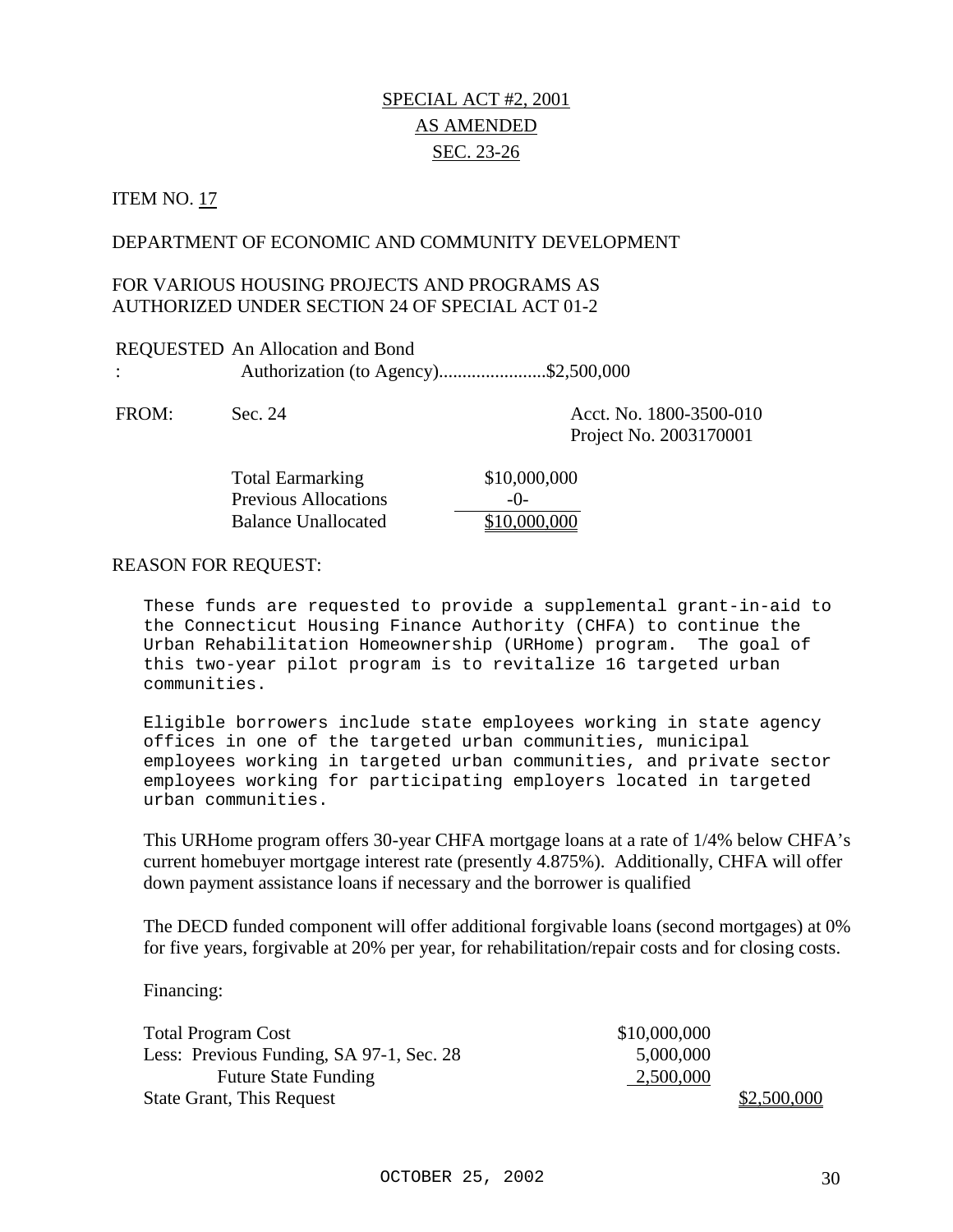# **ITEM NO. 18**

### DEPARTMENT OF AGRICULTURE

# GRANTS-IN-AID FOR A FARM REINVESTMENT PROGRAM FOR THE EXPANSION OF OR IMPROVEMENTS TO WORKING FARMS IN ACCORDANCE WITH A BUSINESS PLAN TO KEEP THE FARMS ON-GOING FOR AT LEAST TEN YEARS

|             | <b>REQUESTED</b> An Allocation and Bond Authorization |           |
|-------------|-------------------------------------------------------|-----------|
| (to Agency) |                                                       | \$500,000 |

FROM: Sec. 28(a)(2) Acct. No. 1873 3002 011 Project No. MKT FRP

| <b>Total Earmarking</b>     | \$500,000 |
|-----------------------------|-----------|
| <b>Previous Allocations</b> | $-()$     |
| <b>Balance Unallocated</b>  | \$500,000 |

### REASON FOR REQUEST:

These funds are requested to continue a Farm Reinvestment Program to provide grants-in-aid on a matching basis to farmers to expand or improve working farms in accordance with business plans to keep the farms working for at least ten years.

This program will consist of expansion of existing agricultural production facilities, diversification or expansion into new areas of production and site improvements or diversification. The available funds will be evenly distributed statewide using three regional planning district boundaries. Grants will be provided in amounts between \$10,000 and \$40,000 with farmers matching or exceeding the amount of each grant.

Funds are requested as follows:

This Request  $\frac{$500,000}{2}$ 

The release of these funds will be controlled through the allotment process pending the final approval of applications.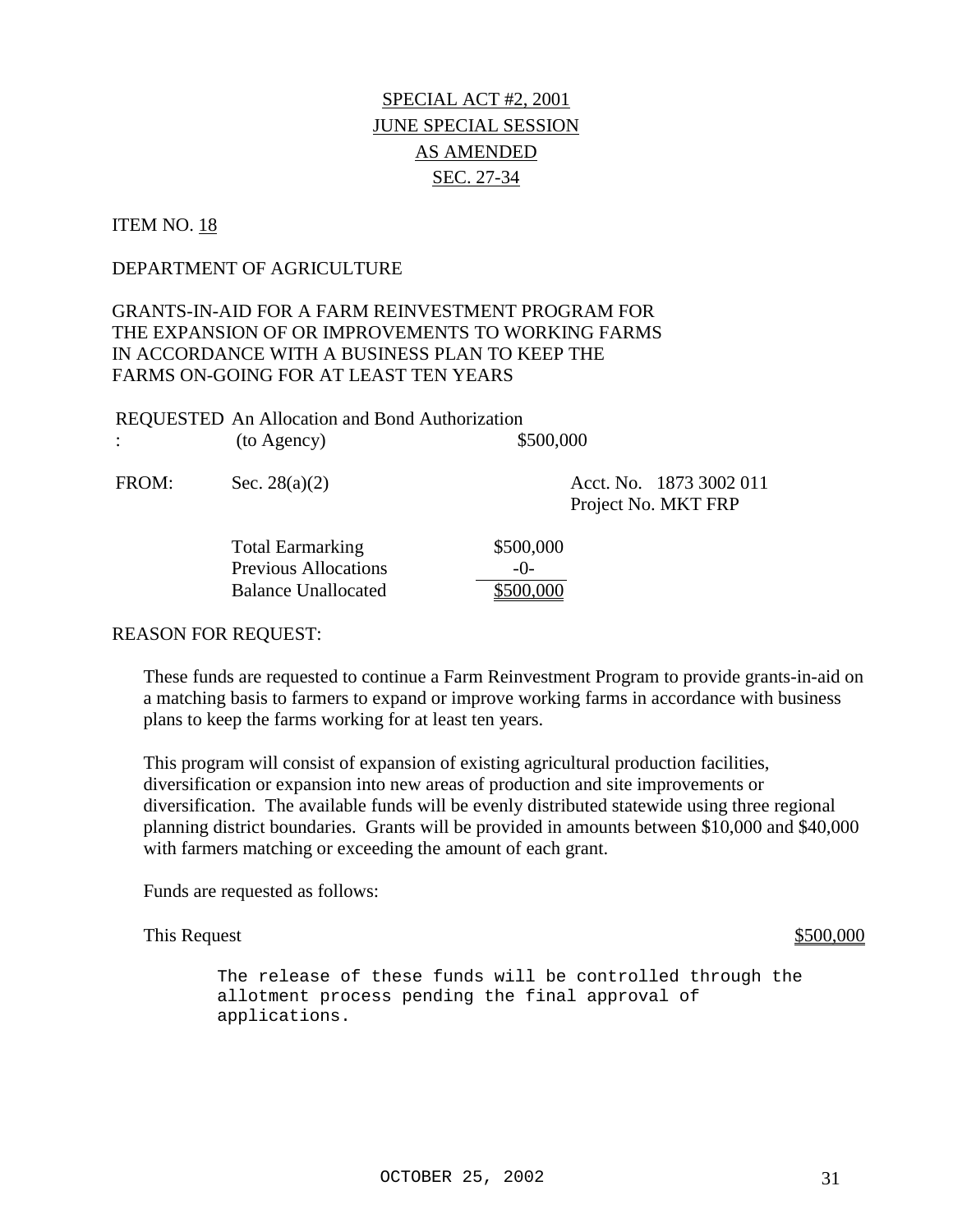# SPECIAL ACT #2, 2001 JUNE SPECIAL SESSION SEC. 27-34

### **ITEM NO. 19**

### STATE LIBRARY

GRANTS-IN-AID FOR THE CONNECTICUT ARTS ENDOWMENT FUND UNDER SECTION 501(C)(3) OF THE INTERNAL REVENUE CODE OF 1986, OR ANY SUBSEQUENT CORRESPONDING INTERNAL REVENUE CODE OF THE UNITED STATES, AS FROM TIME TO TIME AMENDED, FOR TAX-EXEMPT NOPNPROFIT ORGANIZATIONS TO BE MATCHED WITH PRIVATE CONTRIBUTIONS

|                      | REQUESTED An Allocation and Bond Authorization                                       |                                       |                         |
|----------------------|--------------------------------------------------------------------------------------|---------------------------------------|-------------------------|
| $\ddot{\phantom{a}}$ | (to Agency)                                                                          | \$1,000,000                           |                         |
| FROM:                | Sec. $28(h)(2)$                                                                      |                                       | Acct. No. 1873 7104 053 |
|                      | <b>Total Earmarking</b><br><b>Previous Allocations</b><br><b>Balance Unallocated</b> | \$1,000,000<br>$-()$ -<br>$000,000$ . |                         |

#### REASON FOR REQUEST:

These funds are requested to provide supplemental funding for the Connecticut Arts Endowment Fund to provide grants-in-aid to eligible arts organizations, the primary purpose of which is to create, perform, present or otherwise promote the visual arts in the state.

In accordance with Section 10-373q of the C.G.S., as amended, "annually, on or before December fifteenth, an arts organization may apply to the commission for a state matching grant, provided the organization includes in its application a copy of its Internal Revenue Service return of organization exempt from income tax form, or any replacement form adopted by the Internal Revenue Service, showing the total amount of contributions received from donors for the arts organization's two most recently completed fiscal years. On or before the January fifteenth next following, the commission shall certify to the Treasurer an amount equal to the total matching grants as calculated pursuant to Section 10-373p. Thereafter, the Treasurer shall make available such amount to the commission and the commission shall on, on or before April fifteenth, pay to each arts organization a grant as calculated pursuant to Section 10-373p."

Funds are requested as follows:

This Request  $\frac{$1,000,000}{2}$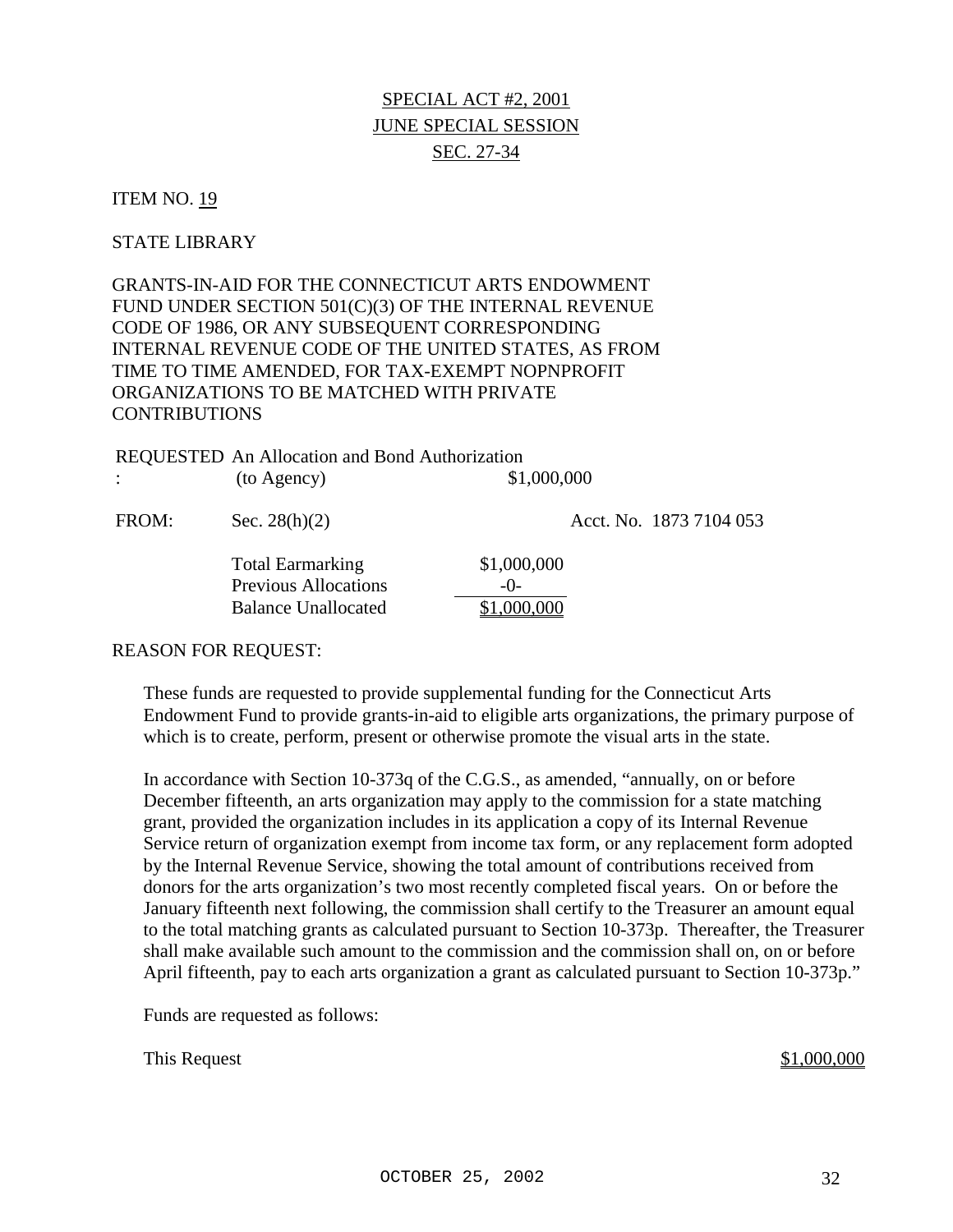# SPECIAL ACT #1, 2001 NOVEMBER 15 SPECIAL SESSION AS AMENDED SEC. 9

### ITEM NO. 20

### DEPARTMENT OF EDUCATION

# GRANTS-IN-AID TO MUNICIPALITIES, REGIONAL SCHOOL DISTRICTS AND REGIONAL EDUCATION SERVICE CENTERS FOR TECHNOLOGY WIRING OF SCHOOLS

FROM: Sec. 9(a) Acct. No. 1873 7001 013

| <b>REQUESTED</b> An Allocation and Bond Authorization |             |
|-------------------------------------------------------|-------------|
| (to Agency)                                           | \$4,500,000 |
|                                                       |             |

Total Earmarking \$4,500,000 Previous Allocations -0-Balance Unallocated \$4,500,000

### REASON FOR REQUEST:

These funds are requested to provide grants-in-aid to all local and regional school districts and regional education service centers to assist in the costs of developing and expanding educational technology, including telecommunications.

This program consists of the upgrade or installation of wiring, cable or other distribution systems and infrastructure improvements to support telecommunications and other information transmission equipment for educational purposes.

In accordance with Section 10-264n(a) of the Connecticut General Statutes, "Grant funds may be used for: (1) Wiring and connectivity, (2) the purchase or leasing of computers, and (3) interactive software and the purchase and installation of software filters."

Funds are requested as follows:

State Grants, This Request  $\frac{$4,500,000}{2}$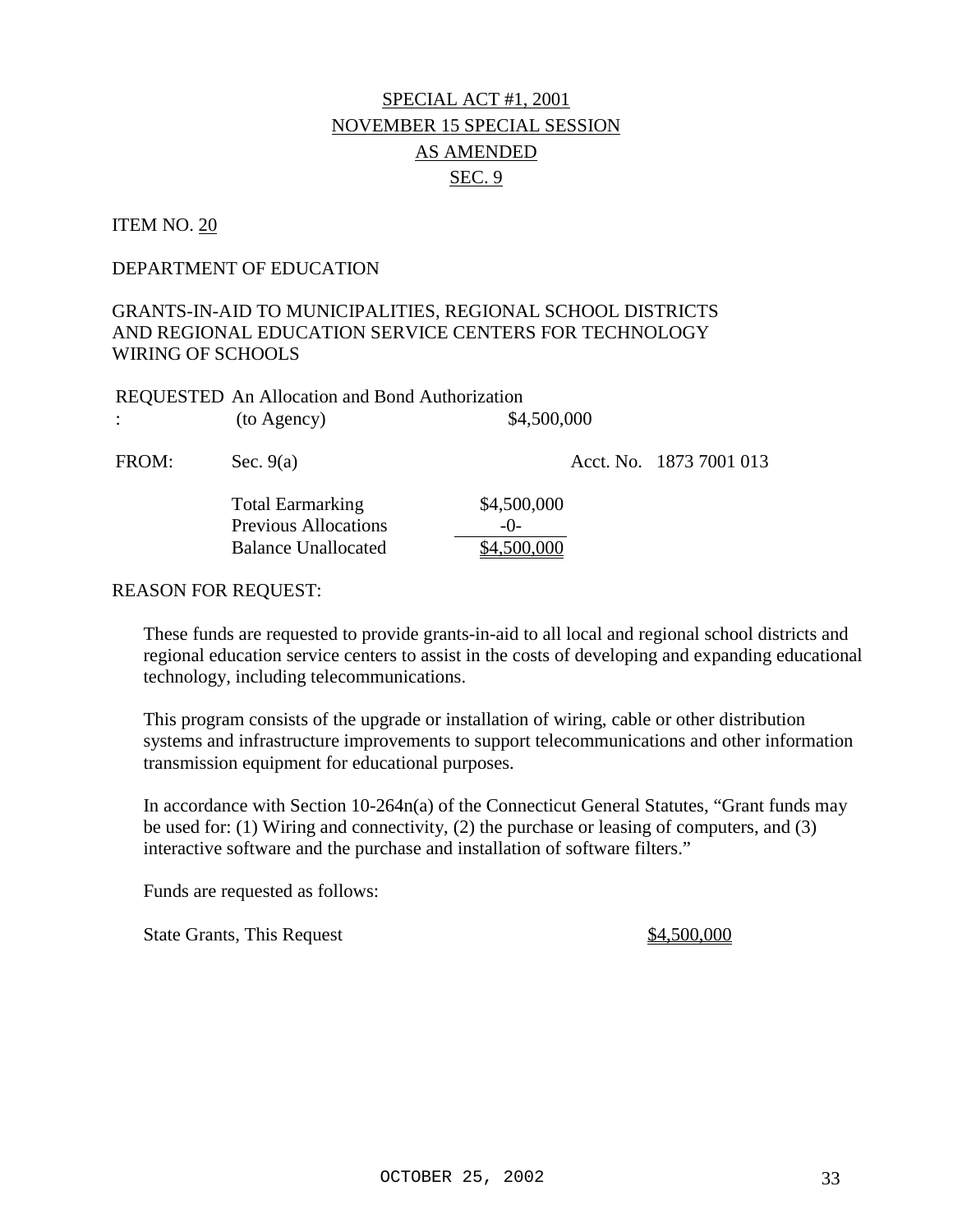# PUBLIC ACT #242, 1999 AS AMENDED SEC. 1-7

# ITEM NO. 21

# DEPARTMENT OF CHILDREN AND FAMILIES

### ALTERATIONS, RENOVATIONS AND IMPROVEMENTS TO BUILDINGS AND GROUNDS

REQUESTED An Allocation and Bond Authorization.................\$144,155 :

| FROM: | Sec. $2(n)$             | Acct. No. 3991-8102-010<br>Project No. BI-YS-1000 |
|-------|-------------------------|---------------------------------------------------|
|       | <b>Total Earmarking</b> | \$2,000,000                                       |

| Total Earmarking            | \$2,000,000 |
|-----------------------------|-------------|
| <b>Previous Allocations</b> | 1,369,679   |
| Balance Unallocated         | \$630,321   |

### REASON FOR REQUEST:

These funds are requested to finance renovations and improvements at various facilities as detailed below.

| Project/Location                                    | <b>Estimated Costs</b> |  |
|-----------------------------------------------------|------------------------|--|
| ADA Bathrooms/Plumbing-Buildings 8 & 9-High Meadows | \$101,950              |  |
| Replace Doors-Riverview Hospital                    | 19,000                 |  |
| Electrical Improvements–Riverview Hospital          | 10,100                 |  |
| Emergency/Minor Capital Improvements–As Needed      | 13,105                 |  |
| Total, This Request                                 | \$144,155              |  |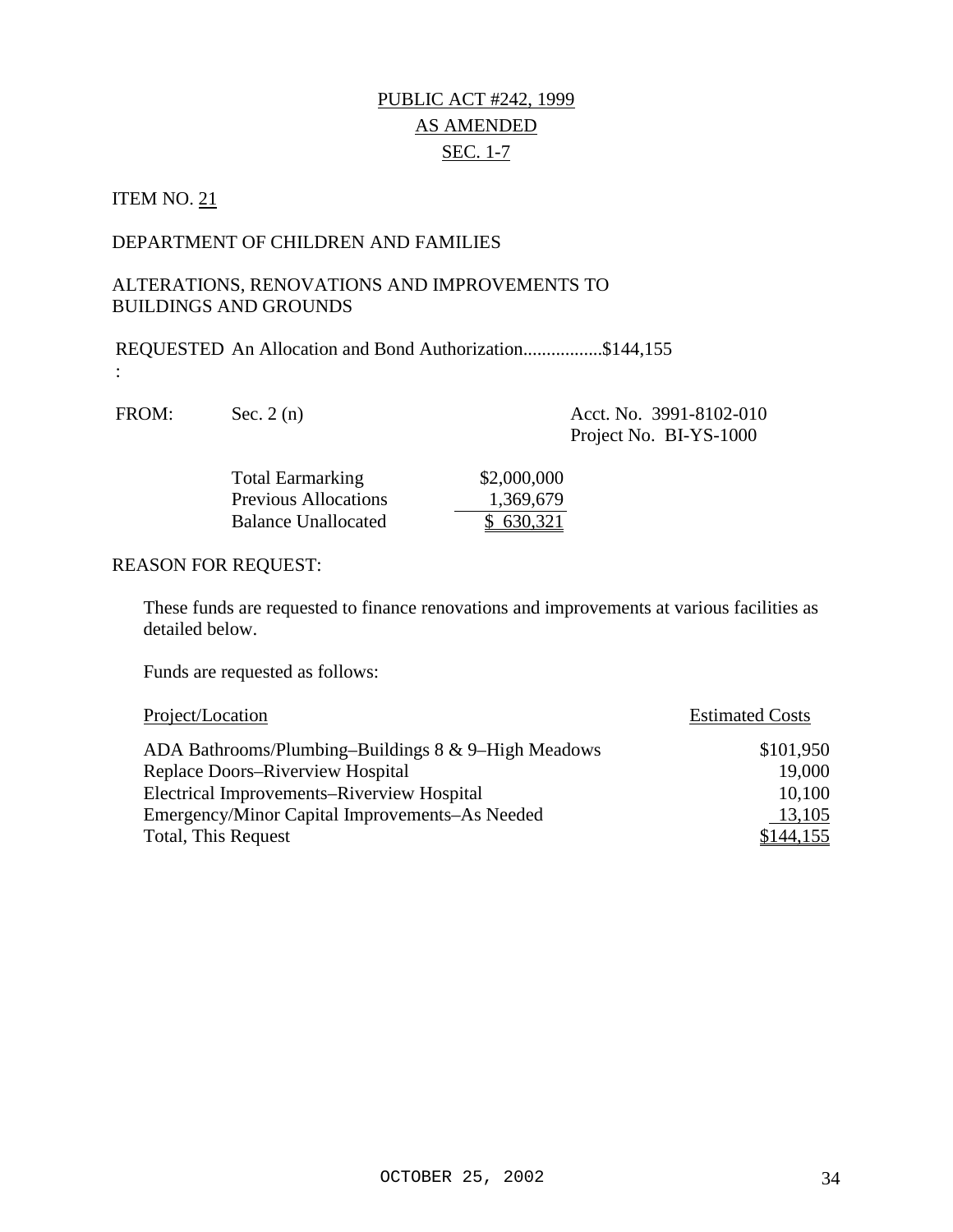# PUBLIC ACT #242, 1999 AS AMENDED SEC. 20-26

### **ITEM NO. 22**

### OFFICE OF POLICY AND MANAGEMENT

# DEVELOPMENT OF AN OFFENDER BASED TRACKING SYSTEM FOR USE BY STATE AND LOCAL CRIMINAL JUSTICE AGENCIES

|                      | REQUESTED An Allocation and Bond Authorization                                       |                      |                         |
|----------------------|--------------------------------------------------------------------------------------|----------------------|-------------------------|
| $\ddot{\phantom{a}}$ | (to Agency)                                                                          | \$3,250,000          |                         |
| FROM:                | Sec. $21(a)$                                                                         |                      | Acct. No. 3001 1310 010 |
|                      | <b>Total Earmarking</b><br><b>Previous Allocations</b><br><b>Balance Unallocated</b> | \$3,250,000<br>$-()$ |                         |

#### REASON FOR REQUEST:

These funds are requested, along with those under Item 31, to finance additional costs associated with the development of the Criminal Justice Information System (CJIS).

These funds will continue the Offender Based Tracking System management and application development processes, continue the development of a statewide mobile data communication system, complete the Waterbury switch, initiate necessary modification, upgrades and/or reengineering of the On-line Law Enforcement Communications and Teleprocessing System and initiate the implementation the new Automated Fingerprint Identification System.

| <b>Total Project Cost</b>   |             | \$42,000,000 |
|-----------------------------|-------------|--------------|
| Less: Previous Funds:       |             |              |
| SA 95-20, Sec. $2(a)(3)$    | \$3,850,000 |              |
| SA 95-20, Sec. 22(a)(3)     | 7,300,000   |              |
| SA 97-1, Sec. 2(b)(3)       | 2,600,000   |              |
| PA 99-242, Sec. 2(a)        | 4,675,000   |              |
| <b>Future Funds</b>         | 17,325,000  |              |
| SA 97-1, Sec 21(b), Item 31 | 3,000,000   | 38,750,000   |
| <b>Total, This Request</b>  |             | \$3,250,000  |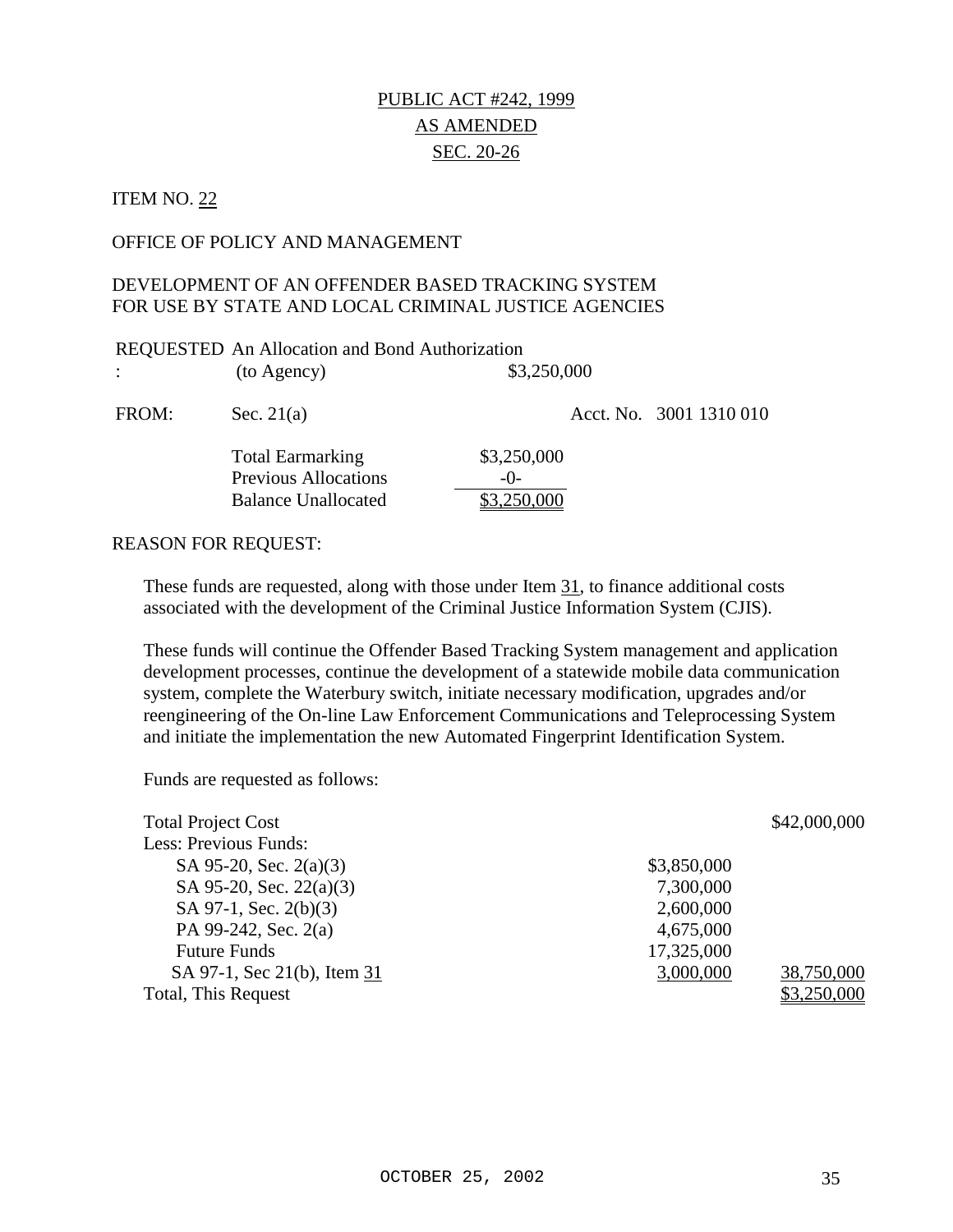# PUBLIC ACT #242, 1999 AS AMENDED SEC. 20-26

# ITEM NO. 23

:

### DEPARTMENT OF EDUCATION

# ALTERATIONS AND IMPROVEMENTS TO BUILDINGS AND GROUNDS, INCLUDING NEW AND REPLACEMENT EQUIPMENT, TOOLS AND SUPPLIES NECESSARY TO IMPLEMENT UPDATED CURRICULA, VEHICLES AND TECHNOLOGY UPGRADES AT ALL REGIONAL VOCATIONAL-TECHNICAL SCHOOLS

REQUESTED An Allocation and Bond Authorization..................\$29,027

| FROM: | Sec. $21$ ( $\frac{1}{2}$ ) |  |  |
|-------|-----------------------------|--|--|
|-------|-----------------------------|--|--|

 $\text{A}$ (h)  $\text{A}$ (ct. No. 3001-7001-010 Project No. BI-RT-1000

| <b>Total Earmarking</b>     | \$15,000,000 |
|-----------------------------|--------------|
| <b>Previous Allocations</b> | 14,970,973   |
| <b>Balance Unallocated</b>  | 29.027       |

#### REASON FOR REQUEST:

These funds are requested, along with those under Item 4, to finance various alterations and improvements at Regional Vocational-Technical Schools.

| Financing:                                  |             |
|---------------------------------------------|-------------|
| S.A. 01-2, Sec. 2(h)(1), Item No. 4         | \$1,761,328 |
| P.A. $99-242$ , Sec. $21(h)$ , This Request | 29,027      |
| Total                                       | \$1,790,355 |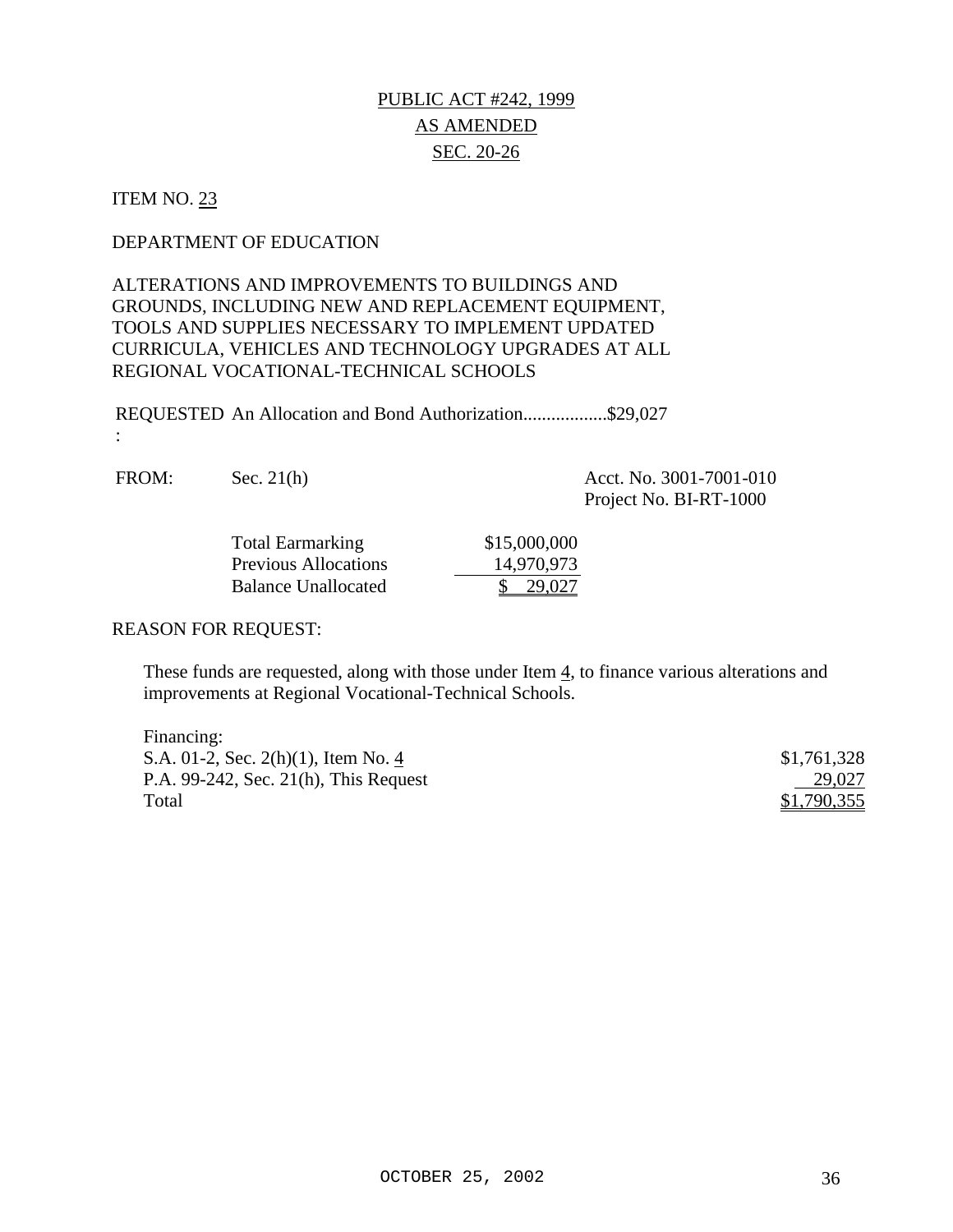# PUBLIC ACT #242, 1999 AS AMENDED SEC. 20-26

#### ITEM NO. 24

#### DEPARTMENT OF CORRECTION

## RENOVATIONS AND IMPROVEMENTS TO EXISTING STATE-OWNED BUILDINGS FOR INMATE HOUSING, PROGRAMMING AND STAFF TRAINING SPACE, AND ADDITIONAL INMATE CAPACITY, INCLUDING SUPPORT FACILITIES AND OFF-SITE IMPROVEMENTS

REQUESTED An Allocation and Bond Authorization.................\$454,500

:

FROM: Sec. 21(1) Acct. No. 3001-8000-010 Project No. BI-JA-1000

| <b>Total Earmarking</b>     | \$10,000,000 |
|-----------------------------|--------------|
| <b>Previous Allocations</b> | 5,346,899    |
| <b>Balance Unallocated</b>  | \$4,653,101  |

#### REASON FOR REQUEST:

These funds are requested to finance various alterations and improvements at Department of Correction facilities as detailed below.

| Project/Location                             | <b>Estimated Costs</b> |
|----------------------------------------------|------------------------|
| Admissions/Processing Expansion–New Haven CC | \$400,000              |
| Supply Area Sprinklers–MacDougal/Walker CI   | 38,000                 |
| Masonry Repairs–Osborn CI                    | 16,500                 |
| Total, This Request                          | \$454,500              |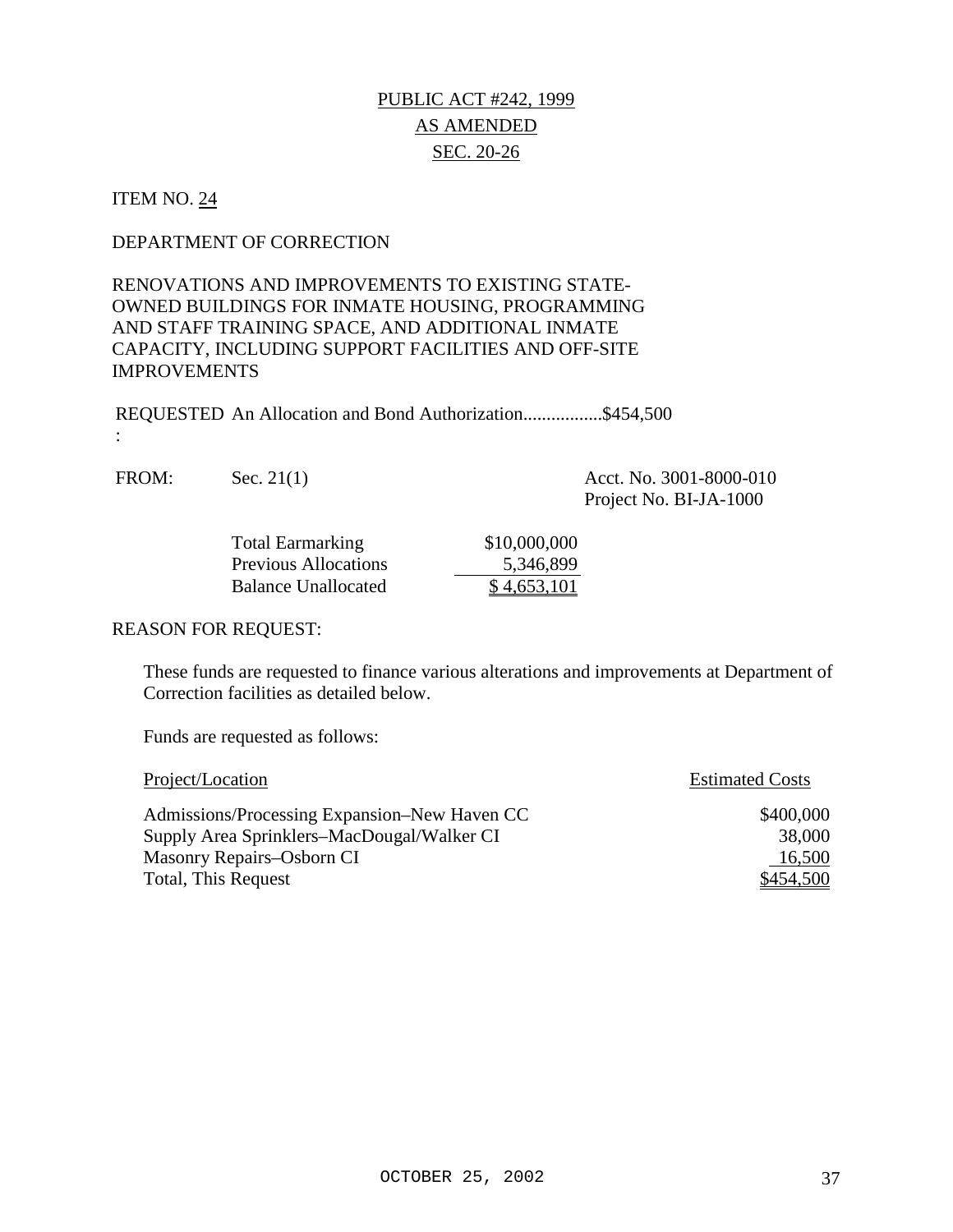## PUBLIC ACT #242, 1999 AS AMENDED SEC. 31-38

#### **ITEM NO. 25**

#### DEPARTMENT OF SOCIAL SERVICES

## GRANTS-IN-AID FOR NEIGHBORHOOD FACILITIES, CHILD CARE PROJECTS, ELDERLY CENTERS, SHELTER FACILITIES FOR VICTIMS OF DOMESTIC VIOLENCE, EMERGENCY SHELTERS AND RELATED FACILITIES FOR THE HOMELESS, MULTI-PURPOSE HUMAN RESOURCE CENTERS AND FOOD DISTRIBUTION FACILITIES

#### DANBURY

|       | <b>REQUESTED</b> An Allocation and Bond Authorization |           |                         |
|-------|-------------------------------------------------------|-----------|-------------------------|
|       | (to Agency)                                           | \$210,000 |                         |
| FROM: | Sec. $32(g)(1)$                                       |           | Acct. No. 1873 6100 152 |

 Project No. 6100 05 0063 Total Earmarking \$4,000,000

 Previous Allocations 2,915,000 Balance Unallocated \$1,085,000

#### REASON FOR REQUEST:

These funds are requested to provide a grant-in-aid to Family and Children's Aid, Inc., a  $501(c)(3)$ non-profit organization, for the costs associated with the acquisition of property for use as a family shelter as detailed below.

Owner: Danbury Housing Authority Location: 5 Harmony St., Danbury Description: 8,000 sq. ft. building Appraisals: Robert J. Petrini-\$340,000 (5/1/02) John P. Browne-\$310,000 (3/8/02)

Funds are requested as follows:

State Grant, This Request \$210,000

In accordance with Section 38 of P.A. 99-242, "...any grant-in-aid ... which is made to any entity which is not a political subdivision of the state, the contract entered into pursuant to section 32 of this act shall provide that if the premises for which such grant-in-aid was made ceases, within ten years of the date of such grant, to be used as a facility for which such grant was made, an amount equal to the amount of such grant, minus ten per cent for each full year which has elapsed since the date of such grant, shall be repaid to the state and that a lien shall be placed on such land in favor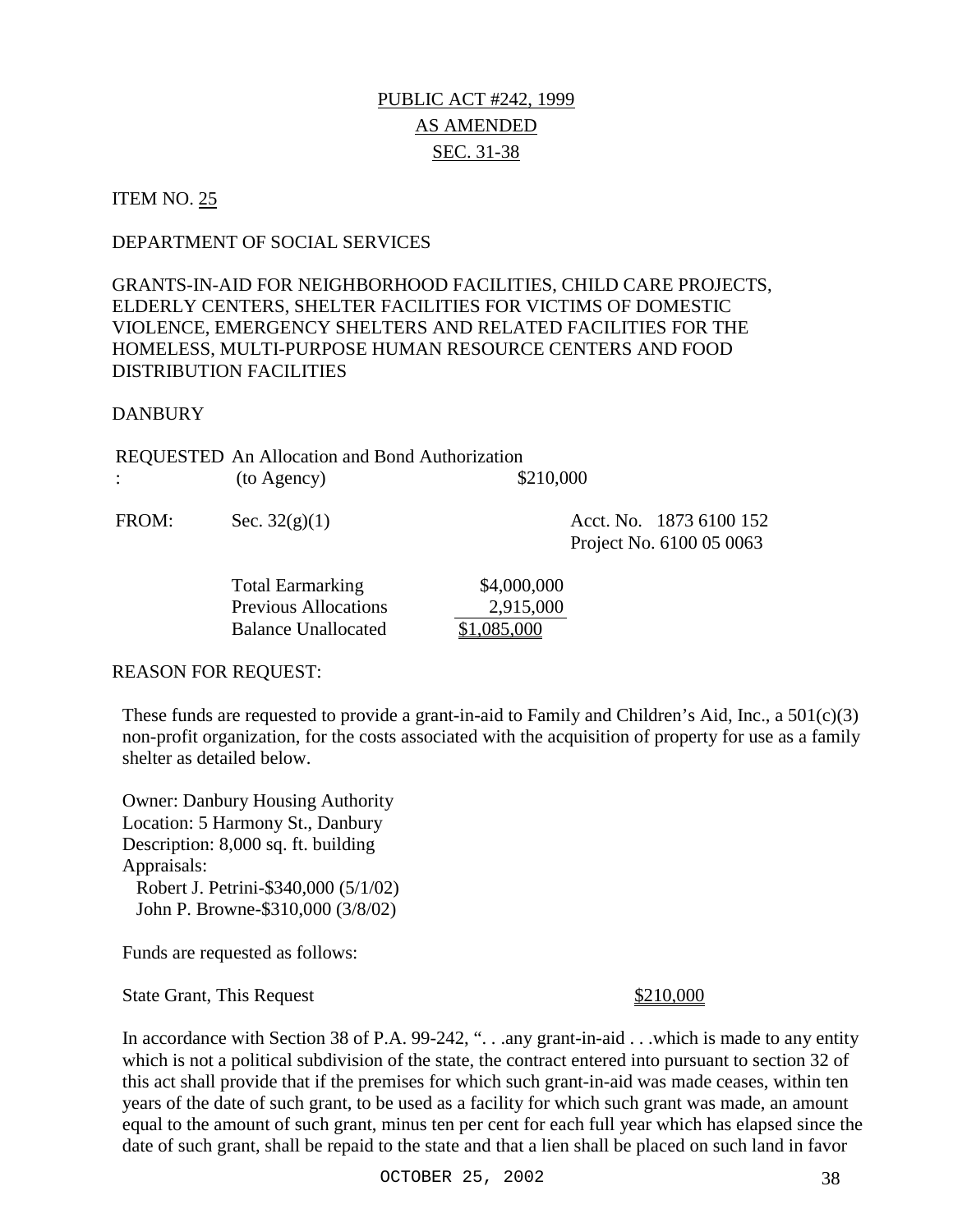of the state to ensure that such amount will be repaid in the event of such change in use, except that if the premises for which such grant-in-aid was made are owned by the state, a municipality or a housing authority, no lien shall be placed."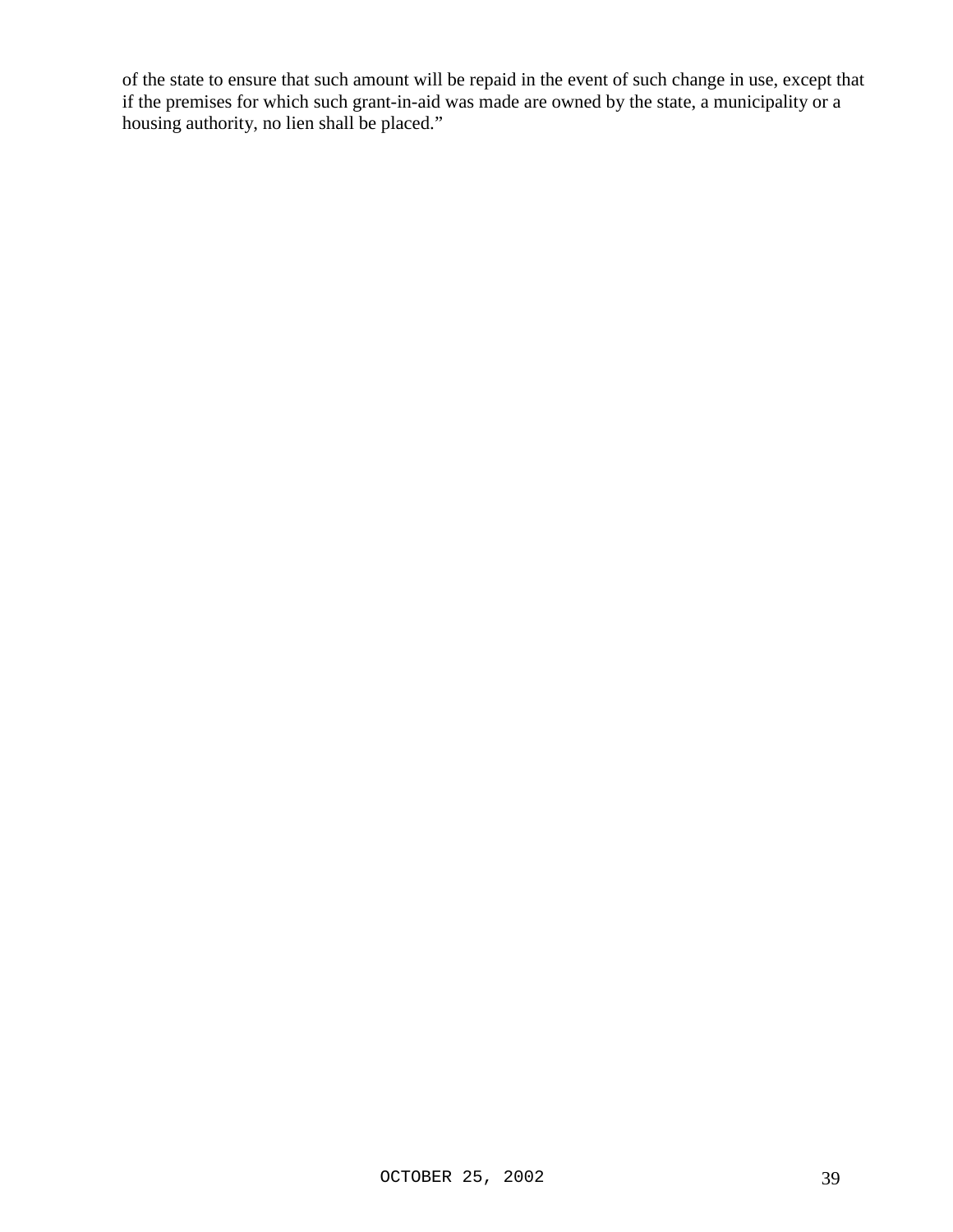## PUBLIC ACT #242, 1999 AS AMENDED SEC. 31-38

#### ITEM NO. 26

:

#### STATE LIBRARY

#### GRANTS-IN-AID FOR PUBLIC LIBRARIES FOR CONSTRUCTION, RENOVATIONS, EXPANSIONS, ENERGY CONSERVATION AND HANDICAPPED ACCESSIBILITY

| (to Agency)                                    | \$1,737,367 |
|------------------------------------------------|-------------|
| 2) Use of Previously Allocated Funds Available |             |
| (to Agency)                                    | 191,399     |
| Total, This Request                            | \$1,928,766 |

| FROM: | Sec. $32(i)(1)$                                                                      |                                       | Acct. No. 1873 7104 050 |
|-------|--------------------------------------------------------------------------------------|---------------------------------------|-------------------------|
|       | <b>Total Earmarking</b><br><b>Previous Allocations</b><br><b>Balance Unallocated</b> | \$2,500,000<br>762,633<br>\$1,737,367 |                         |
|       | <b>Previously Allocated Funds Available</b>                                          |                                       | 399                     |

#### REASON FOR REQUEST:

These funds are requested to provide grants-in-aid to five public libraries to assist in construction costs related to public libraries, including energy conservation projects, in accordance with criteria established by the State Library Board.

Funds are requested as follows:

| Municipality        | <b>Estimated Total</b> | <b>State Grant</b> |
|---------------------|------------------------|--------------------|
|                     | Cost                   |                    |
| Hartford            | \$1,553,000            | \$500,000          |
| Ledyard             | \$3,432,470            | 500,000            |
| Salem               | \$2,000,000            | 500,000            |
| Wethersfield        | \$1,200,000            | 400,000            |
| Griswold            | \$86,300               | 28,766             |
| Total, This Request |                        | ,928,766           |

In accordance with Section 11-24c of the Connecticut General Statutes, the State Library Board "shall make construction grants to public libraries established pursuant to this chapter. The Board shall (1) establish criteria for the purpose of developing a priority listing of all construction projects and (2) grant an amount equal to one-third of the total construction costs not to exceed five hundred thousand dollars for each approved project within the limits of the available appropriation for such projects..."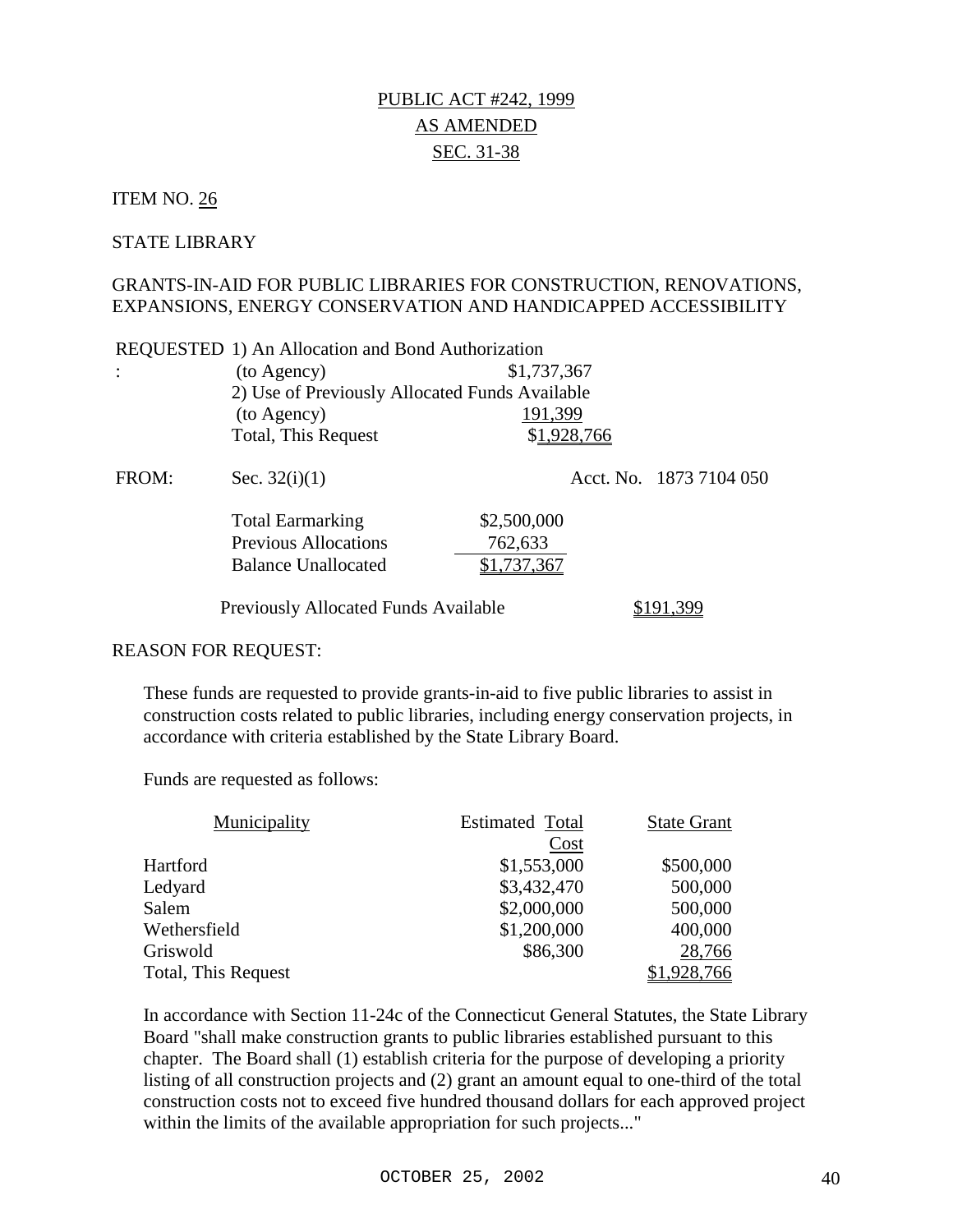In accordance with Section 38 of P.A. 99-242, "...any grant-in-aid...which is made to any entity which is not a political subdivision of the state, the contract entered into pursuant to section 32(i)(1) of this act shall provide that if the premises for which such grant-inaid was made ceases, within ten years of the date of such grant, to be used as a facility for which such grant was made, an amount equal to the amount of such grant, minus ten per cent for each full year which has elapsed since the date of such grant, shall be repaid to the state and that a lien shall be placed on such land in favor of the state to ensure that such amount will be repaid in the event of such change in use, provided if the premises for which such grant-in-aid was made are owned by the State, a municipality or a housing authority, no lien need be placed."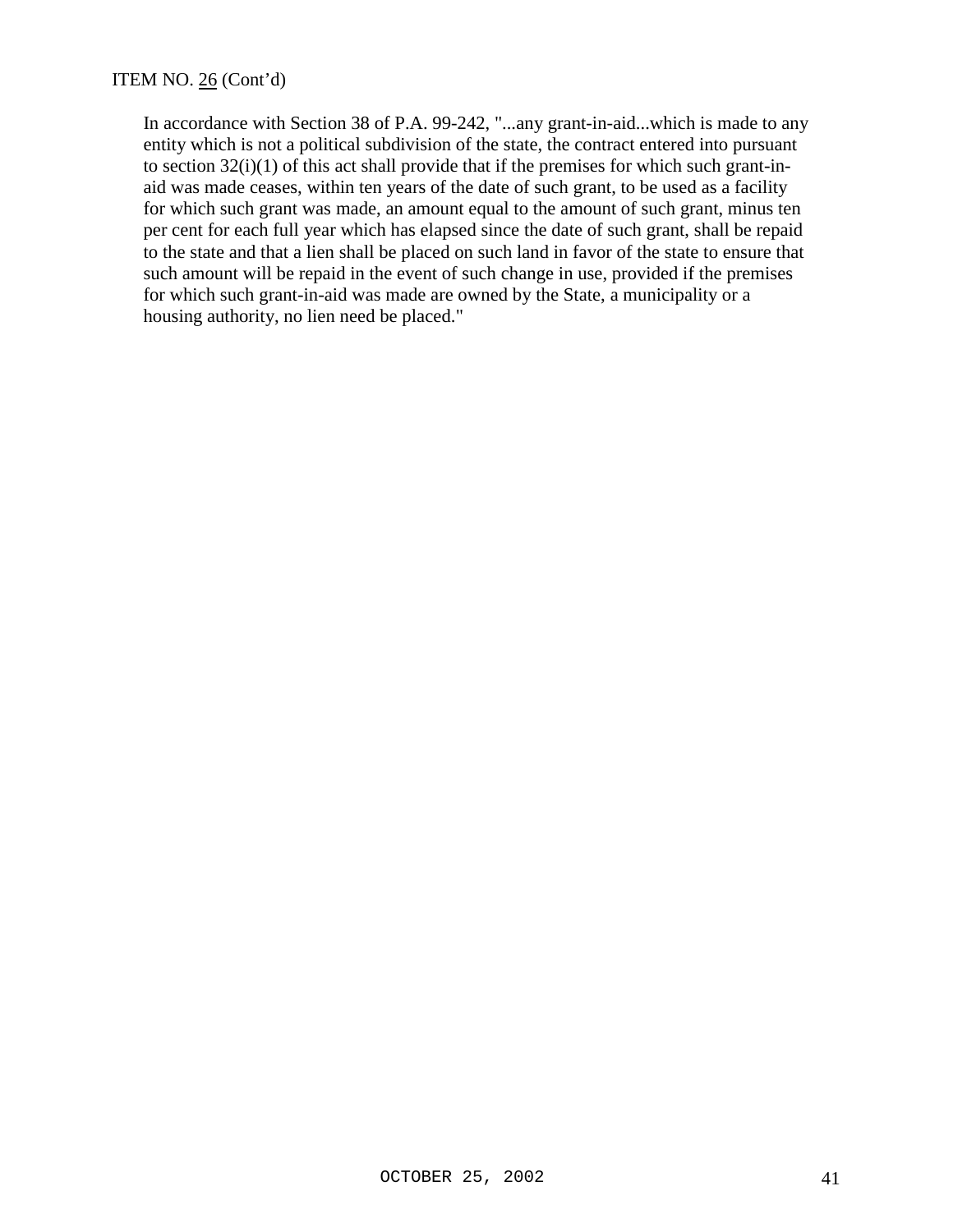# SPECIAL ACT #1, 1997 JUNE SPECIAL SESSION AS AMENDED SEC. 1-7

## ITEM NO. 27

:

#### DEPARTMENT OF MENTAL RETARDATION

## ADDITIONS, ALTERATIONS, RENOVATIONS AND IMPROVEMENTS TO BUILDINGS AND GROUNDS, INCLUDING UTILITIES AND MECHANICAL SYSTEMS, CODE COMPLIANCE AND ENERGY CONSERVATION PROJECTS

REQUESTED An Allocation and Bond Authorization.................\$184,608

| FROM: | Sec. $2(h)(1)$ | Acct. No. 3971-4114-010<br>Project No. BI-NN-1000 |
|-------|----------------|---------------------------------------------------|
|       | Total Lemma    | $A$ and and                                       |

| <b>Total Earmarking</b>     | \$4,000,000 |
|-----------------------------|-------------|
| <b>Previous Allocations</b> | 3,270,729   |
| Balance Unallocated         | \$729,271   |

#### REASON FOR REQUEST:

These funds are requested to finance renovations and improvements at various Department of Mental Retardation facilities as detailed below.

| Project/Location                                       | <b>Estimated Costs</b> |
|--------------------------------------------------------|------------------------|
| HVAC Upgrades-4 Group Homes-North Central Region       | \$91,725               |
| Fire Alarm System Replacement–Seaview Apts.–New London | 22,875                 |
| Emergency Lighting Upgrades–3 Group Homes-Southwest    | 9,703                  |
| Roof Replacement–Newtown Avenue Group Home–Norwalk     | 14,357                 |
| Storm Window Replacement–4 Bldgs.–Southbury Training   | 32,952                 |
| Emergency Generators-3 Group Homes-Northwest Region    | 12,996                 |
| Total, This Request                                    | \$184,608              |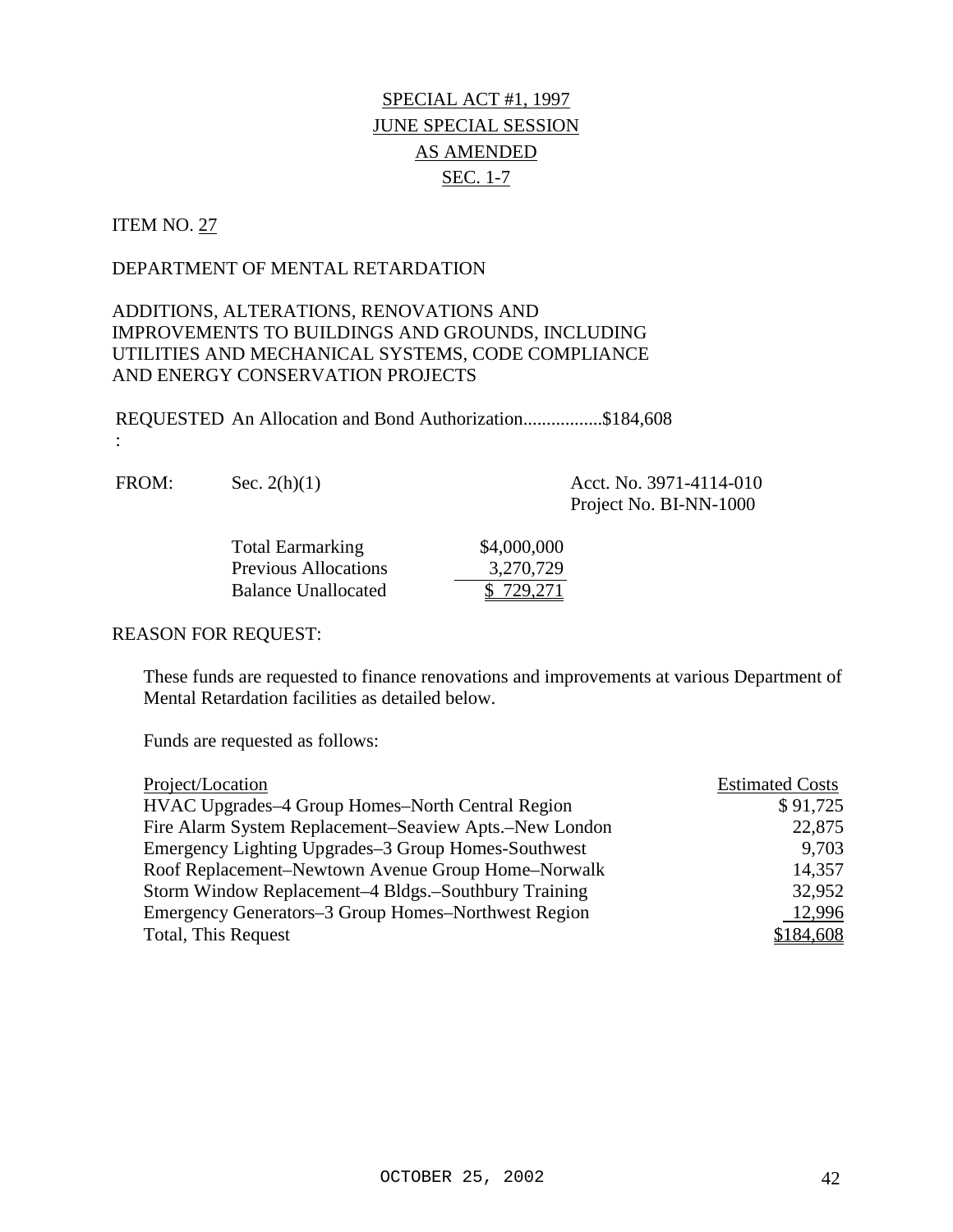# SPECIAL ACT #1, 1997 JUNE SPECIAL SESSION AS AMENDED SEC. 1-7

#### ITEM NO. 28

:

#### CONNECTICUT STATE UNIVERSITY SYSTEM

## SOUTHERN CONNECTICUT STATE UNIVERSITY

#### RENOVATIONS AND IMPROVEMENTS TO JENNINGS HALL

REQUESTED An Allocation and Bond Authorization..................\$79,321

FROM: Sec. 2(m)(2)(B) Acct. No. 3971-7804-030

Project No. BI-RS-194

| <b>Total Earmarking</b>     | \$2,770,000 |
|-----------------------------|-------------|
| <b>Previous Allocations</b> | 2,690,679   |
| <b>Balance Unallocated</b>  | \$79,321    |

#### REASON FOR REQUEST:

These funds are requested to finance modifications to the fume hoods in the Jennings Hall science building at Southern Connecticut State University in New Haven. These modifications are required to provide proper airflow.

Funds are requested as follows:

#### This Request

Construction (Est) \$79,321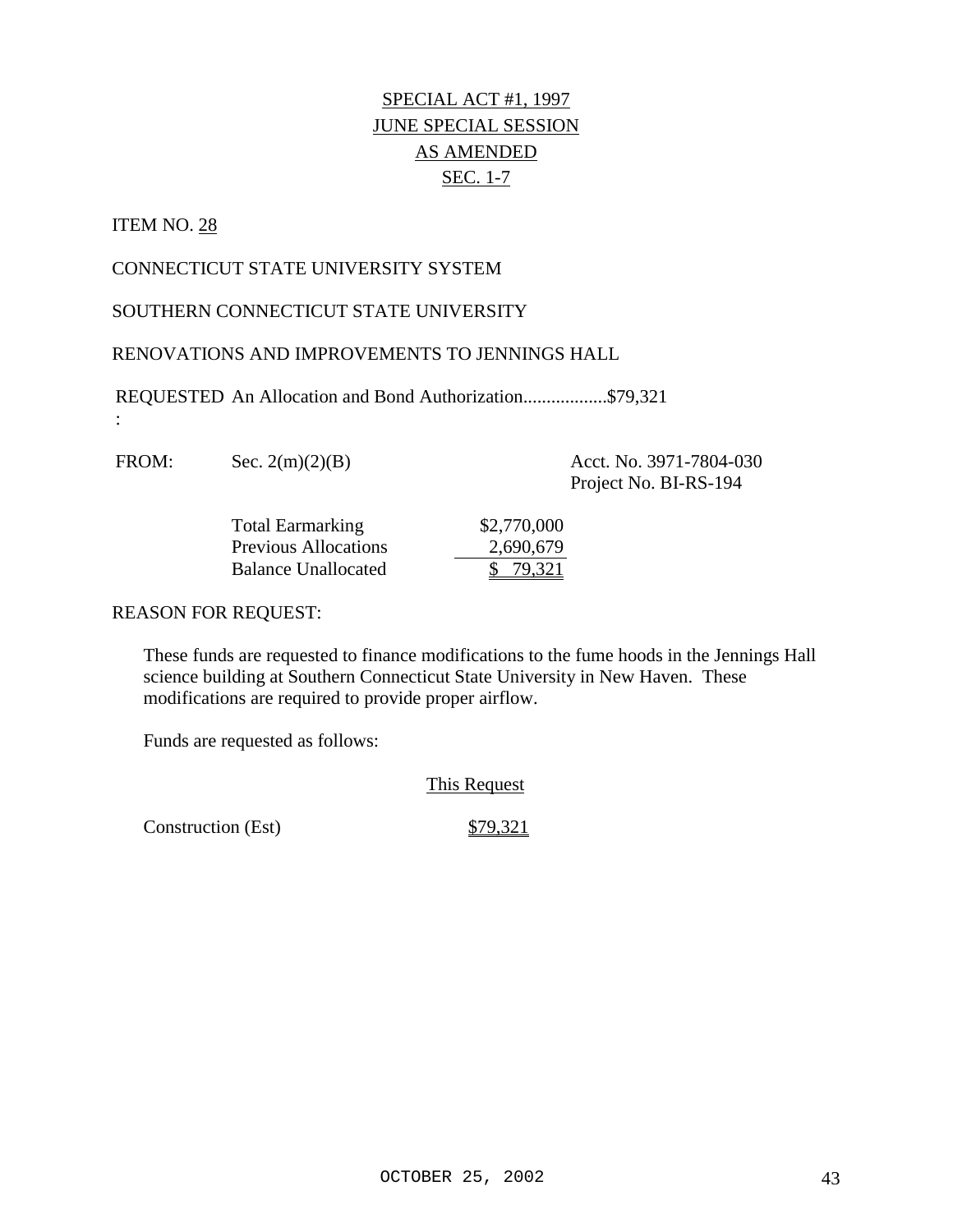# SPECIAL ACT #2, 1993 JUNE SPECIAL SESSION AS AMENDED SEC. 8-11 SEC. 36-39

SPECIAL ACT #20, 1995 SPECIAL ACT #1, 1997 AS AMENDED JUNE SPECIAL SESSION SEC. 8-11 AS AMENDED SEC. 28-31 SEC. 8-11 SEC. 27-30

ITEM NO. 29

## DEPARTMENT OF ECONOMIC AND COMMUNITY DEVELOPMENT

## CONGREGATE HOUSING FOR THE ELDERLY

#### DANBURY

#### REQUESTED Use of Previously Allocated Funds Available : (to Agency)....................................\$1,654,686

 Acct. No. 1800-3500-010 Project No. 2002034001

|          |           |               | <b>Previously Allocated</b> |
|----------|-----------|---------------|-----------------------------|
| From:    | Sec.      | Acct. No.     | <b>Funds Available</b>      |
| SA 93-2  | $8 - 11$  | 1801-3500-010 | \$177,443                   |
| SA 93-2  | 36-39     | 1801-3500-010 | 348,355                     |
| SA 97-1  | $8 - 11$  | 1801-3500-010 | 670,000                     |
| SA 93-2  | $8 - 11$  | 1802-3500-010 | 6,696                       |
| SA 93-2  | 36-39     | 1802-3500-010 | 124,491                     |
| SA 95-20 | $8 - 11$  | 1802-3500-010 | 168,430                     |
| SA 95-20 | 28-31     | 1802-3500-010 | 106,235                     |
| SA 97-1  | $27 - 30$ | 1802-3500-010 | 53,036                      |
| Total    |           |               | \$1,654,686                 |

#### REASON FOR REQUEST:

These funds are requested, in addition to those under Item 35, to provide a grant-in-aid to the Danbury Housing Authority to develop 36 units of congregate housing for the elderly.

The new units will be constructed at the Glen Apartments, a senior housing complex on Memorial Drive in Danbury.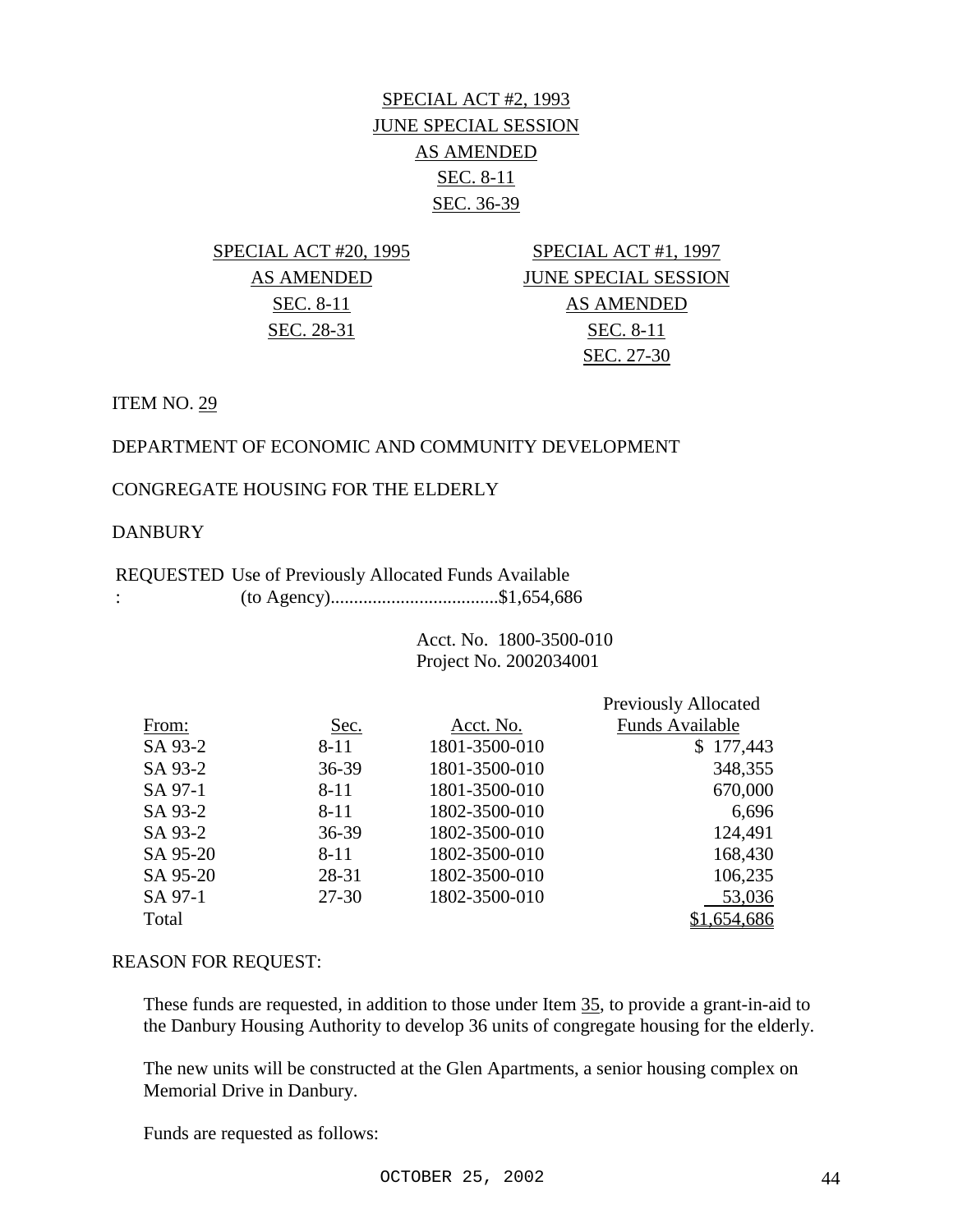| <b>Total Project Cost</b>          | \$3,500,000 |             |
|------------------------------------|-------------|-------------|
| Less: Various Sources, Item No. 35 | 1,845,314   |             |
| <b>State Grant, This Request</b>   |             | \$1,654,686 |

The previously allocated funds are available from completed projects approved by the State Bond Commission in previous years.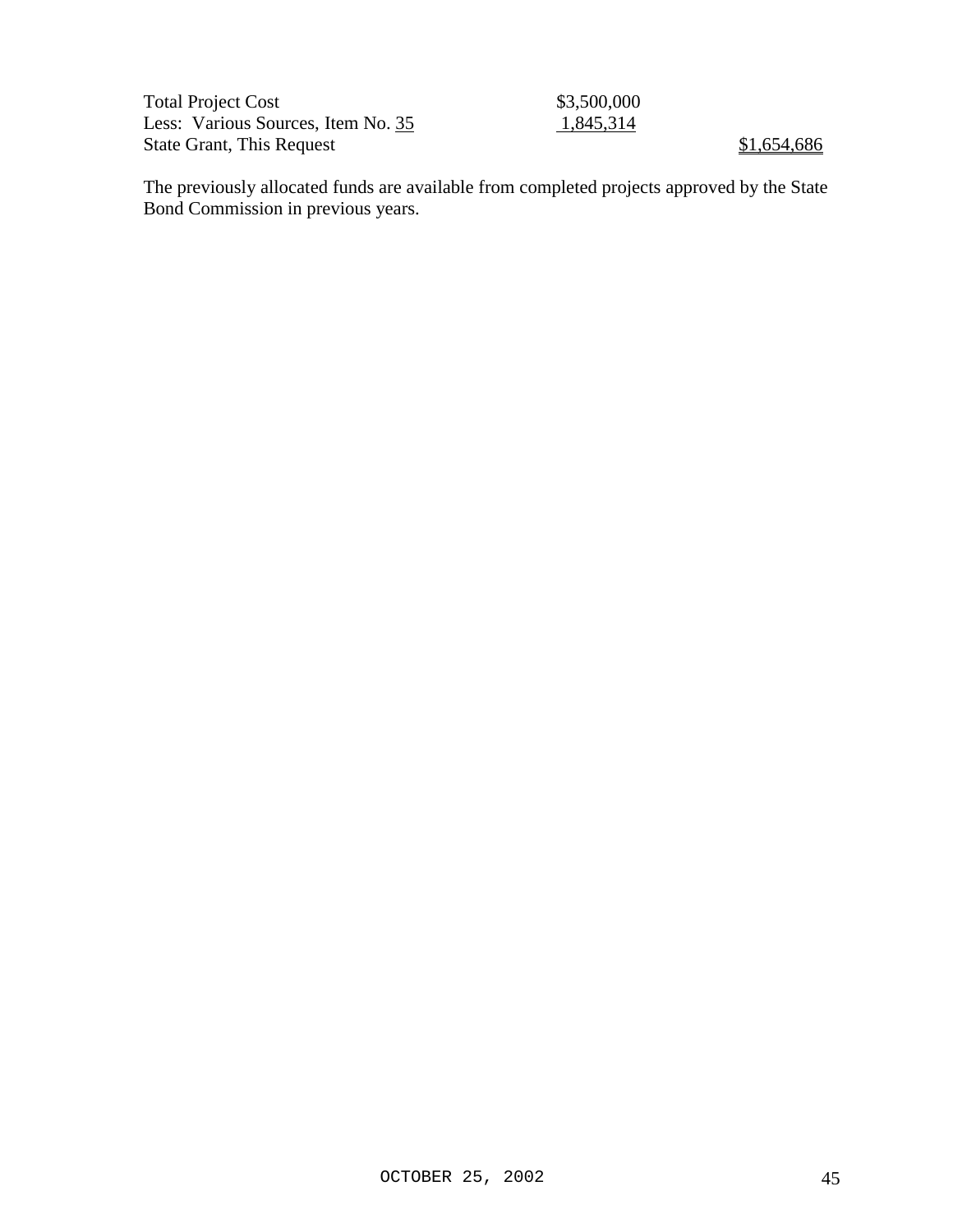# SPECIAL ACT #1, 1997 JUNE SPECIAL SESSION AS AMENDED SEC. 12-19

#### ITEM NO. 30

#### STATE LIBRARY

## GRANTS-IN-AID FOR PUBLIC LIBRARIES FOR CONSTRUCTION, RENOVATIONS, EXPANSIONS, ENERGY CONSERVATION AND HANDICAPPED ACCESSIBILITY

|       | <b>REQUESTED Use of Previously Allocated Funds Available</b> |          |                         |
|-------|--------------------------------------------------------------|----------|-------------------------|
|       | in the Amount of (to Agency)                                 | \$68,244 |                         |
| FROM: | Sec. $13(i)(2)$                                              |          | Acct. No. 1873 7104 045 |

Previously Allocated Funds Available \$68,244

#### REASON FOR REQUEST:

These funds are requested, along with those included under Item 33, to provide grants-in-aid to three public libraries to assist in construction costs related to public libraries, including energy conservation projects, in accordance with criteria established by the State Library Board.

| Funds are requested as follows:         |                        |                    |
|-----------------------------------------|------------------------|--------------------|
| Municipality                            | <b>Estimated Total</b> | <b>State Grant</b> |
|                                         | Cost                   |                    |
| New Britain                             | \$178,964              | \$59,655           |
| Fairfield                               | \$2,456,742            | 167,871            |
| Ansonia                                 | \$424,000              | 141,333            |
| Total, This Request                     |                        | \$368,859          |
| Financing:                              |                        |                    |
| SA 97-1, Sec. $13(i)(2)$ , This Request |                        | \$68,244           |
| SA 97-1, Sec. 32(f)(2), Item No. 33     |                        | 300,615            |
| Total, This Request                     |                        | <u>\$368,859</u>   |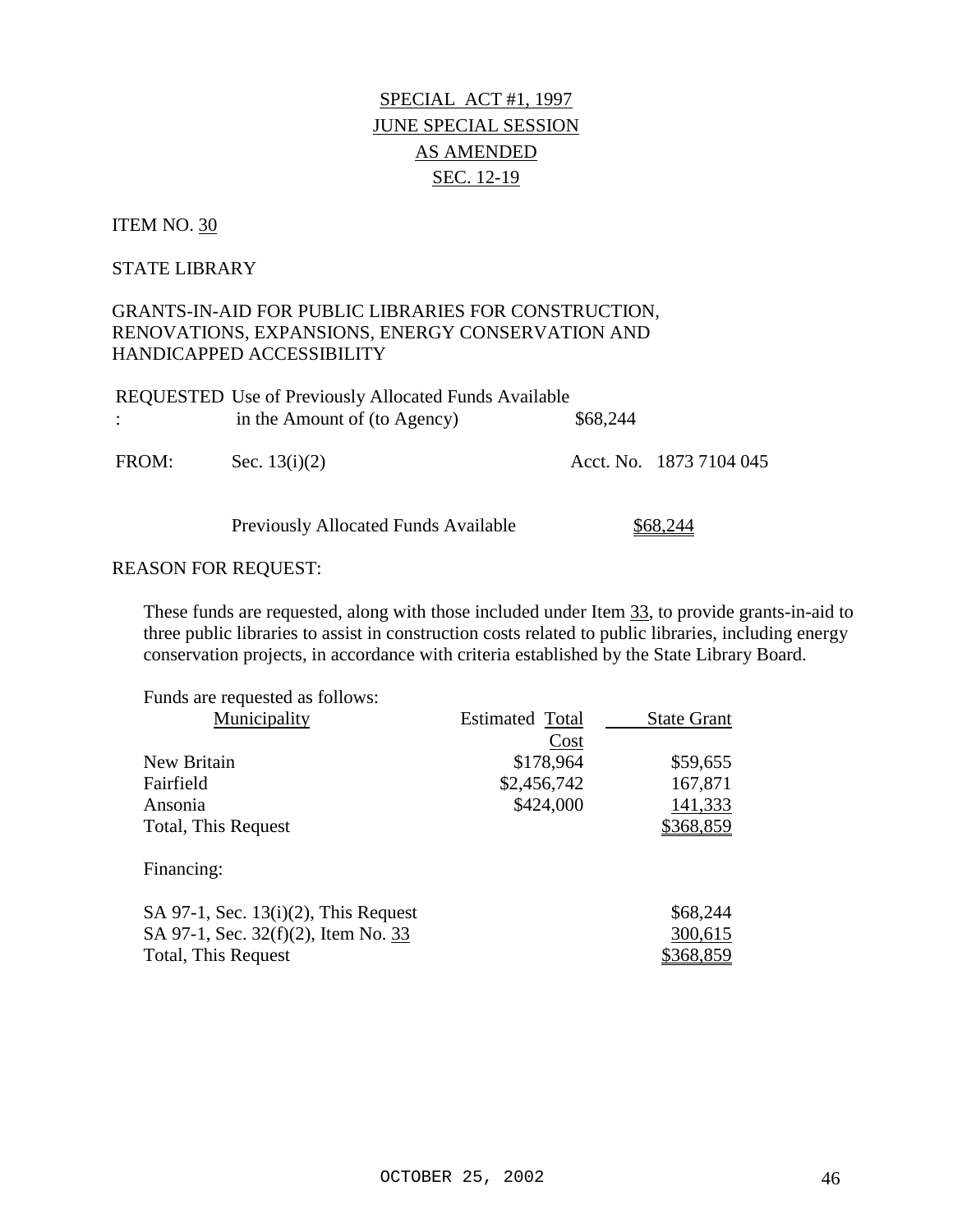#### ITEM NO. 30 (Cont'd)

In accordance with Section 11-24c of the Connecticut General Statutes, the State Library Board "shall make construction grants to public libraries established pursuant to this chapter. The Board shall (1) establish criteria for the purpose of developing a priority listing of all construction projects and (2) grant an amount equal to one-third of the total construction costs not to exceed five hundred thousand dollars for each approved project within the limits of the available appropriation for such projects..."

In accordance with Section 19 of P.A. 97-1, "...any grant-in-aid...which is made to any entity which is not a political subdivision of the state, the contract entered into pursuant to section 14 of this act shall provide that if the premises for which such grant-in-aid was made ceases, within ten years of the date of such grant, to be used as a facility for which such grant was made, an amount equal to the amount of such grant, minus ten per cent for each full year which has elapsed since the date of such grant, shall be repaid to the state and that a lien shall be placed on such land in favor of the state to ensure that such amount will be repaid in the event of such change in use, provided if the premises for which such grant-in-aid was made are owned by the State, a municipality or a housing authority, no lien need be placed."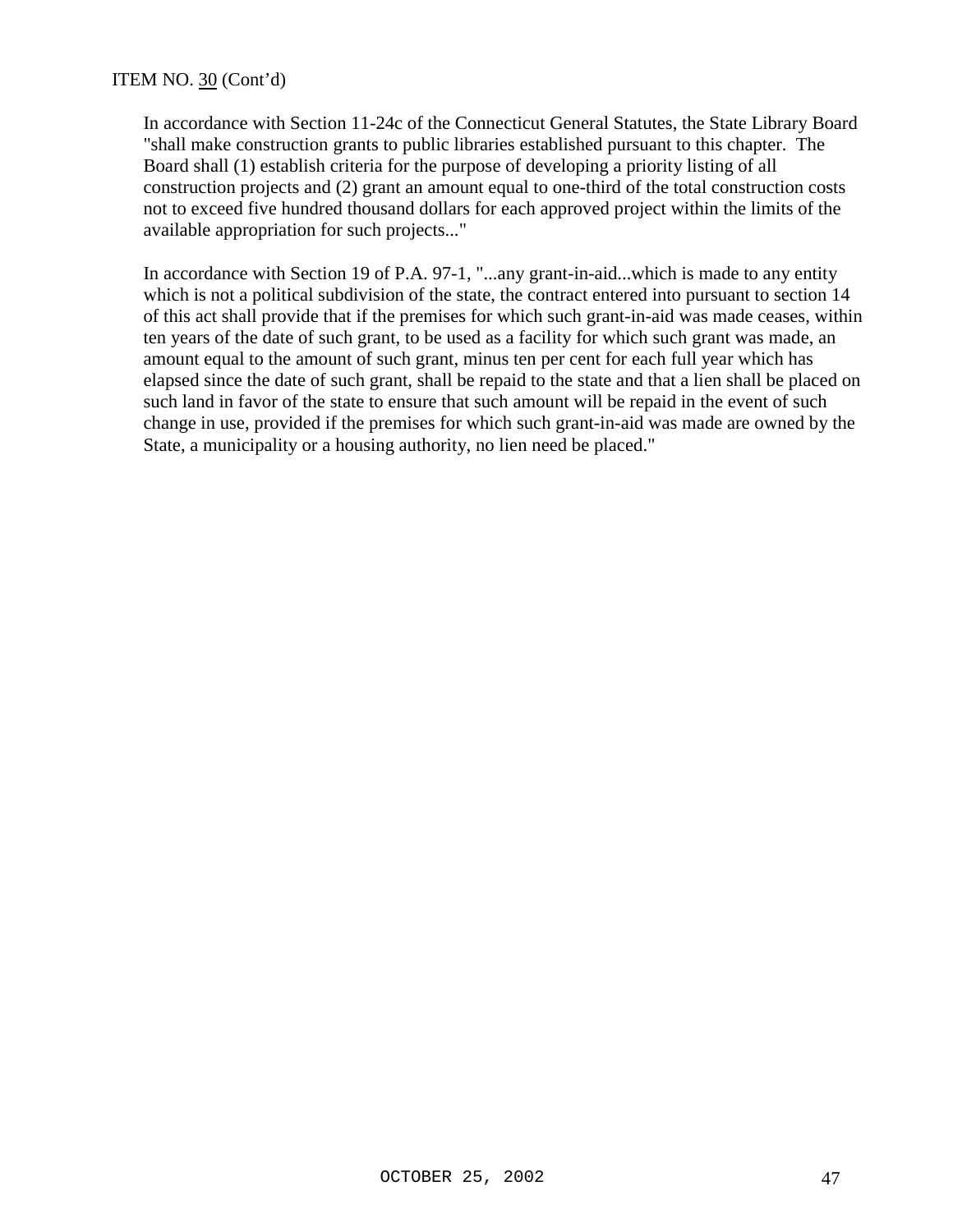# SPECIAL ACT #1, 1997 JUNE SPECIAL SESSION AS AMENDED SEC. 20-26

#### ITEM NO. 31

#### OFFICE OF POLICY AND MANAGEMENT

#### DEVELOPMENT OF AN OFFENDER BASED TRACKING SYSTEM FOR USE BY STATE AND LOCAL CRIMINAL JUSTICE AGENCIES

|               | REQUESTED An Allocation and Bond Authorization  |                      |                         |
|---------------|-------------------------------------------------|----------------------|-------------------------|
| $\mathcal{L}$ | (to Agency)                                     | \$3,000,000          |                         |
| FROM:         | Sec. $21(b)$                                    |                      | Acct. No. 3981 1310 010 |
|               | <b>Total Earmarking</b><br>Previous Allocations | \$3,000,000<br>$-()$ |                         |

Balance Unallocated \$3,000,000

#### REASON FOR REQUEST:

These funds are requested, along with those under Item 22, to finance additional costs associated with the development of the Criminal Justice Information System (CJIS).

These funds will continue the Offender Based Tracking System management and application development processes, continue the development of a statewide mobile data communication system, complete the Waterbury switch, initiate necessary modification, upgrades and/or reengineering of the On-line Law Enforcement Communications and Teleprocessing System and initiate the implementation the new Automated Fingerprint Identification System.

| <b>Total Project Cost</b>     |             | \$42,000,000 |
|-------------------------------|-------------|--------------|
| Less: Previous Funds:         |             |              |
| SA 95-20, Sec. $2(a)(3)$      | \$3,850,000 |              |
| SA 95-20, Sec. 22(a)(3)       | 7,300,000   |              |
| SA 97-1, Sec. 2(b)(3)         | 2,600,000   |              |
| PA 99-242, Sec. 2(a)          | 4,675,000   |              |
| <b>Future Funds</b>           | 17,325,000  |              |
| PA 99-242, Sec 21(a), Item 22 | 3,250,000   | 39,000,000   |
| Total, This Request           |             | \$3,000,000  |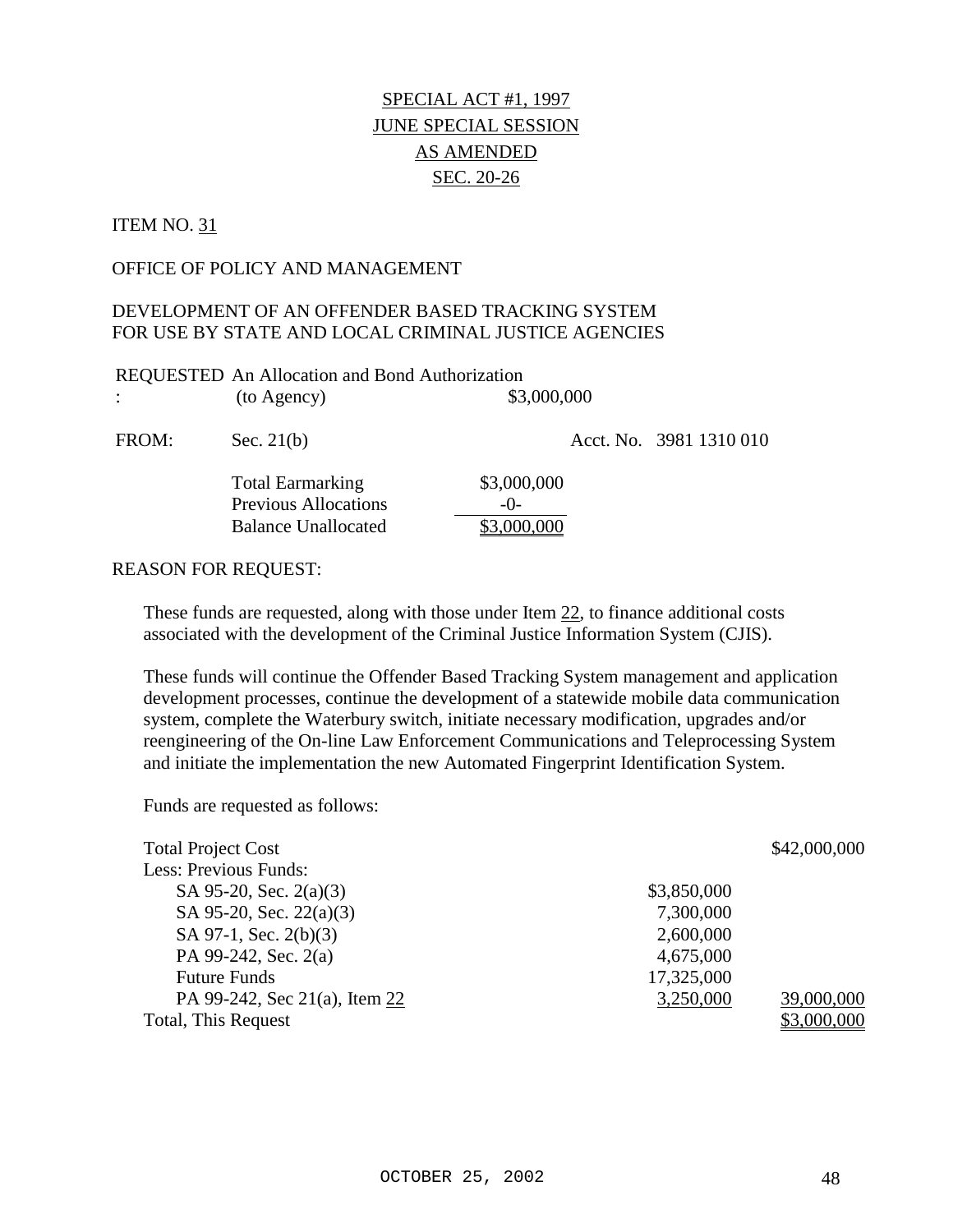# SPECIAL ACT #1, 1997 JUNE SPECIAL SESSION AS AMENDED SEC. 27-30

#### **ITEM NO. 32**

#### DEPARTMENT OF ECONOMIC AND COMMUNITY DEVELOPMENT

CONGREGATE HOUSING FOR THE ELDERLY

#### BRIDGEPORT

REQUESTED Use of Previously Allocated Funds Available : (to Agency)....................................\$500,000

FROM: Sec. 28 Acct. No. 1800-3500-010 Project No. 2002015008

#### REASON FOR REQUEST:

At the State Bond Commission meeting held on September 27, 2002, previously allocated funds in the amount of \$1,881,458 were allocated to provide a grant-in-aid to the Bridgeport Housing Authority to develop 35 units of congregate housing for the elderly at the former Park City Hospital.

It has since been determined that one source of funding was not appropriate to fund a grant-in-aid. The purpose of this request is to provide a new source of previously allocated funding.

| <b>Total Project Cost</b>                 | \$14,071,764 |           |
|-------------------------------------------|--------------|-----------|
| Less: Future Funds-HUD Federal Grant      | 10,571,764   |           |
| Previous Funding, SA 97-1, Sec. 28        | 1,618,542    |           |
| <b>Previously Allocated Funds-Various</b> | 1,381,458    |           |
| State Grant-in-aid, This Request          |              | \$500,000 |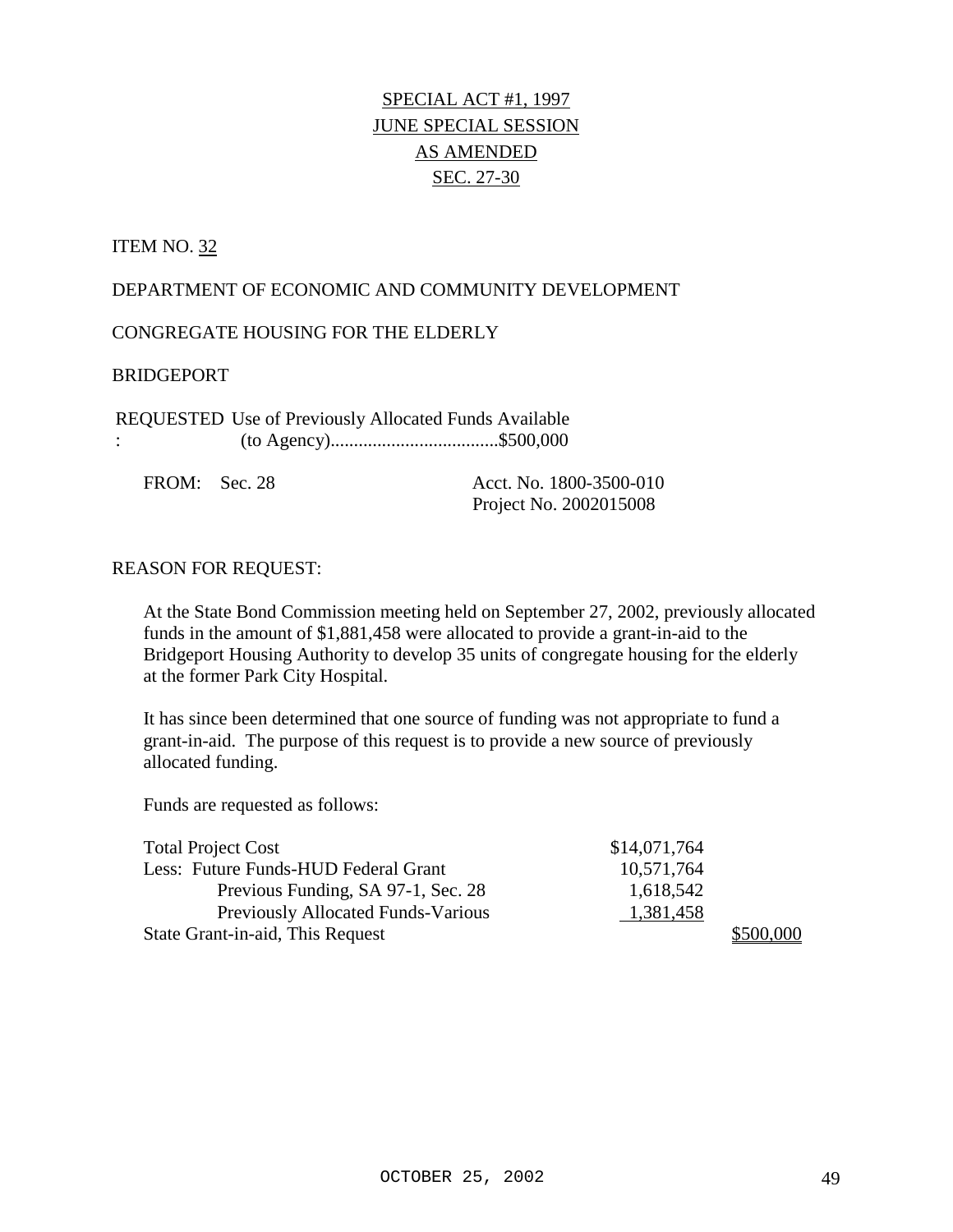# SPECIAL ACT #1, 1997 JUNE SPECIAL SESSION AS AMENDED SEC. 31-38

#### ITEM NO. 33

#### STATE LIBRARY

#### GRANTS-IN-AID FOR PUBLIC LIBRARIES FOR CONSTRUCTION, RENOVATIONS, EXPANSIONS, ENERGY CONSERVATION AND HANDICAPPED ACCESSIBILITY

|               | REQUESTED Use of Previously Allocated Funds in the |           |                         |
|---------------|----------------------------------------------------|-----------|-------------------------|
| $\mathcal{L}$ | Amount of (to Agency)                              | \$300,615 |                         |
|               |                                                    |           |                         |
| FROM:         | Sec. $32(f)(2)$                                    |           | Acct. No. 1873 7104 047 |
|               | Previously Allocated Funds Available               |           | \$300,615               |

#### REASON FOR REQUEST:

These funds are requested, along with those included under Item 30, to provide grants-in-aid to three public libraries to assist in construction costs related to public libraries, including energy conservation projects, in accordance with criteria established by the State Library Board.

Financing:

| SA 97-1, Sec. 13(i)(2), Item No. 30     | \$68,244  |
|-----------------------------------------|-----------|
| SA 97-1, Sec. $32(f)(2)$ , This Request | 300,615   |
| Total, This Request                     | \$368,859 |

In accordance with Section 11-24c of the Connecticut General Statutes, the State Library Board "shall make construction grants to public libraries established pursuant to this chapter. The Board shall (1) establish criteria for the purpose of developing a priority listing of all construction projects and (2) grant an amount equal to one-third of the total construction costs not to exceed five hundred thousand dollars for each approved project within the limits of the available appropriation for such projects..."

In accordance with Section 38 of P.A. 97-1, "...any grant-in-aid...which is made to any entity which is not a political subdivision of the state, the contract entered into pursuant to section 37 of this act shall provide that if the premises for which such grant-in-aid was made ceases, within ten years of the date of such grant, to be used as a facility for which such grant was made, an amount equal to the amount of such grant, minus ten per cent for each full year which has elapsed since the date of such grant, shall be repaid to the state and that a lien shall be placed on such land in favor of the state to ensure that such amount will be repaid in the event of such change in use, provided if the premises for which such grant-in-aid was made are owned by the State, a municipality or a housing authority, no lien need be placed."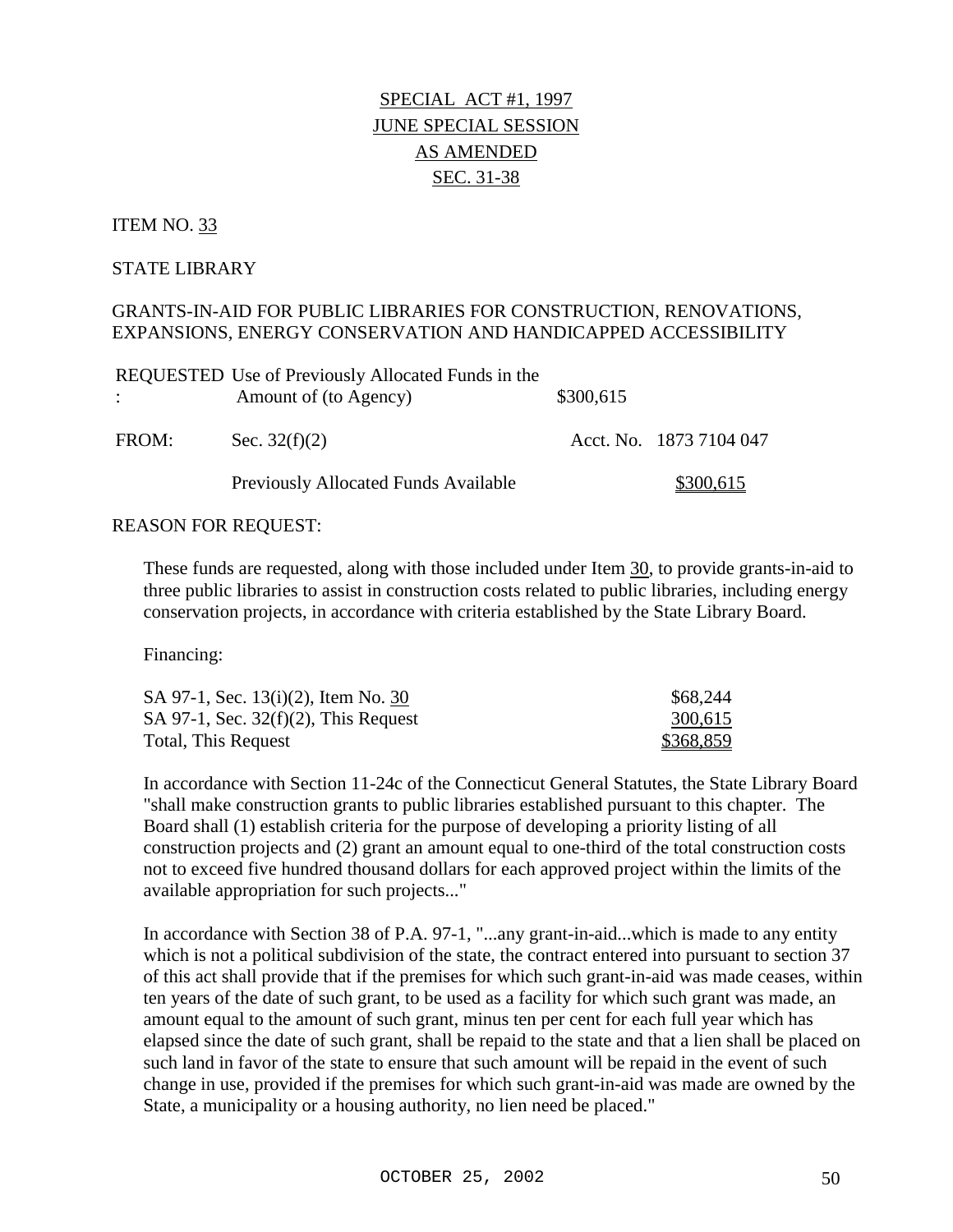## SPECIAL ACT #20, 1995 AS AMENDED SEC. 32-37

## ITEM NO. 34

#### DEPARTMENT OF ENVIRONMENTAL PROTECTION

#### CONTAINMENT, REMOVAL OR MITIGATION OF IDENTIFIED HAZARDOUS WASTE DISPOSAL SITES

| $\ddot{\phantom{a}}$ | REQUESTED An Allocation and Bond<br>Authorization (to Agency)\$3,250,000             |                                         |
|----------------------|--------------------------------------------------------------------------------------|-----------------------------------------|
| FROM:                | Sec. $33(a)(3)$                                                                      | Acct. No. 1873-3100-145                 |
|                      | <b>Total Earmarking</b><br><b>Previous Allocations</b><br><b>Balance Unallocated</b> | \$9,000,000<br>2,994,390<br>\$6,005,610 |

#### REASON FOR REQUEST:

These funds are requested for the construction of a public water main extension, associated service connections and the abandonment of drinking water wells at up to eighty residential properties in the vicinity of the Mitral Corporation site in Burlington, Harwinton and New Hartford.

The water service connections will provide a permanent supply of potable water to properties with wells that are polluted or may become polluted with chlorinated solvents at concentrations exceeding acceptable levels.

| Water Main Extension (Approx. 31,200 ft.) | \$2,340,000 |
|-------------------------------------------|-------------|
| <b>Water Connection-80 Properties</b>     | 360,000     |
| Well-Abandonment-80 Properties            | 354,000     |
| GAC Filter System Removal-14              | 21,000      |
| Engineering                               | 100,000     |
| Contingency                               | 75,000      |
| <b>State Grant, This Request</b>          | \$3,250,000 |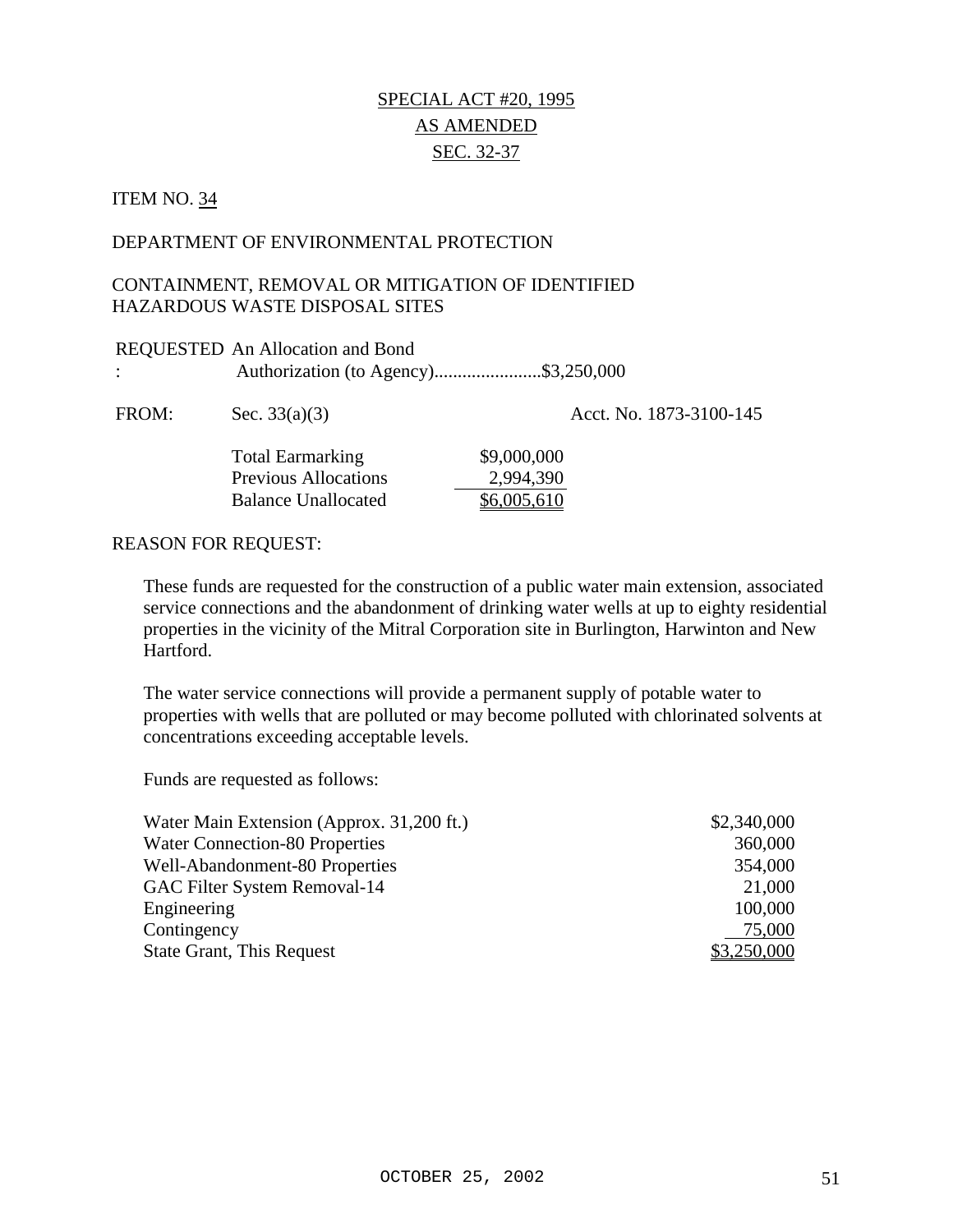SPECIAL ACT #52, 1989 SPECIAL ACT #34, 1990 AS AMENDED AS AMENDED SEC. 8-11 SEC. 8-11

JUNE SPECIAL SESSION MAY SPECIAL SESSION

SPECIAL ACT #7, 1991 SPECIAL ACT #3, 1992 AS AMENDED AS AMENDED SEC. 8-11 SEC. 8-11

ITEM NO. 35

#### DEPARTMENT OF ECONOMIC AND COMMUNITY DEVELOPMENT

#### CONGREGATE HOUSING FOR THE ELDERLY

#### **DANBURY**

#### REQUESTED Use of Previously Allocated Funds Available : (to Agency)....................................\$1,845,314

 Acct. No. 1800-3500-010 Project No. 2002034001

| From:    | Sec.     | Acct. No.     | <b>Previously Allocated</b> |
|----------|----------|---------------|-----------------------------|
|          |          |               | Funds Available             |
| SA 89-52 | 8-11     | 1801-3500-010 | 8,009<br>S                  |
| SA 90-34 | $8 - 11$ | 1801-3500-010 | 22,427                      |
| SA 92-3  | $8 - 11$ | 1801-3500-010 | 11,925                      |
| SA 89-52 | $8 - 11$ | 1802-3500-010 | 22,739                      |
| SA 90-34 | $8 - 11$ | 1802-3500-010 | 761,036                     |
| SA 91-7  | $8 - 11$ | 1802-3500-010 | 722,854                     |
| SA 92-3  | $8 - 11$ | 1802-3500-010 | 296,324                     |
| Total    |          |               | \$1,845,314                 |

#### REASON FOR REQUEST:

These funds are requested, in addition to those under Item 29, to provide a grant-in-aid to the Danbury Housing Authority to develop 36 units of congregate housing for the elderly.

The new units will be constructed at the Glen Apartments, a senior housing complex on Memorial Drive in Danbury.

Funds are requested as follows:

| <b>Total Project Cost</b>          | \$3,500,000 |
|------------------------------------|-------------|
| Less: Various Sources, Item No. 29 | 1,654,686   |
| State Grant, This Request          |             |

 $$1,845,314$ 

OCTOBER 25, 2002 52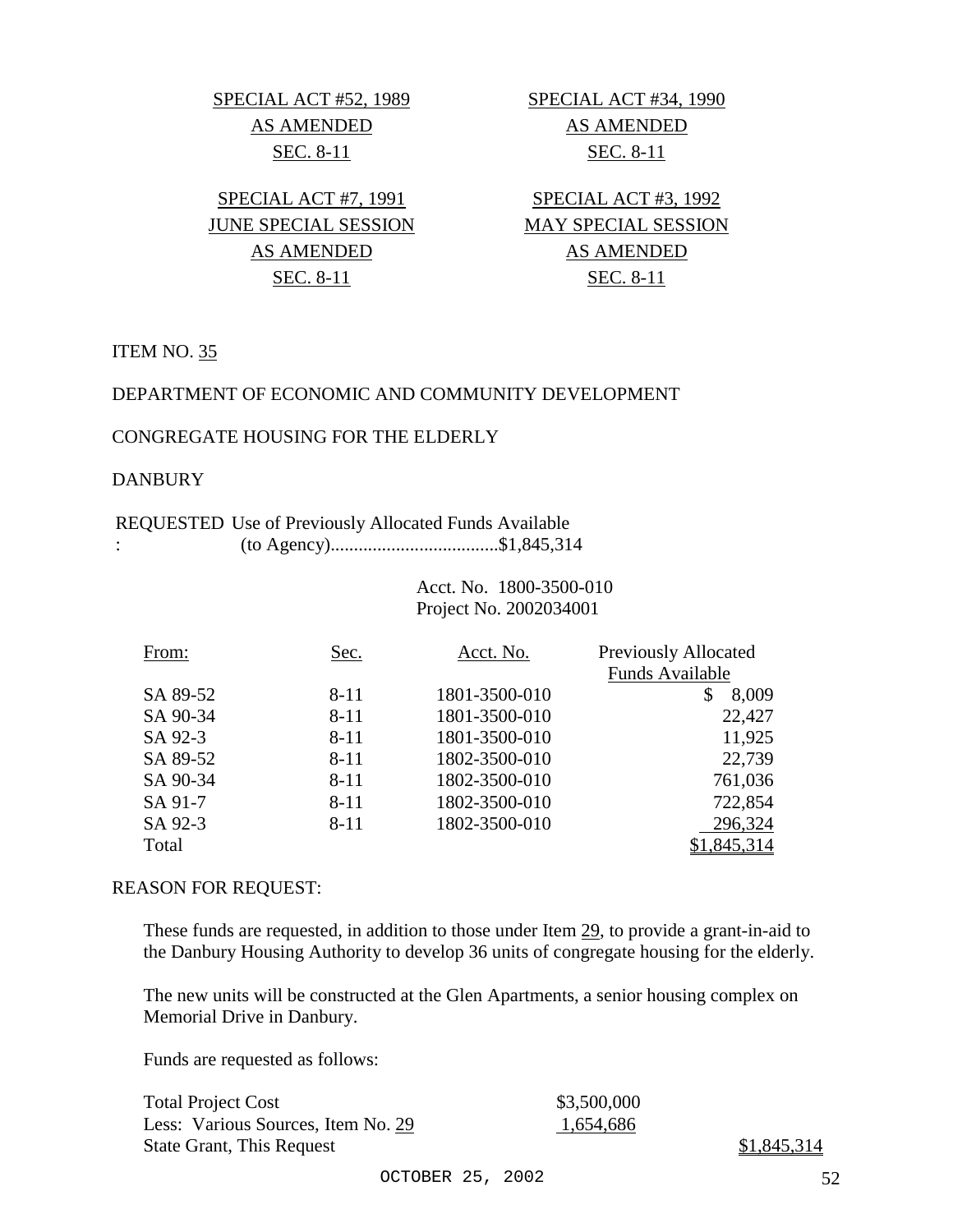The previously allocated funds are available from completed projects approved by the State Bond Commission in previous years.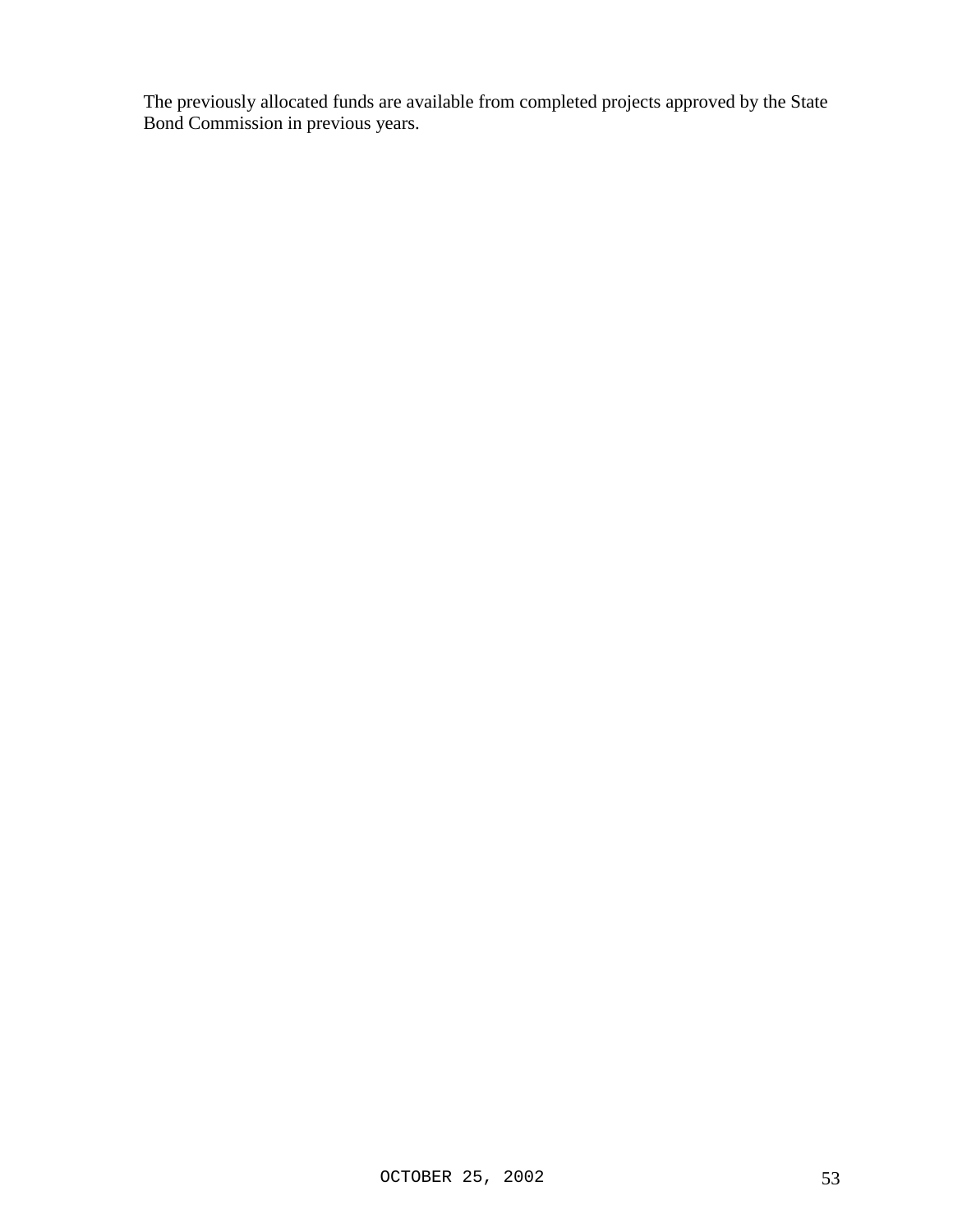# SPECIAL ACT # 77, 1987 AS AMENDED SEC. 22-27

#### ITEM NO. 36

#### DEPARTMENT OF MENTAL HEALTH AND ADDICTION SERVICES

#### GRANTS-IN-AID TO COMMUNITY RESIDENTIAL FACILITIES FOR PURCHASES, ALTERATIONS, REPAIRS AND IMPROVEMENTS

|                                 | <b>REQUESTED Use of Previously Allocated Funds Available</b> |          |                         |
|---------------------------------|--------------------------------------------------------------|----------|-------------------------|
| $\Delta \sim 1000$ km s $^{-1}$ | (to Agency)                                                  | \$29,693 |                         |
| FROM:                           | Sec. $23(a)(1)$                                              |          | Acct. No. 1873 4402 010 |
|                                 | Previously Allocated Funds Available                         |          | \$29,693                |

#### REASON FOR REQUEST:

These funds are requested, along with those under Item 12, to provide a grant-in-aid to United Community and Family Services, a 501(c)(3) nonprofit organization, for the costs associated with the renovation of a portion of a building in Norwich for use as a gambling treatment program.

This project consists of the interior demolition, construction of a separate entrance and development of a waiting room and counseling rooms. The program services approximately 6,000 clients annually.

Funds are requested as follows:

| <b>Total Project Cost</b>        | \$221,190 |
|----------------------------------|-----------|
| Less: SA 01-2, Sec. $9(g)$ ,     |           |
| Item 12                          | 191,497   |
| <b>State Grant, This Request</b> | \$29,693  |

These previously allocated funds are available from a grant-in-aid to Reliance House in Norwich approved by the State Bond Commission on December 1, 1989 which is no longer needed.

In accordance with Section 41 of S.A. 87-77, "...any grant-in-aid...which is made to any entity which is not a political subdivision of the state, the contract entered into pursuant to section 40 of this act shall provide that if the premises for which such grant-in-aid was made ceases, within ten years of the date of such grant, to be used as a facility for which such grant was made, an amount equal to the amount of such grant, minus ten per cent for each full year which has elapsed since the date of such grant, shall be repaid to the state and that a lien shall be placed on such land in favor of the state to ensure that such amount will be repaid in the event of such change in use."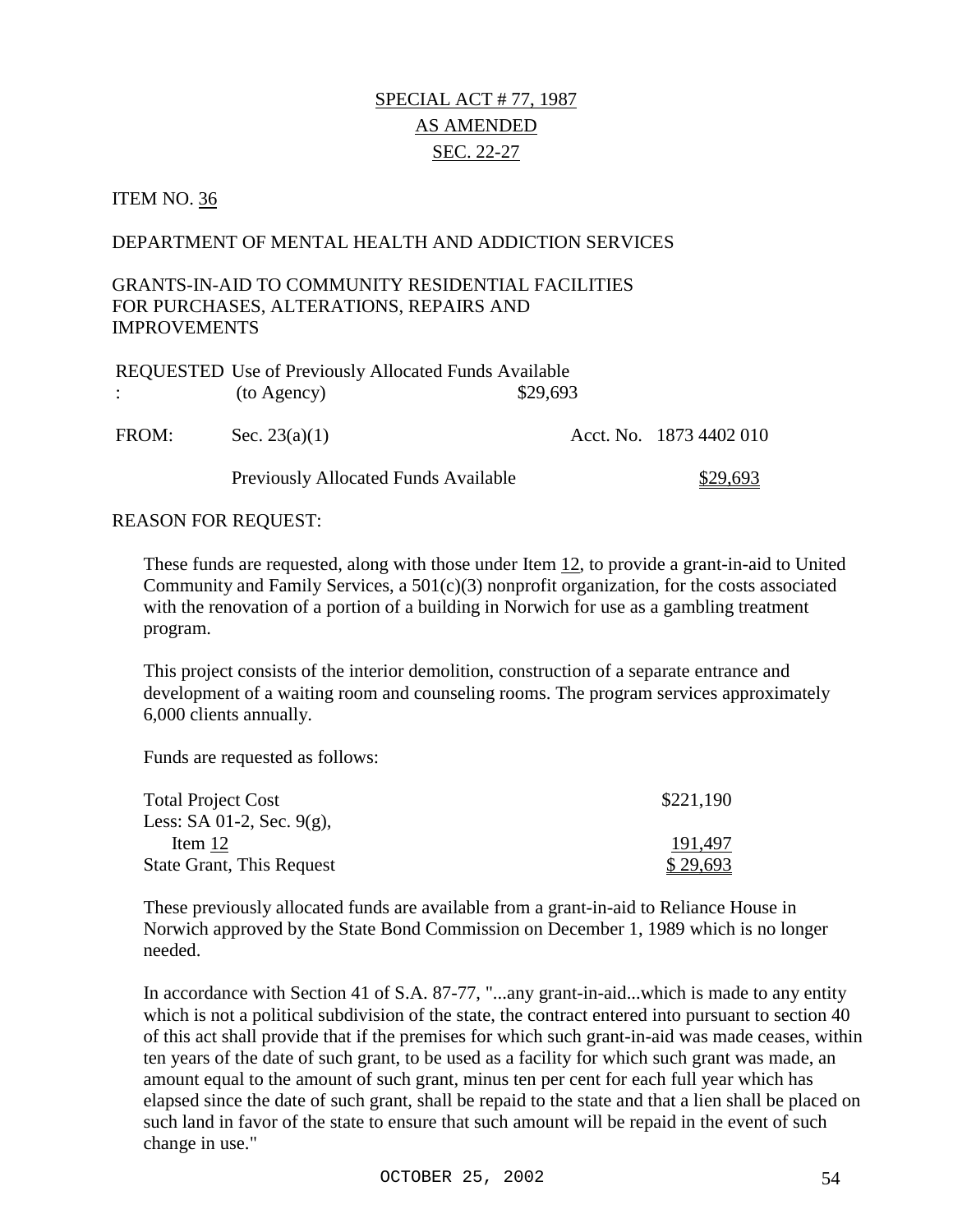# PUBLIC ACT #7, 2001 JUNE SPECIAL SESSION SEC. 19

#### **ITEM NO. 37**

#### OFFICE OF POLICY AND MANAGEMENT

#### SMALL TOWN ECONOMIC ASSISTANCE PROGRAM

|             | <b>REQUESTED</b> An Allocation and Bond Authorization |
|-------------|-------------------------------------------------------|
| (to Agency) | \$20,000,000                                          |

FROM: Sec. 19(a) Acct. No. 1873 2000 800 1873 3100 800 1873 3500 800 1873 5000 800 1873 6100 800

| <b>Total Authorized</b>     | \$40,000,000 |
|-----------------------------|--------------|
| <b>Previous Allocations</b> | 20,000,000   |
| Balance Unallocated         | \$20,000,000 |

#### REASON FOR REQUEST:

These funds are requested to provide grants-in-aid to various municipalities under the Small Town Economic Assistance Program.

In accordance with section 19(b) of Public Act 01-7, grants-in-aid shall be provided to "any municipality which (1) is not economically distressed within the meaning of subsection (b) of section 32-9p of the general statutes, does not have an urban center in any plan adopted by the General Assembly pursuant to section 16a-30 of the general statutes, and is not a public investment community within the meaning of subdivision (9) of subsection (a) of section 7-545 of the general statutes and (2) has a population, as defined in subdivision (27) of section 10-262f of the general statutes, under thirty thousand. Such grants shall be used for purposes for which funds would be available under section 4-66c of the general statutes. No municipality may receive more than five hundred thousand dollars in one fiscal year under said program."

The release of these funds will be controlled through the allotment process pending project definition.

Funds are requested as follows:

Total, This Request  $\text{\$20,000,000}$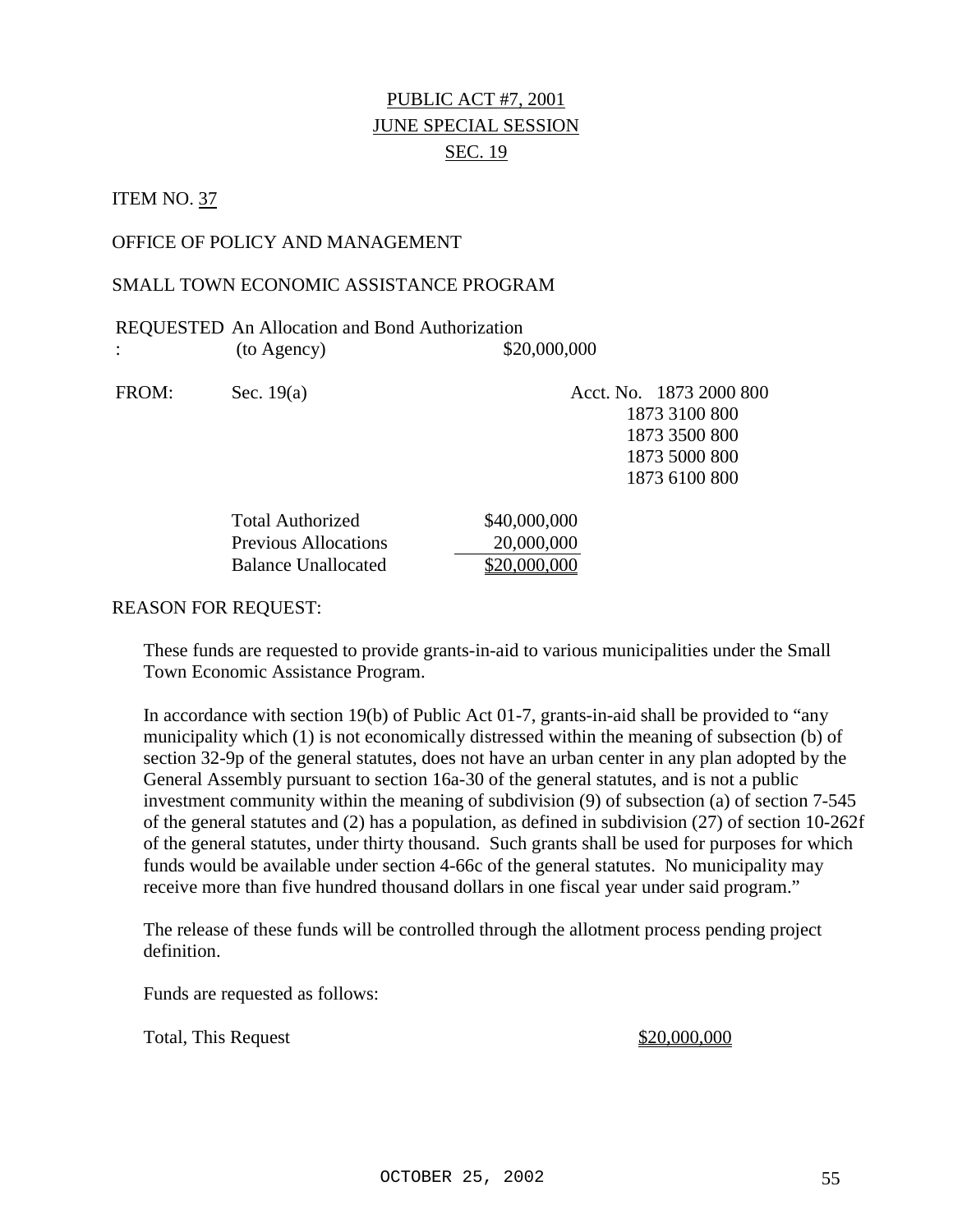# PUBLIC ACT #420, 1986 AS AMENDED SEC. 1-10

ITEM NO. 38

#### DEPARTMENT OF ENVIRONMENTAL PROTECTION

#### CLEAN WATER FUND

|       | REQUESTED 1) An Allocation and Bond Authorization   |                 |              |               |
|-------|-----------------------------------------------------|-----------------|--------------|---------------|
|       | of General Obligation Bonds (to Agency)\$ 8,193,825 |                 |              |               |
|       | 2) An Allocation and Bond Authorization             |                 |              |               |
|       |                                                     |                 |              |               |
|       |                                                     |                 |              |               |
| FROM: | Acct. No. 6864-3100-999                             |                 | \$571,213    |               |
|       | Acct. No. 6864-3105-999                             |                 | \$7,622,612  |               |
|       | Acct. No. 6865-3105-888                             |                 | \$20,940,058 |               |
|       | \$435,500<br>Acct. No. 6868-3105-888                |                 |              |               |
|       |                                                     | Revenue Bonds   |              | G.O. Bonds    |
|       | <b>Total Authorized</b>                             | \$1,238,400,000 |              | \$741,030,000 |
|       | <b>Previous Allocations</b>                         | 935,056,194     |              | 663, 672, 607 |
|       | <b>Balance Unallocated</b>                          | \$303,343,806   |              | \$77,357,393  |

#### REASON FOR REQUEST:

These funds are requested to provide 1) a grant and loan to the Borough of Jewett City for the upgrade and expansion of the Water Pollution Control Facility; 2) a grant and loan to the City of Middletown for a combined sewer overflow separation project; 3) a grant and loan to the City of New Britain for a city-wide infiltration/inflow removal project; 4)a grant and loan to the Town of Plainfield for infiltration/inflow sewer rehabilitation; 5) a grant and loan to the Town of Ansonia for the design and construction of an infiltration/inflow project; 6) a grant and loan to the City of Bristol for design and construction of an infiltration/inflow project; and 7) a revenue loan to the Watertown Fire District for the Hart Farm Wellfield chemical treatment improvements. Also, included in the grant amounts are administrative costs associated with these projects.

In accordance with Public Act 86-420, as amended, a combined sewer project shall receive a grant of fifty percent of the cost and a loan of fifty percent of the cost. Any other eligible water quality project shall receive a grant of twenty percent of the cost and a loan of eighty percent of the cost. However, a construction project undertaken for nitrogen removal shall receive a project grant of up to thirty per cent of the cost of the project associated with nitrogen removal and a loan for the remainder of the costs of the project, not exceeding one hundred per cent. Also in accordance with Public Act 86-420, as amended, revenue bonds shall not constitute a charge, lien or encumbrance, legal or equitable, upon any property of the State or of any political subdivision thereof, except the property mortgaged or otherwise encumbered under the provisions and for the purposes of Sections 22a-475 to 22a-483 of the General Statutes, inclusive.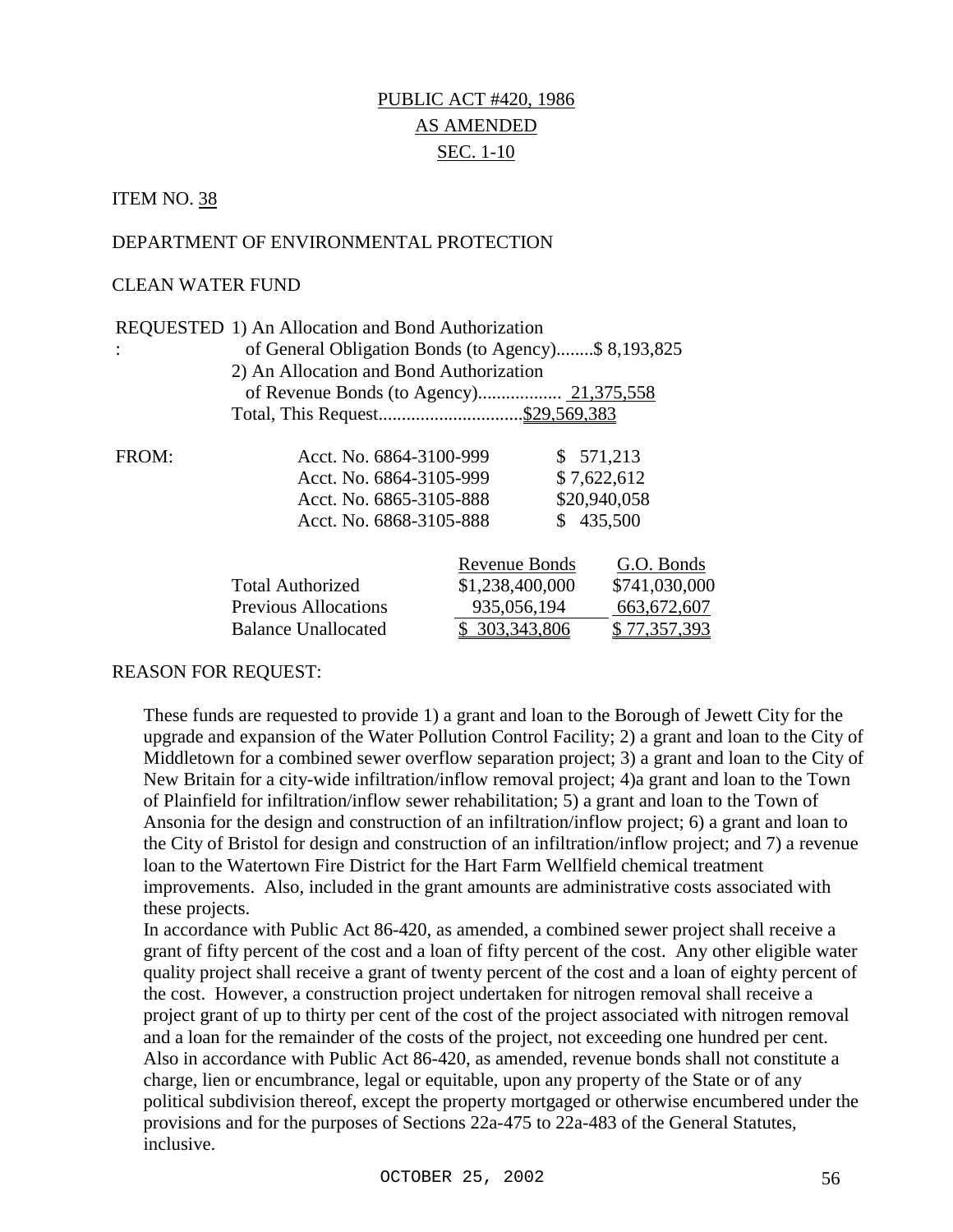| ITEM NO. 38 (Cont'd.) |  |  |  |
|-----------------------|--|--|--|
|-----------------------|--|--|--|

Borough of Jewett City Account No. 443-C

Grant and loan to the Borough of Jewett City for the upgrade and expansion of the existing Water Pollution Control Facility to meet water quality standards in the Pachaug River.

| <b>Total Project Cost</b> | \$18,256,740 |
|---------------------------|--------------|
| Less: DECD Funding        | 4,500,000    |
| Grant $(G.O)$             | 2,849,710    |
| Administration (G.O.)     | 269,740      |
| Loan (Revenue)            | 10,637,290   |
| Total, This Request       |              |

City of Middletown Account No. CWF 362-C

Grant and loan to the City of Middletown for engineering and construction costs related to combined sewer overflow separation, including road surface relocation and improvements.

| <b>Total Project Cost</b> | \$6,897,162 |           |
|---------------------------|-------------|-----------|
| Less: Local Funding       | 397,120     |           |
| Grant $(G.O.)$            | 3,135,933   |           |
| Administration (G.O.)     | 127,452     |           |
| Loan (Revenue)            | 3,236,657   |           |
| Total, This Request       |             | 6,500,042 |

City of New Britain Account No. 488-C

Grant and loan to the City of New Britain for a city-wide infiltration and inflow removal project. The funds will be used to design and construct repairs necessary to eliminate excess ground water to the sewers and periodic street flooding and overload to the Mattabassett District WPCF in Cromwell.

| Grant $(G.O)$         | \$ 813,682 |           |
|-----------------------|------------|-----------|
| Administration (G.O.) | 83,809     |           |
| Loan (Revenue)        | 3,376,783  |           |
| Total, This Request   |            | 4,274,274 |

 $$13,756,740$ 

This Request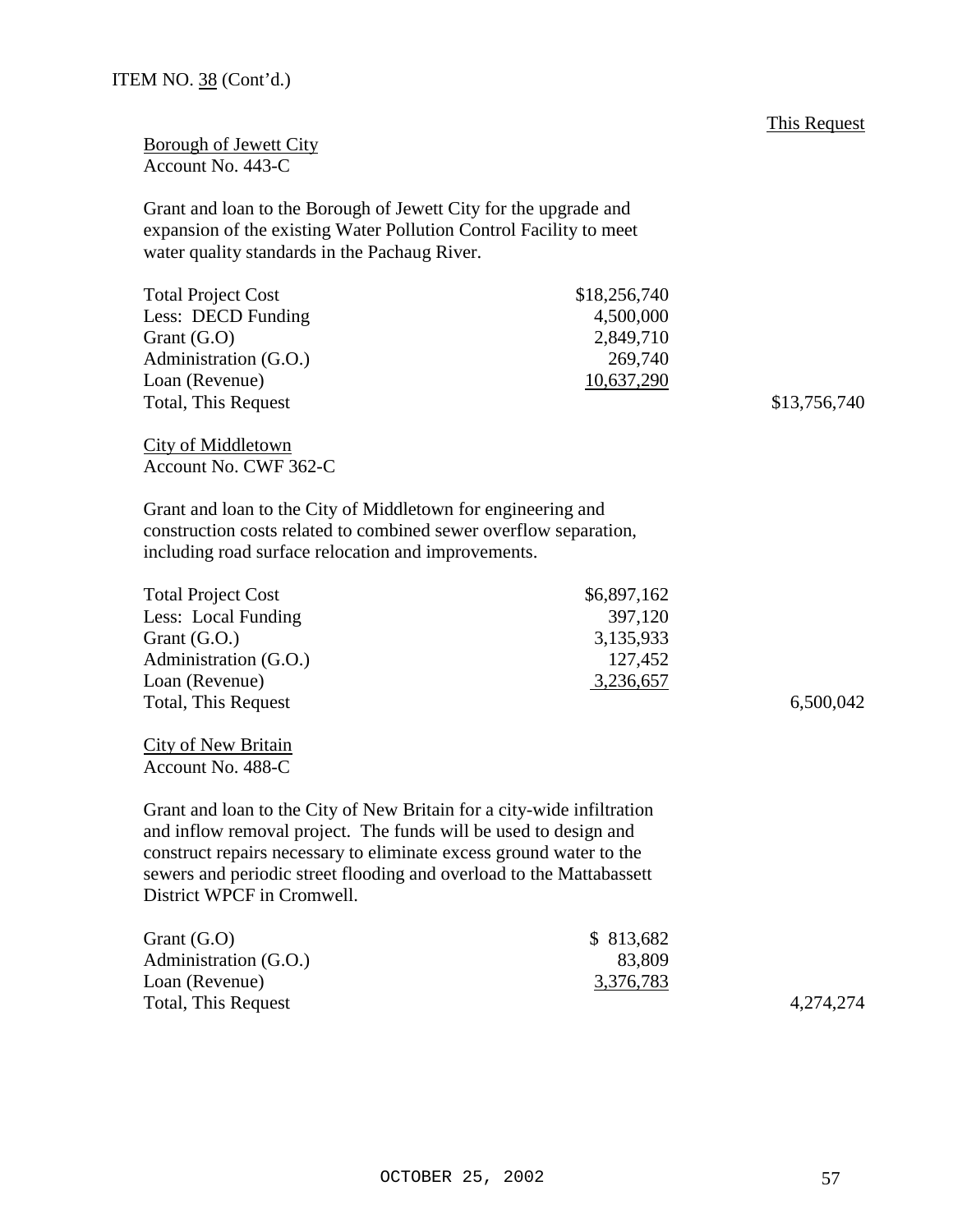Town of Plainfield Account No. 417-C

Grant and loan to the Town of Plainfield to finance an infiltration and inflow removal project. The project will reduce storm water flows to the North and Village treatment plants and increase capacity of the existing sewer lines.

| <b>Total Project Cost</b> | \$2,193,106 |           |
|---------------------------|-------------|-----------|
| Less: Previous G.O. Grant | 164.340     |           |
| Grant $(G.O)$             | 382,834     |           |
| Administration (G.O.)     | 39,780      |           |
| Loan (Revenue)            | 1,606,152   |           |
| Total, This Request       |             | 2,028,766 |

Town of Ansonia Account No. 311-DC

Grant and loan to the Town of Ansonia to design and construct an infiltration and inflow project which will reduce the impact of excessive flows into the sanitary sewers throughout the system, and infiltration in the Prindle Avenue area.

| Grant $(G.O)$         | \$275,438 |           |
|-----------------------|-----------|-----------|
| Administration (G.O.) | 33,262    |           |
| Loan (Revenue)        | 1,389,649 |           |
| Total, This Request   |           | 1,698,349 |

City of Bristol Account No. 562-C

Grant and loan to the City of Bristol for design and construction of infiltration and inflow removal. This project will reduce the number of sewer back-ups, increase capacity of the existing sewer lines and help eliminate the copper toxicity in the Pequabuck River. This is Contract 4 of 5. This project has received \$5,966,831 in prior funding.

| Grant $(G.O)$         | \$165,015 |         |
|-----------------------|-----------|---------|
| Administration (G.O.) | 17,170    |         |
| Loan (Revenue)        | 693,527   |         |
| Total, This Request   |           | 875,712 |

#### OCTOBER 25, 2002 58

This Request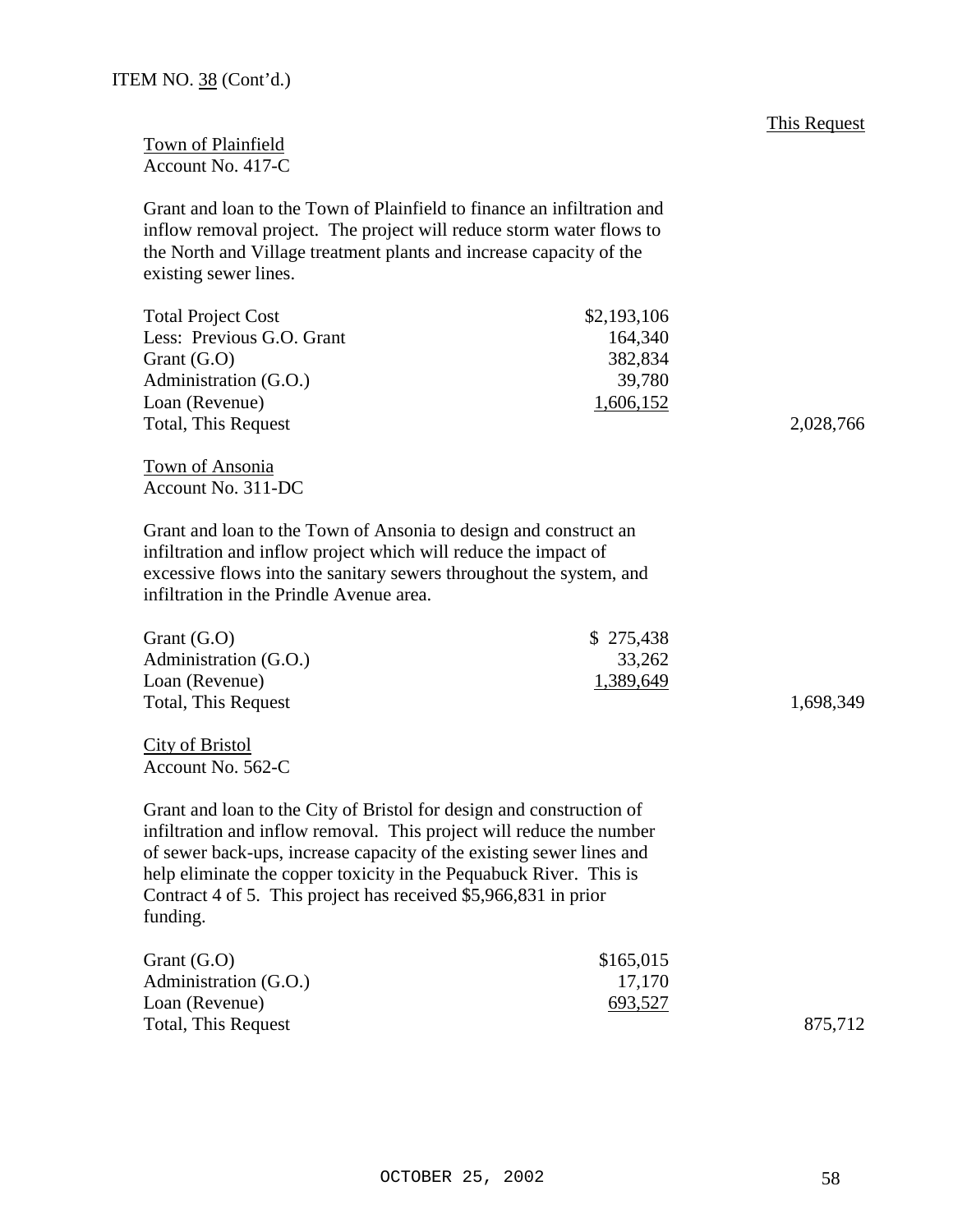This Request

| <b>Watertown Fire District</b> |
|--------------------------------|
| Account No. 200104-C           |

Revenue loan to the Watertown Fire District to upgrade old chemical field system to meet current Department of Public Health standards and improve current safety issues.

| <b>Total Project Cost</b>    | \$485,500 |         |
|------------------------------|-----------|---------|
| Less: Local Funding          | 49,000    |         |
| Loan (Revenue), This Request |           | 435,500 |
|                              |           |         |

Grand Total, This Request **\$29,569,383**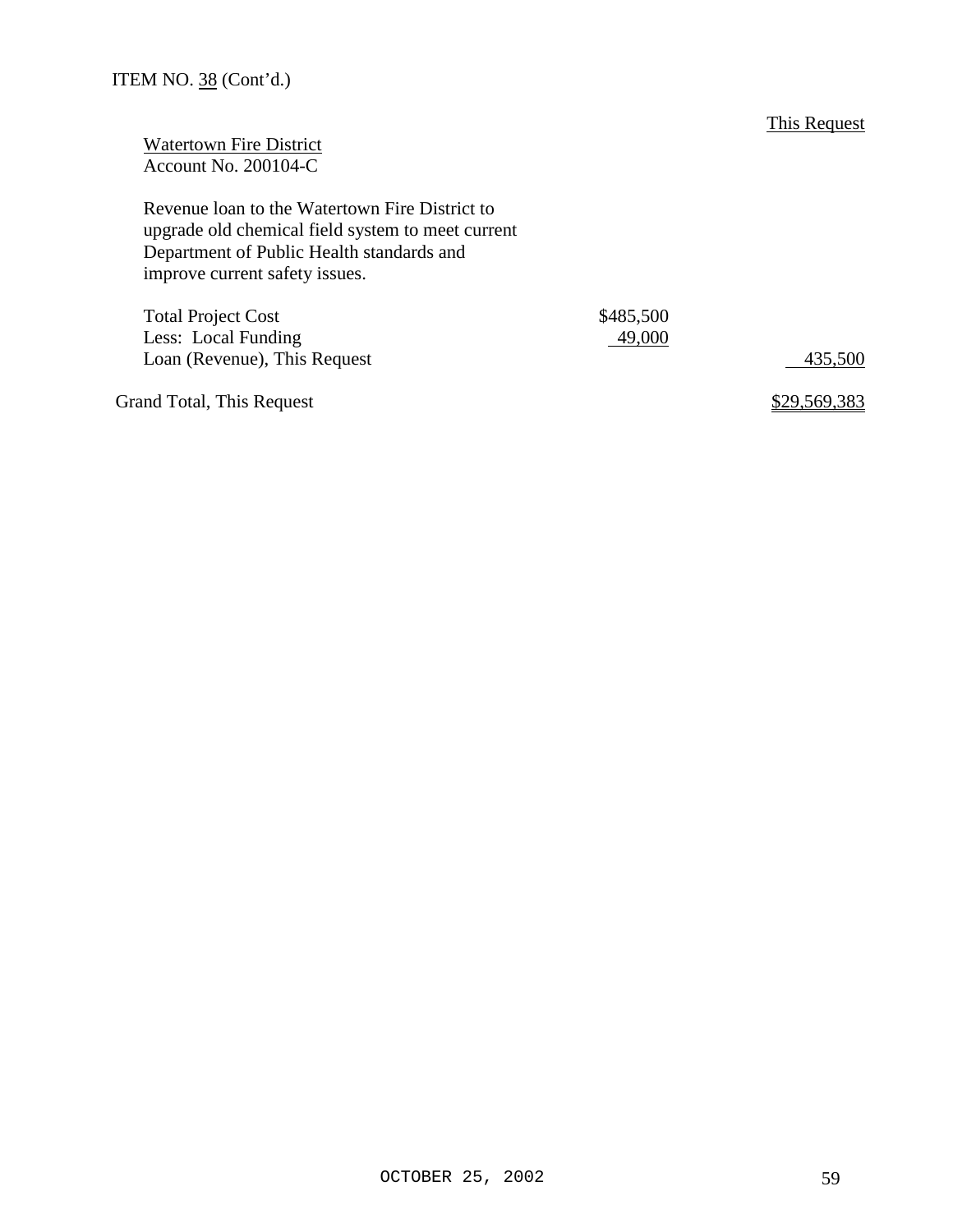# PUBLIC ACT #270, 1990 AS AMENDED SEC. 33

#### **ITEM NO. 39**

#### DEPARTMENT OF ECONOMIC AND COMMUNITY DEVELOPMENT

#### MANUFACTURING ASSISTANCE ACT

|       | REQUESTED 1) An Allocation and Bond Authorization |               |                         |  |  |
|-------|---------------------------------------------------|---------------|-------------------------|--|--|
|       | (to Agency)                                       | \$2,200,000   |                         |  |  |
|       | 2) Use of Previously Allocated Funds Available    |               |                         |  |  |
|       | (to Agency)                                       | 3,050,000     |                         |  |  |
|       | <b>Total, This Request</b>                        | \$5,250,000   |                         |  |  |
| FROM: | Sec. 33                                           |               | Acct. No. 1502-3500-010 |  |  |
|       | <b>Total Authorized</b>                           | \$495,300,000 |                         |  |  |
|       | <b>Previous Allocations</b>                       | 433,832,694   |                         |  |  |
|       | <b>Balance Unallocated</b>                        | \$61,467,306  |                         |  |  |

Previously Allocated Funds Available \$3,050,000

#### REASON FOR REQUEST:

These funds are requested to provide financing as detailed below.

This Request

A. These funds are requested to finance the administrative costs of the Department of Economic and Community Development related to the preparation of an environmental impact evaluation for a new industrial park in Southington. Upon completion of the evaluation, a municipal development plan will be prepared. The total cost of this project will be split between the state and the Town.

Project No. 2001 131 004

| <b>Total Project Cost</b> | \$400,000 |
|---------------------------|-----------|
| Less: Local Share         | 200,000   |
| This Request              | \$200,000 |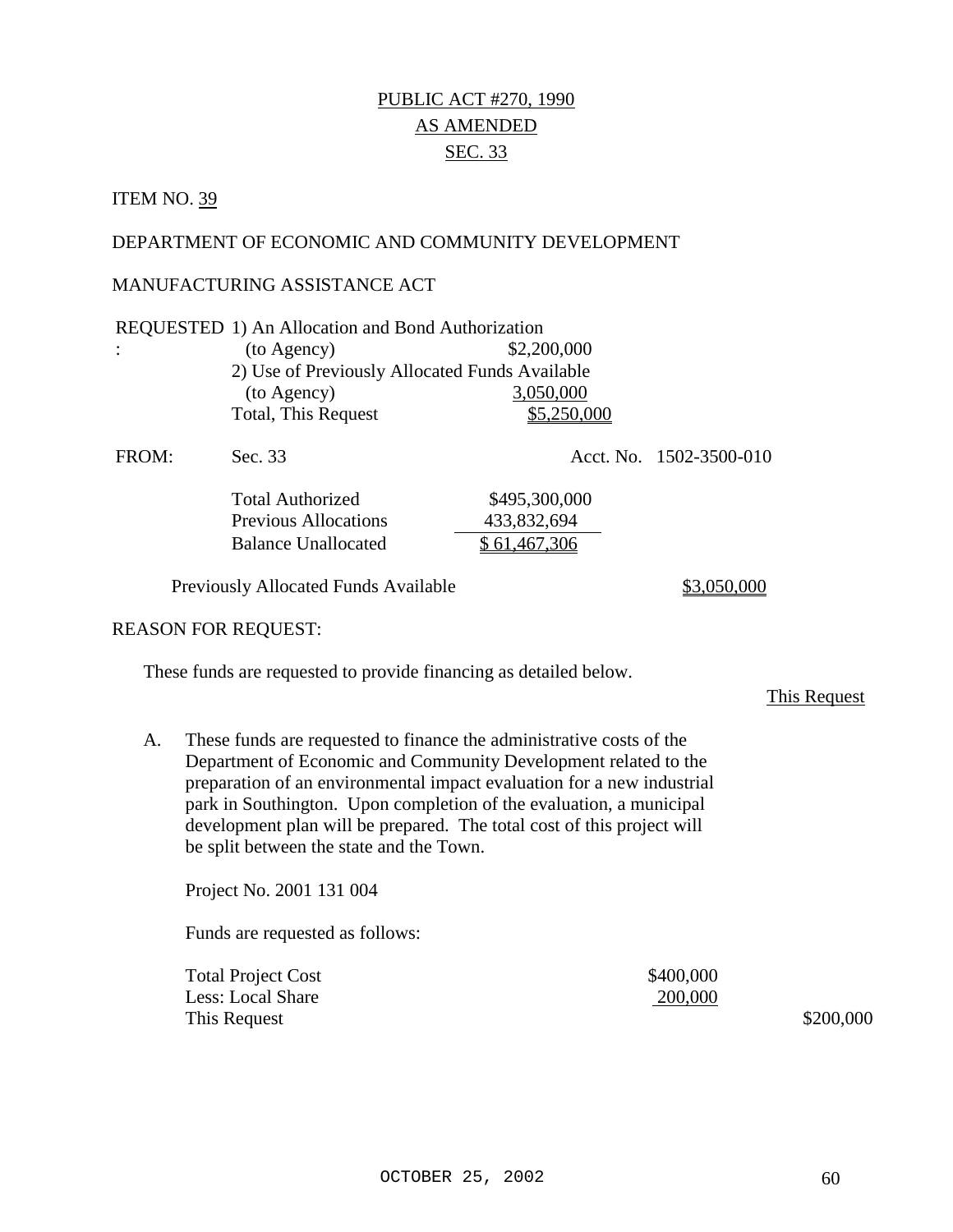#### ITEM NO. 39 (Cont'd)

B. These funds are requested to provide a loan to MBI, Inc. to assist in the costs associated with the Company's expansion in Torrington. MBI is a direct marketing company which has a product line which includes sports collectibles, auto replicas, collector dolls, stamps and coins, porcelain plates, leather bound books, sculptures and art prints.

This project consists of the construction of a 200,000 sq. ft. distribution center on a 32 acre parcel.

The loan will be provided for a term of 10 years at a rate of 2%. A portion of the loan may be forgiven based upon the achievement of certain milestones.

Project No. 2002 143 005

Funds are requested as follows:

| Total Project Cost       | \$10,000,000 |           |
|--------------------------|--------------|-----------|
| Less: Company Funds      | 8,000,000    |           |
| State Loan, This Request |              | 2,000,000 |

C. At the March 27, 2002 State Bond Commission meeting funds were approved to provide a loan to Atlantic Data Solutions, LLC, in support of Daticon, Inc., to assist in the costs associated with the company's relocation from Ledyard to Norwich. The company provides litigation support and document imaging services for litigators.

At the request of the Company, the State Bond Commission is being asked to provide the previously allocated funds in the form of a loan to Hilltop Investments, LLC. The State Bond Commission is also being informed that the original financing for the project has changed. The loan from CDA will be reduced by \$750,000 and that amount will be provided in the form of a loan by the Department of Economic and Community Development from the Economic Assistance Revolving Loan Fund.

This project consists of the construction of a new 50,000 sq. ft. facility in the Norwich Industrial Park. These funds will be applied to the costs of the purchase of computer equipment, fixtures and furnishings for the new facility.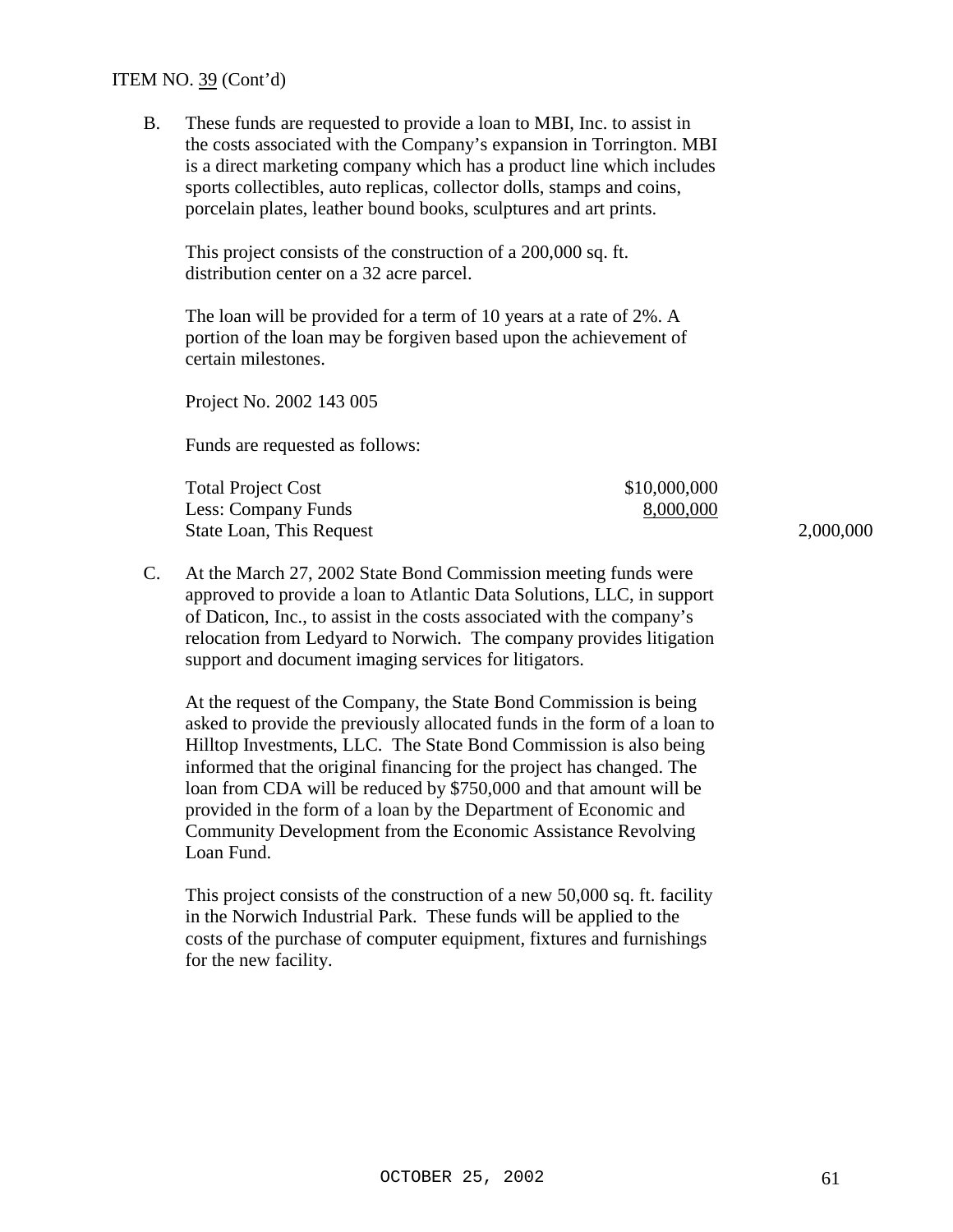In accordance with section 3-20(t) of the Connecticut General Statutes the State Bond Commission is also requested to approve an interest rate for the loan of 6.5%. The loan will be provided for a term of 10 years.

Project No. 2001 104 008

Funds are requested as follows:

| <b>Total Project Cost</b>               | \$11,800,000 |         |
|-----------------------------------------|--------------|---------|
| Less: Bank Financing                    | 4,500,000    |         |
| Private Funds                           | 1,800,000    |         |
| <b>CDA</b> Funds                        | 3,000,000    |         |
| Economic Assistance Revolving Loan Fund |              |         |
|                                         | 750,000      |         |
| Local Funds                             | 1,000,000    |         |
| State Loan, This Request                |              | 750,000 |

D. These funds are requested to provide a loan to the Yankee Gas Services Company to assist in the costs associated with the construction of a natural gas storage and production facility in the South End of Waterbury. The State funds will be applied toward the purchase of machinery and equipment.

The loan will be provided at an interest rate of 2% for a term of 10 years.

Project No. 2002 151 010

Funds are requested as follows:

| <b>Total Project Cost</b> | \$60,000,000 |           |
|---------------------------|--------------|-----------|
| Less: Bank Financing      | 33,000,000   |           |
| Other Funds               | 25,000,000   |           |
| State Loan, This Request  |              | 2,000,000 |

E. These previously allocated funds are requested to provide a grant-in-aid to SECTER to match a federal grant from the Department of Defense for the Procurement Technical Assistance Program. The program's mission is to provide marketing and technical assistance to Connecticut's businesses seeking to or currently selling their products to federal, state and local governmental agencies.

This assistance consists of counseling, seminars, bid/proposal/specification preparation, negotiation techniques, contract interpretation, government accounting procedures, marketing and electronic data interchange tutorials.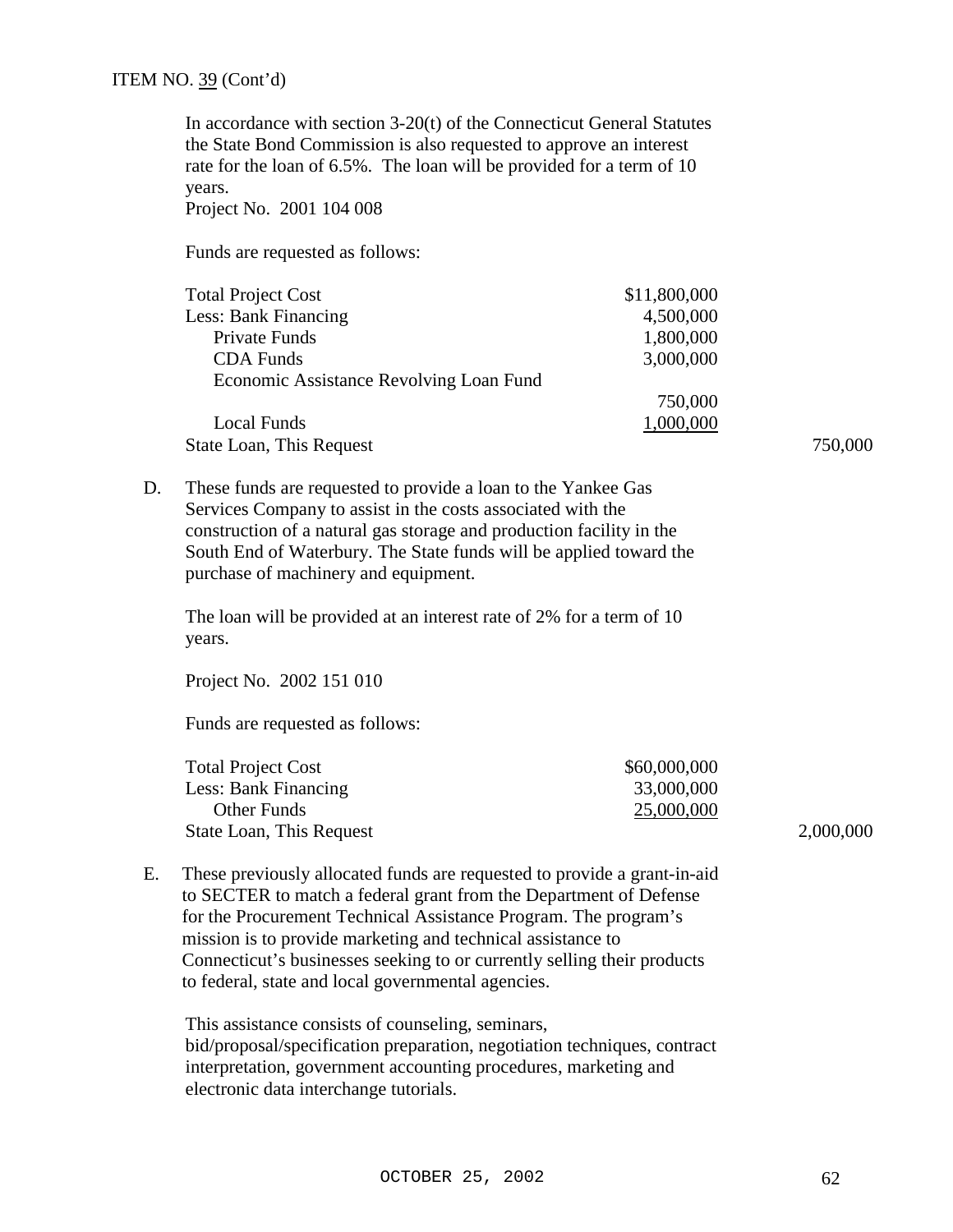SECTER is assisted in this program by Central Connecticut State University's Institute for Industrial and Engineering Technology and the SECTER is assisted in this program by Central Connecticut State University's Institute for Industrial and Engineering Technology and the University of New Haven. The program services 450 companies.

These previously allocated funds are available from projects that were approved by the State Bond Commission and are no longer needed.

Project No. 2000 170 001

Funds are requested as follows:

| <b>Total Project Cost</b>        | \$3,000,000 |         |
|----------------------------------|-------------|---------|
| Less: Federal Funds              | 300,000     |         |
| <b>Previous State Funds</b>      | 2,400,000   |         |
| <b>State Grant, This Request</b> |             | 300,000 |
|                                  |             |         |

Total, This Request  $\frac{$5,250,000}{2}$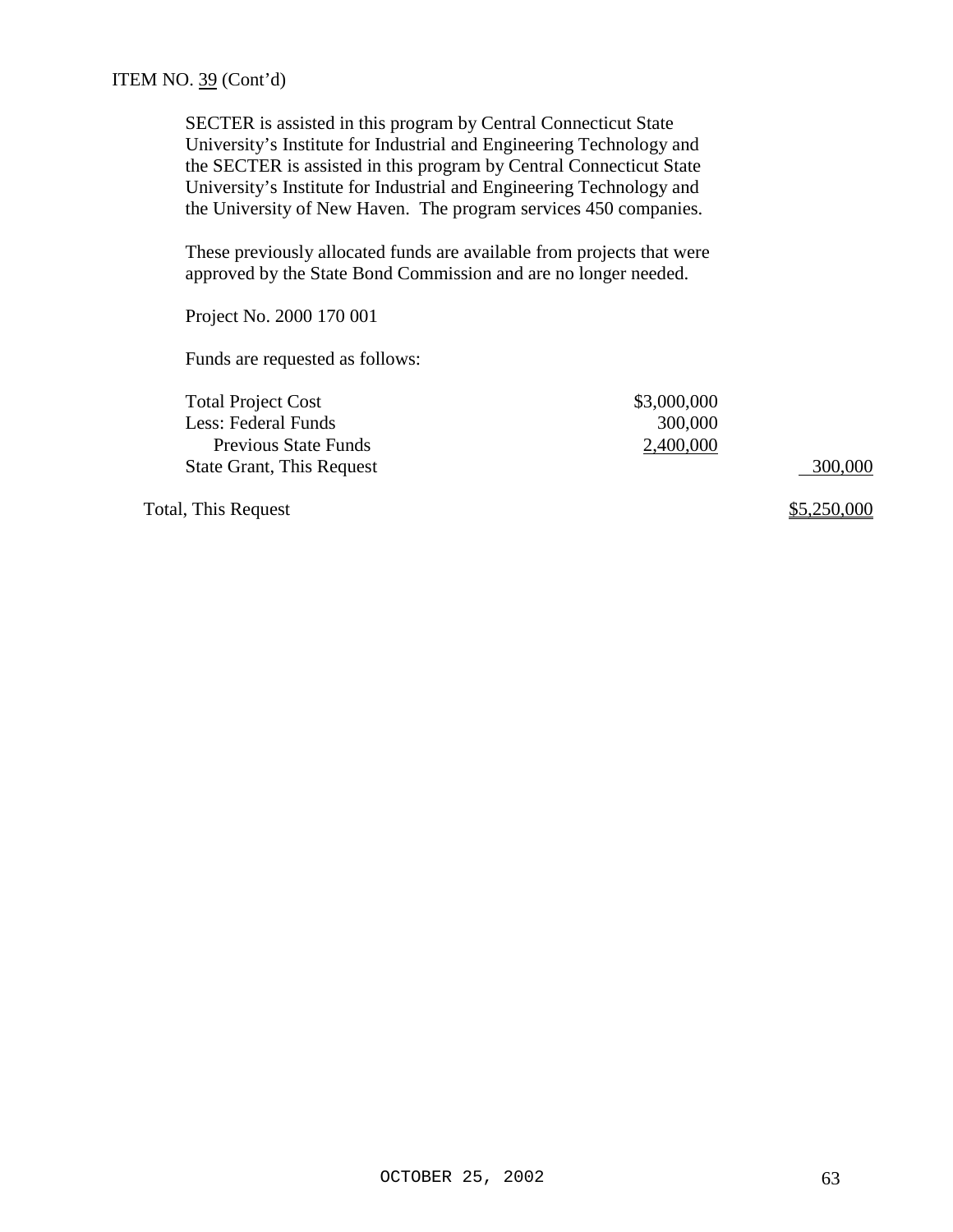# PUBLIC ACT #232, 1978 AS AMENDED SEC. 1-11

## **ITEM NO. 40**

:

## DEPARTMENT OF AGRICULTURE

## PRESERVATION OF CONNECTICUT AGRICULTURAL LANDS

#### REQUESTED An Allocation and Bond Authorization  $(10 \text{ Agency})$  \$1,487,950

| $\frac{1}{2}$               |                                                 |
|-----------------------------|-------------------------------------------------|
|                             | Acct. No. 3783-3002-200<br>Project No. FARM 103 |
| <b>Total Authorized</b>     | \$87,750,000                                    |
| <b>Previous Allocations</b> | 82,804,715                                      |
| <b>Balance Unallocated</b>  | 4,945,285                                       |

#### REASON FOR REQUEST:

These funds are requested to finance the acquisition of development rights for five farms as detailed below.

| Owner:                          | George W. Klug             |                                     |                   |          |
|---------------------------------|----------------------------|-------------------------------------|-------------------|----------|
| Location:                       | Klug Hill Road, Torrington |                                     |                   |          |
| Acreage:                        | $40\pm$ acres              |                                     |                   |          |
| Type of Farm:                   | Dairy Support              |                                     |                   |          |
| Appraisals:                     |                            | <b>First Pioneer</b><br>Farm Credit | <b>DOAG</b> Staff |          |
| Acreage                         |                            | 40                                  | 40                |          |
| Development Rights Value        |                            | \$90,000                            | \$90,000          |          |
| Development Rights Value Per    |                            |                                     |                   |          |
| Acre                            |                            | \$2,250                             | \$2,250           |          |
| Funds are requested as follows: |                            |                                     |                   |          |
| Cost of Development Rights      |                            |                                     |                   |          |
| (40 acres @ \$2,250/acre)       |                            |                                     | \$90,000          |          |
| Survey                          |                            |                                     | 6,000             |          |
| <b>Title Insurance</b>          |                            |                                     | 400               |          |
| Legal and Recording Fees        |                            |                                     | 2,700             |          |
| Total, Klug Farm                |                            |                                     |                   | \$99,100 |
|                                 |                            |                                     |                   |          |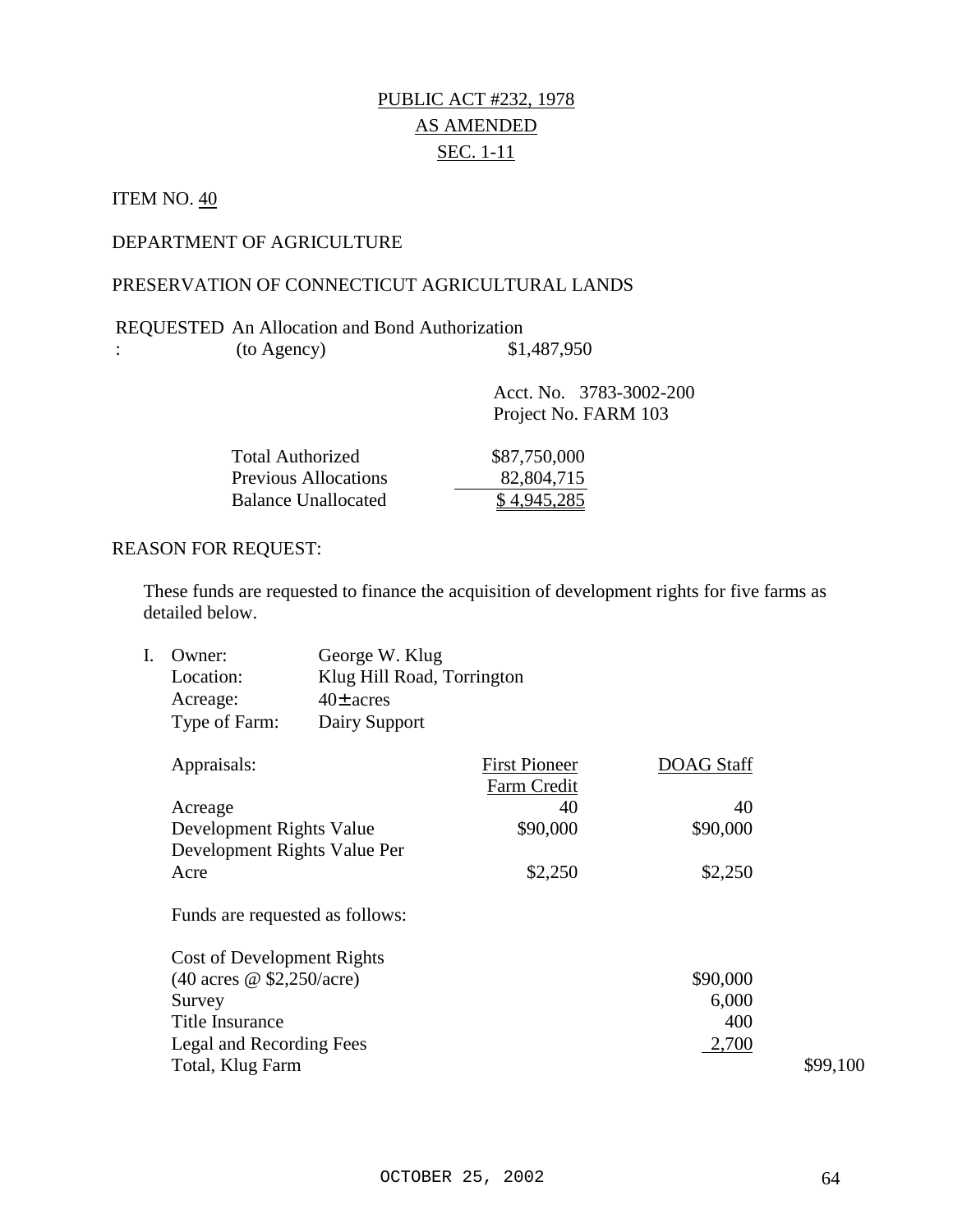# ITEM NO. 40(Cont'd.)

| II. | Owner:<br>Location:                                      | <b>Stanley H. Phillips</b><br>Ratley Road, Suffield |                                          |                     |         |
|-----|----------------------------------------------------------|-----------------------------------------------------|------------------------------------------|---------------------|---------|
|     | Acreage:<br>Type of Farm:                                | $68\pm$ acres<br>Hay and Field Crop                 |                                          |                     |         |
|     | Appraisals:                                              |                                                     | T.W. Henry                               | <b>DOAG Staff</b>   |         |
|     | Acreage<br>Development Rights Value                      |                                                     | 68<br>\$594,000                          | 68<br>\$594,000     |         |
|     | Development Rights Value Per<br>Acre                     |                                                     | \$8,735                                  | \$8,735             |         |
|     | Funds are requested as follows:                          |                                                     |                                          |                     |         |
|     | <b>Cost of Development Rights</b>                        |                                                     |                                          |                     |         |
|     | (68 acres @ \$8,735/acre)<br>Survey                      |                                                     |                                          | \$594,000<br>10,000 |         |
|     | <b>Title Insurance</b>                                   |                                                     |                                          | 1,500               |         |
|     | Legal and Recording Fees<br>Total, Phillips Farm         |                                                     |                                          | 3,200<br>\$608,700  |         |
|     | Less: Local Funds<br>Phillips Farm, This Request         |                                                     |                                          | 148,500             | 460,200 |
|     |                                                          |                                                     |                                          |                     |         |
|     | III.<br>Owner:<br>Location:                              |                                                     | Donna Dunai and Kathleen Dunai-Thibodeau |                     |         |
|     | Acreage:                                                 | North Stone Street, Suffield<br>$54.3\pm$ acres     |                                          |                     |         |
|     | Type of Farm:                                            | Hay and Field Crop                                  |                                          |                     |         |
|     | Appraisals:                                              |                                                     | T.W. Henry                               | <b>DOAG Staff</b>   |         |
|     | Acreage                                                  |                                                     | 54.3                                     | 54.3                |         |
|     | Development Rights Value<br>Development Rights Value Per |                                                     | \$403,000                                | \$403,000           |         |
|     | Acre                                                     |                                                     | \$7,422                                  | \$7,422             |         |
|     | Funds are requested as follows:                          |                                                     |                                          |                     |         |
|     | <b>Cost of Development Rights</b>                        |                                                     |                                          |                     |         |
|     | $(54.3 \text{ acres} @ $7,422/\text{acre})$<br>Survey    |                                                     |                                          | \$403,000<br>10,000 |         |
|     | <b>Title Insurance</b>                                   |                                                     |                                          | 1,500               |         |
|     | Legal and Recording Fees                                 |                                                     |                                          | 3,200               |         |
|     | Total, Dunai-Thibodeau Farm                              |                                                     |                                          | \$417,700           |         |
|     | Less: Local Funds                                        |                                                     |                                          | 100,750             |         |
|     |                                                          | Dunai-Thibodeau Farm, This Request                  |                                          |                     | 316,950 |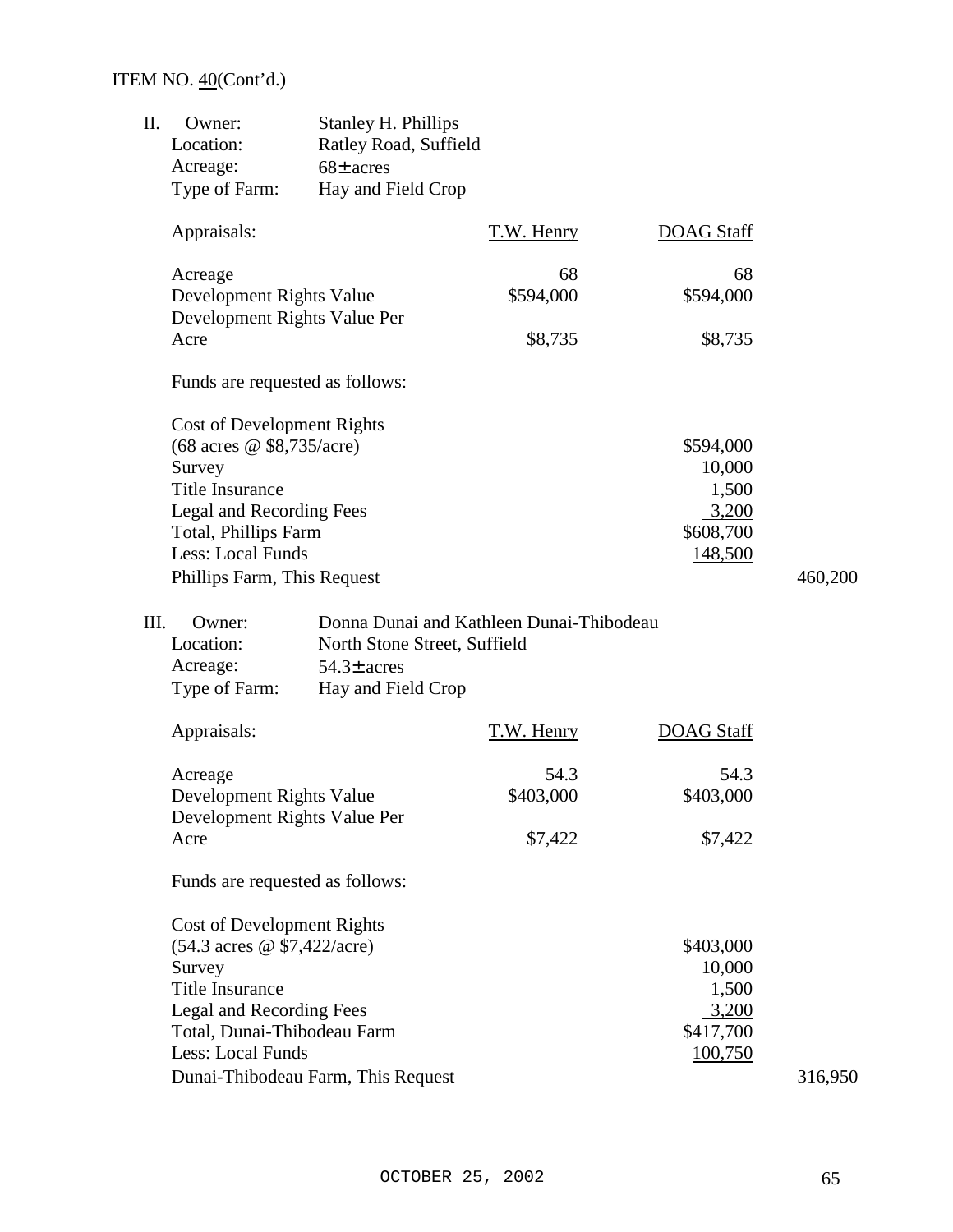## ITEM NO. 40 (Cont'd.)

| IV. | Owner:                                   | <b>Andrew Johnson</b> |                                   |                   |             |
|-----|------------------------------------------|-----------------------|-----------------------------------|-------------------|-------------|
|     | Location:                                |                       | Lebanon Road, Franklin and Bozrah |                   |             |
|     | Acreage:                                 | $116.4\pm$ acres      |                                   |                   |             |
|     | Type of Farm:                            | Hay and Field Crop    |                                   |                   |             |
|     | Appraisals:                              |                       | <b>First Pioneer Farm</b>         | <b>DOAG Staff</b> |             |
|     |                                          |                       | Credit                            |                   |             |
|     | Acreage                                  |                       | 116.4                             | 116.4             |             |
|     | Development Rights Value                 |                       | \$217,500                         | \$217,500         |             |
|     | Development Rights Value Per             |                       |                                   |                   |             |
|     | Acre                                     |                       | \$1,869                           | \$1,869           |             |
|     | Funds are requested as follows:          |                       |                                   |                   |             |
|     | <b>Cost of Development Rights</b>        |                       |                                   |                   |             |
|     | $(116.4 \text{ acres} \ @ \$1,869/acre)$ |                       |                                   | \$217,500         |             |
|     | Survey                                   |                       |                                   | 12,000            |             |
|     | <b>Title Insurance</b>                   |                       |                                   | 800               |             |
|     | Legal and Recording Fees                 |                       |                                   | 3,300             |             |
|     | Total, Johnson Farm                      |                       |                                   |                   | 233,600     |
| V.  | Owner:                                   | William Franklin      |                                   |                   |             |
|     | Location:                                | Rood Road, Scotland   |                                   |                   |             |
|     | Acreage:                                 | $178\pm$ acres        |                                   |                   |             |
|     | Type of Farm:                            | Hay and Corn          |                                   |                   |             |
|     | Appraisals:                              |                       | <b>First Pioneer Farm</b>         | <b>DOAG Staff</b> |             |
|     |                                          |                       | Credit                            |                   |             |
|     | Acreage                                  |                       | 178.3                             | 178.3             |             |
|     | Development Rights Value                 |                       | \$465,000                         | \$465,000         |             |
|     | Development Rights Value Per             |                       |                                   |                   |             |
|     | Acre                                     |                       | \$2,579                           | \$2,579           |             |
|     | Funds are requested as follows:          |                       |                                   |                   |             |
|     | Cost of Development Rights               |                       |                                   |                   |             |
|     | (178.3 acres @ \$2,000/acre)             |                       |                                   | \$356,600         |             |
|     | Survey                                   |                       |                                   | 17,000            |             |
|     | <b>Title Insurance</b>                   |                       |                                   | 1,200             |             |
|     | Legal and Recording Fees                 |                       |                                   | 3,300             |             |
|     | Total, Franklin Farm                     |                       |                                   |                   | 378,100     |
|     | Total, This Request                      |                       |                                   |                   | \$1,487,950 |

The State Properties Review Board approved the purchase of development rights for the Klug Farm on May 9, 2002, the Phillips and Dunai Farms on September 26, 2002 and the Johnson and Franklin Farms on October 3, 2002.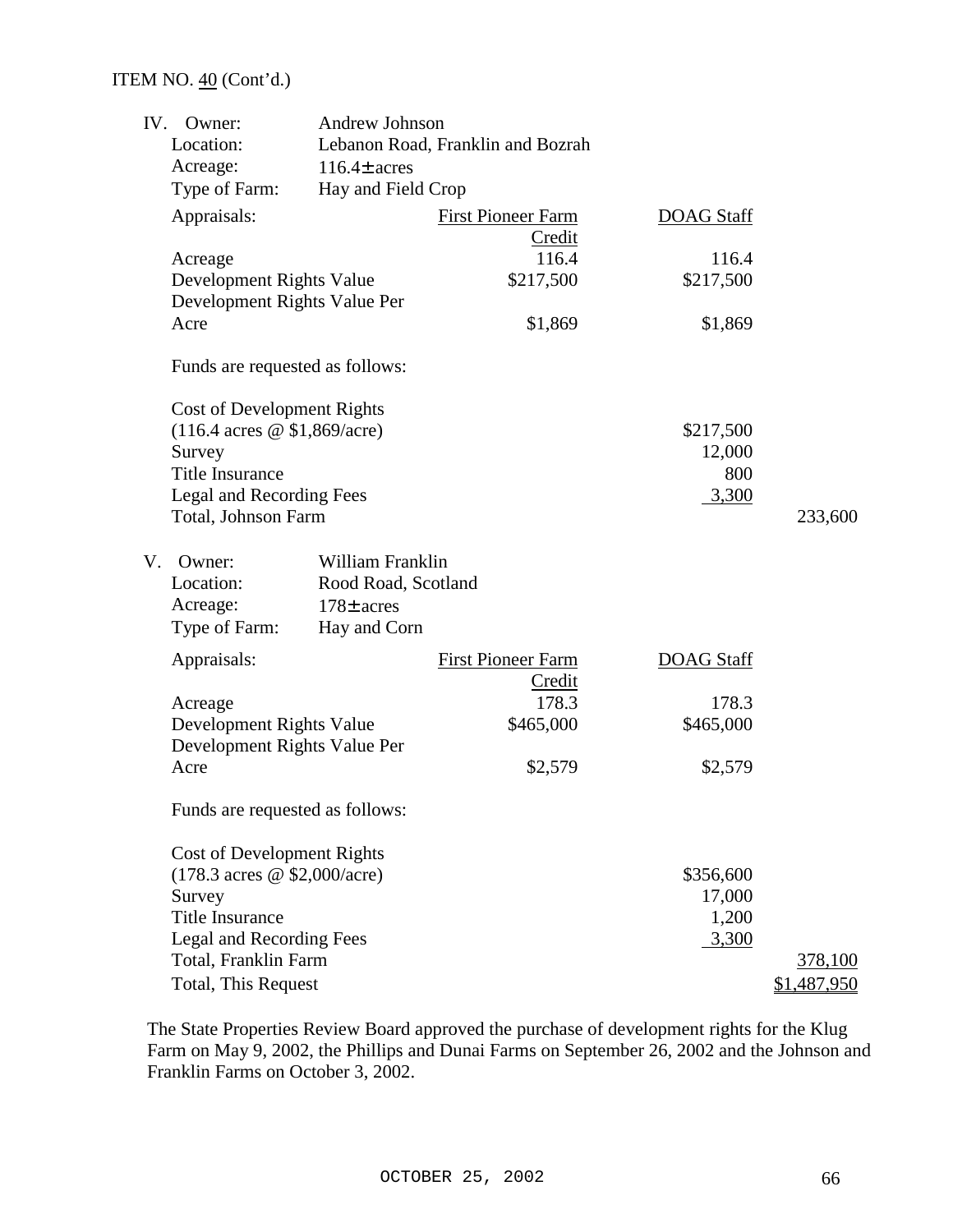# SPECIAL ACT #2, 2001 JUNE SPECIAL SESSION AS AMENDED SEC. 8-15

#### ITEM NO. 41

#### DEPARTMENT OF ECONOMIC AND COMMUNITY DEVELOPMENT

## GRANT-IN-AID TO THE CITY OF NEW HAVEN FOR ECONOMIC DEVELOPMENT PROJECTS, INCLUDING IMPROVEMENTS TO DOWNTOWN AND A BIOTECHNOLOGY CORRIDOR AND RELATED DEVELOPMENT PURPOSES

| <b>REQUESTED</b> An Allocation and Bond Authorization |             |
|-------------------------------------------------------|-------------|
| (to Agency)                                           | \$4,000,000 |

FROM: Sec. 9(d)(1) Acct. No. 1873 3500 074

Project No. 2002 093 007

| <b>Total Earmarking</b>     | \$30,000,000 |
|-----------------------------|--------------|
| <b>Previous Allocations</b> | 20, 166, 154 |
| <b>Balance Unallocated</b>  | \$9,833,846  |

#### REASON FOR REQUEST:

These funds are requested to provide a grant-in-aid to the City of New Haven to assist in the costs associated with acquisition, design and construction of a parking garage between Church and Orange Streets.

This project consists of two bays with 810 parking spaces on 8½ levels.

| <b>Total Project Cost</b> | \$21,126,930 |
|---------------------------|--------------|
| Less: City Funds          | 17,126,930   |
| State Grant, This Request | \$4,000,000  |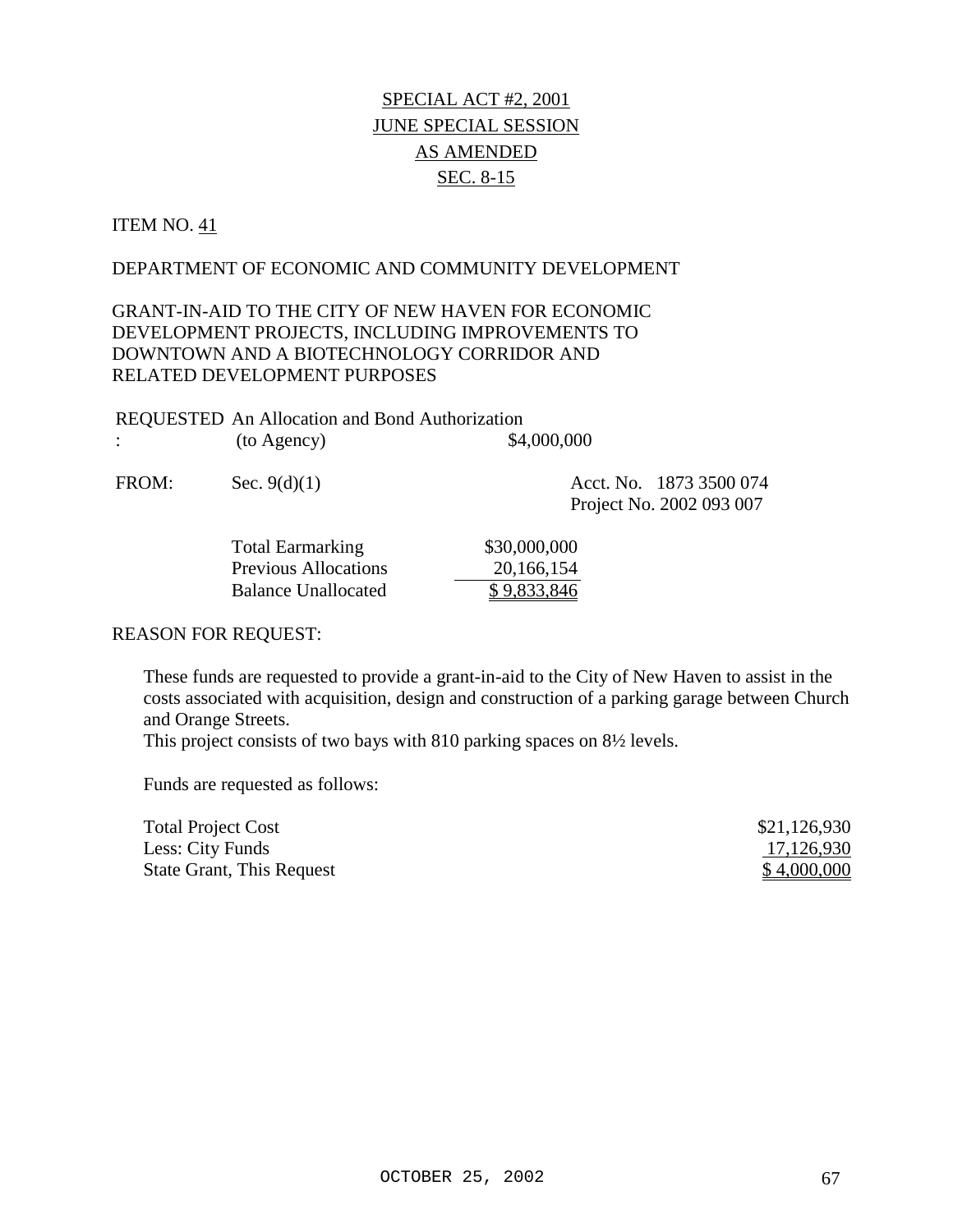## PUBLIC ACT #607, 1979 AS AMENDED SEC.21

ITEM NO. 42

OFFICE OF POLICY AND MANAGEMENT

GRANTS-IN-AID FOR URBAN DEVELOPMENT PROJECTS INCLUDING ECONOMIC AND COMMUNITY DEVELOPMENT, TRANSPORTATION, ENVIRONMENTAL PROTECTION, PUBLIC SAFETY, CHILDREN AND FAMILIES AND SOCIAL SERVICES PROJECTS AND PROGRAMS, INCLUDING, IN THE CASE OF ECONOMIC AND COMMUNITY DEVELOPMENT PROJECTS ADMINISTERED ON BEHALF OF THE OFFICE OF POLICY AND MANAGEMENT BY THE DEPARTMENT OF ECONOMIC AND COMMUNITY DEVELOPMENT, ADMINISTRATIVE COSTS INCURRED BY THE DEPARTMENT OF ECONOMIC AND COMMUNITY DEVELOPMENT

REQUESTED: An Allocation and Bond Authorization (to Agency)  $$5,300,000$ FROM: Sec. 21(b)(6)(B) Acct. No. 3795-3100-800 3795-3500-800 3795-6100-800 Total Authorized  $$685,300,000$ Previous Allocations<br>Balance Unallocated  $\frac{595,433,647}{\$ 89,866,353}$ Balance Unallocated

#### REASON FOR REQUEST: This Request

- I. Department of Environmental Protection
	- A. These funds are requested to provide a grant-in-aid to the Town of Southington for the construction of a combination administration building/vehicle storage building for the Southington Water Department.

The 28,000 sq. ft. facility will be located at 605 Queen Street and provide vehicle storage and maintenance and administrative areas. A second floor area of approximately 7,360 sq. ft. will provide additional storage space and mechanical equipment.

Funds are requested as follows: State Grant, This Request  $$500,000$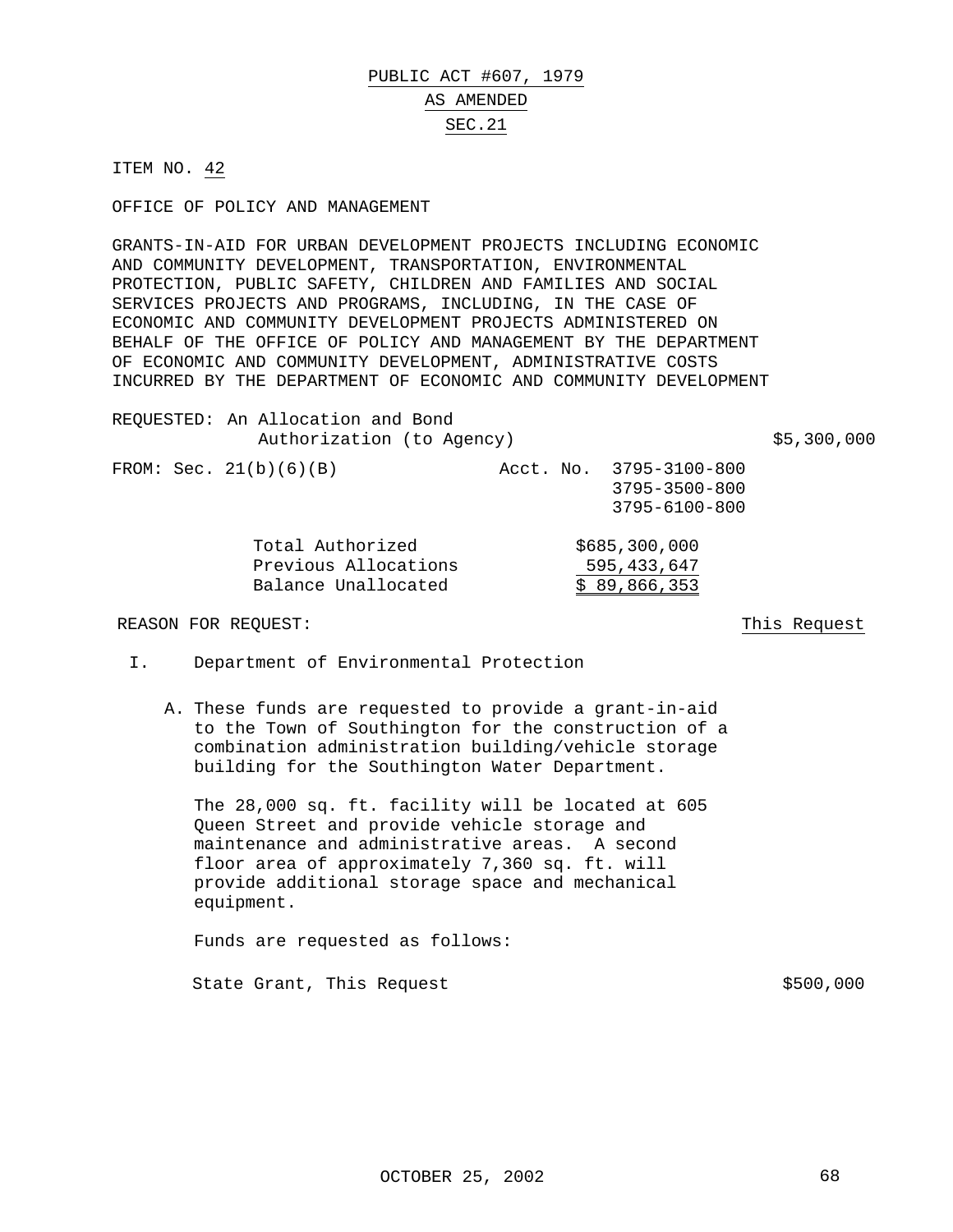# ITEM NO. 42 (Cont'd) B. These funds are requested to provide a grant-in-aid to the Yalesville Little League, a 501(c)(3) corporation, to provide lighting at the Yalesville Little League field. Funds are requested as follows: State Grant, This Request 75,000 C. These funds are requested to provide a grant-in-aid to the Town of Southington to purchase and install an accessible playscape at Panthorn Park. Funds are requested as follows: State Grant, This Request 75,000 D. These funds are requested to provide a grant-in-aid to the Groton Parks Foundation for the design, permitting and construction of an entrance and parking lot at Copp Family Park. When completed, Copp Family Park will include youth sports fields, a nature center, picnic area, walking trails and a community recreation center. At least 180 acres of the park will be retained as managed open space. Funds are requested as follows: State Grant, This Request 65,000 E. These funds are requested to provide a grant-in-aid to the Town of Trumbull to renovate, improve and enhance the athletic fields located at Trumbull High School and Indian Ledge Park. Funds are requested as follows: State Grant, This Request 500,000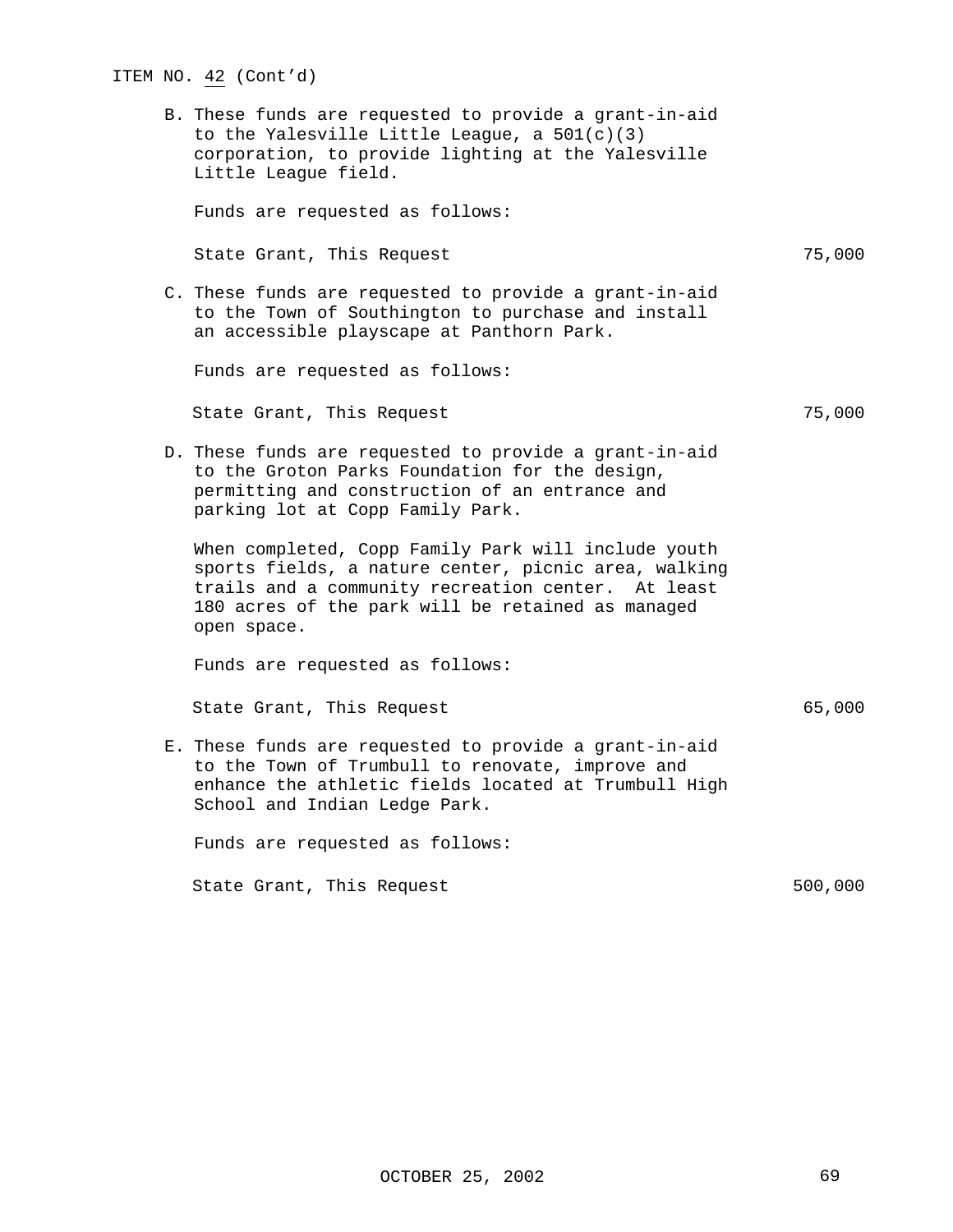#### ITEM NO. 42 (Cont'd)

#### II. Department of Economic and Community Development

A. These funds are requested to provide a grant-in-aid to the Town Southington for the costs associated with improvements to the downtown area including parking lots, walkways and lighting.

Funds are requested as follows:

State Grant, This Request 75,000

B. These funds are requested to provide a grant-inaid to the Litchfield Hills Council of Elected Officials for the costs of establishing the Litchfield Hills Façade Improvement Program in Torrington and Winchester. Also included in this request is 3% for the administrative costs of the Department related to this project.

This program will provide a financial incentive for improving the exterior appearance of business buildings. The program will rebate 50% of the cost of improvements for the first \$30,000, with a 20% rebate for additional costs up to a maximum project cost of \$100,000. The maximum rebate for a single application is \$29,000.

Project No. 2003 055 002

Funds are requested as follows:

State Grant, This Request 1,000,000 Administrative Costs 30,000

C. These funds are requested to provide a grant-inaid to the City of Hartford, on behalf of the Greater Hartford Job Corps, to assist in the costs associated with the construction of the Greater Hartford Job Corps Center Campus. The campus will be constructed on 22 acres of land that were previously the site of the Charter Oak Housing Complex. This land was donated by the Hartford Housing Authority. Also included in this request is 3% for the administrative costs of the Department related to this project.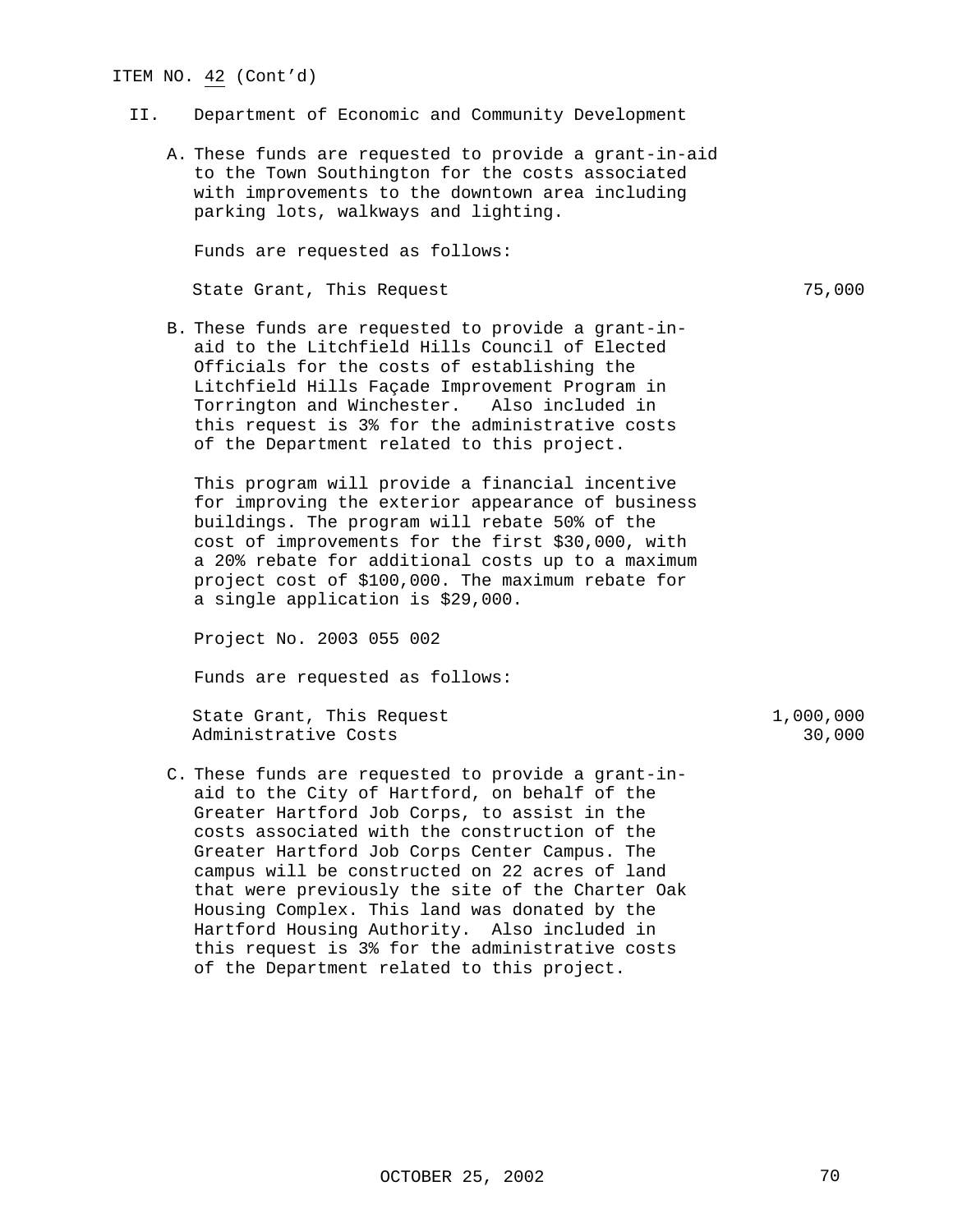|      | ITEM NO. 42 (Cont'd)                                                                                                                                                                                                                                                                     |                     |
|------|------------------------------------------------------------------------------------------------------------------------------------------------------------------------------------------------------------------------------------------------------------------------------------------|---------------------|
|      | The campus will serve 200 students at any one time<br>and approximately 300 students per year who are<br>between the ages of 16-24 years. The State funds<br>will be applied toward the cost of the residential<br>facilities on site which will accommodate 136 of the<br>200 students. |                     |
|      | The curriculum will include courses in facilities<br>maintenance, manufacturing, retail and health<br>occupations.                                                                                                                                                                       |                     |
|      | Funds are requested as follows:                                                                                                                                                                                                                                                          |                     |
|      | Total Project Cost<br>\$7,215,000<br>Less: Local Funds<br>1,000,000<br>Hartford Foundation<br>400,000<br>Federal Funds<br>1,815,000<br>Previous State Funds<br>3,000,000<br>State Grant, This Request<br>Administrative Costs                                                            | 1,000,000<br>30,000 |
| III. | Department of Social Services                                                                                                                                                                                                                                                            |                     |
|      | A. These funds are requested to provide a grant-in-<br>aid to New Opportunities, Inc., a $501(c)(3)$<br>nonprofit organization, on behalf of PRIDE, Inc.<br>for the costs associated with renovations to a<br>building in Waterbury for use as a youth and<br>cultural center.           |                     |
|      | This project consists of general building<br>renovations, interior space improvements, and ADA and<br>site improvements. The building is a 2 story, 3,500<br>sq. ft. building which provides various programs for<br>65 young persons ages 6-18.                                         |                     |
|      | Funds are requested as follows:                                                                                                                                                                                                                                                          |                     |
|      | State Grant, This Request                                                                                                                                                                                                                                                                | 400,000             |
|      | B. These funds are requested to provide a grant-in-aid<br>to Bristol Health Care, Inc. for the costs associated<br>with the installation of an elevator at the Ingraham<br>Manor Convalescent Home.                                                                                      |                     |
|      | Funds are requested as follows:                                                                                                                                                                                                                                                          |                     |
|      | State Grant, This Request                                                                                                                                                                                                                                                                | 200,000             |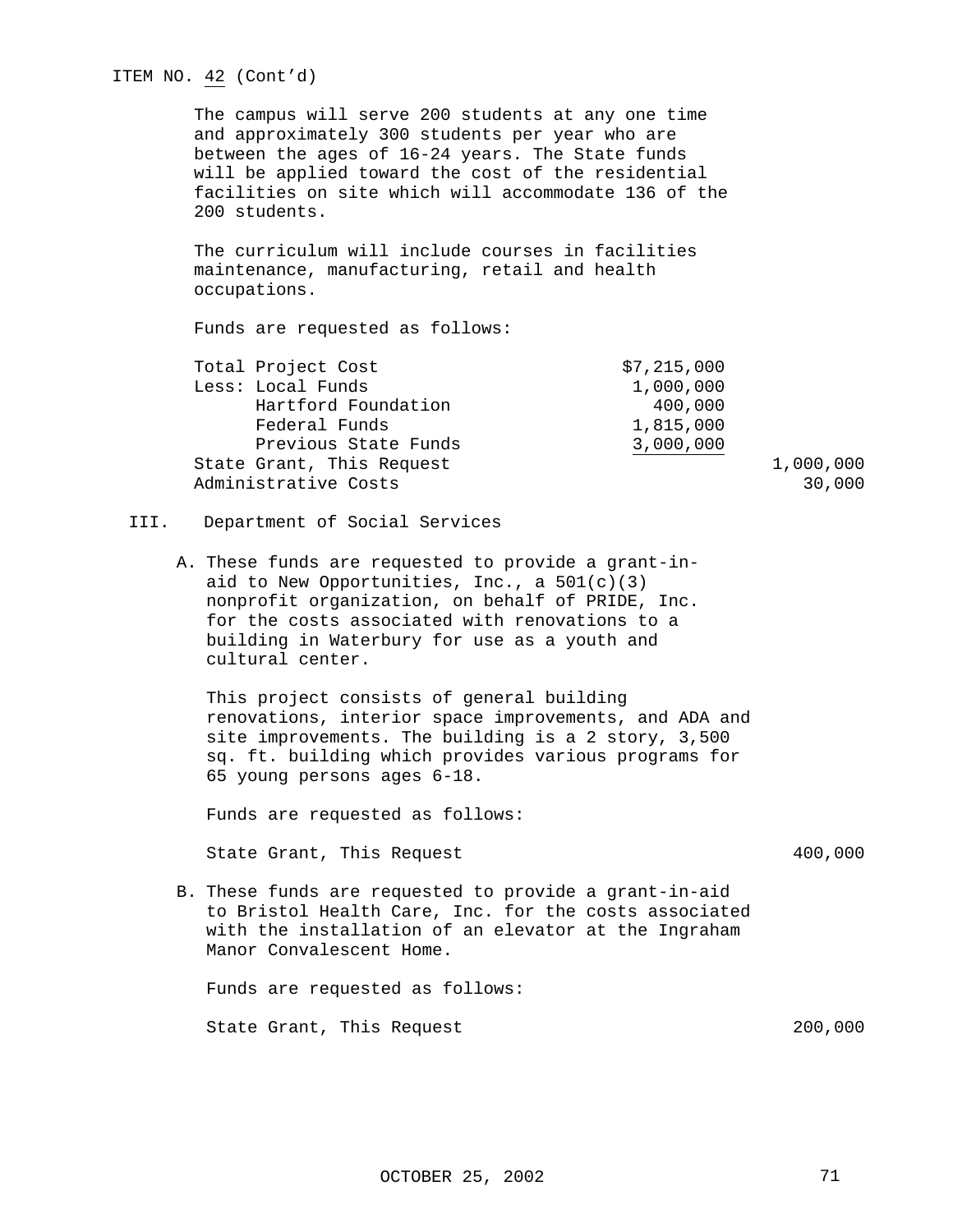# ITEM NO. 42 (Cont'd) C. These funds are requested to provide a grant-in-aid to the Town of Southington for the costs associated with renovations to the ARC building in Southington. This project consists of new siding, windows, electrical improvements and handicapped parking and other ADA compliance. The building is owned by the Town and leased to the ARC of Southington. Funds are requested as follows: State Grant, This Request 100,000 D. These funds are requested to provide a grant-in-aid to the Marion Community Association for the costs associated with renovations to the Marion Schoolhouse in Southington for use as a community center. Funds are requested as follows: State Grant, This Request 250,000 E. These funds are requested to provide a grant-in-aid to United Cerebral Palsy of Eastern Connecticut (UCP), Inc., a 501(c)(3) nonprofit organization, to assist in the construction of a 12,500 sq. ft. building in Waterford to house programs for people with developmental disabilities. This project consists of program and administrative space, a barrier free playground, parking and site improvements. UCP provides direct care, education, therapy, residential and day services to individuals with cerebral palsy and other disabilities. Project No. 6100 03 0264 Funds are requested as follows:

| Total Project Cost               | \$1,500,000 |             |
|----------------------------------|-------------|-------------|
| Less: Mortgage                   | 500,000     |             |
| State Grant, This Request        |             | 1,000,000   |
| Total State Grants, This Request |             | \$5,300,000 |